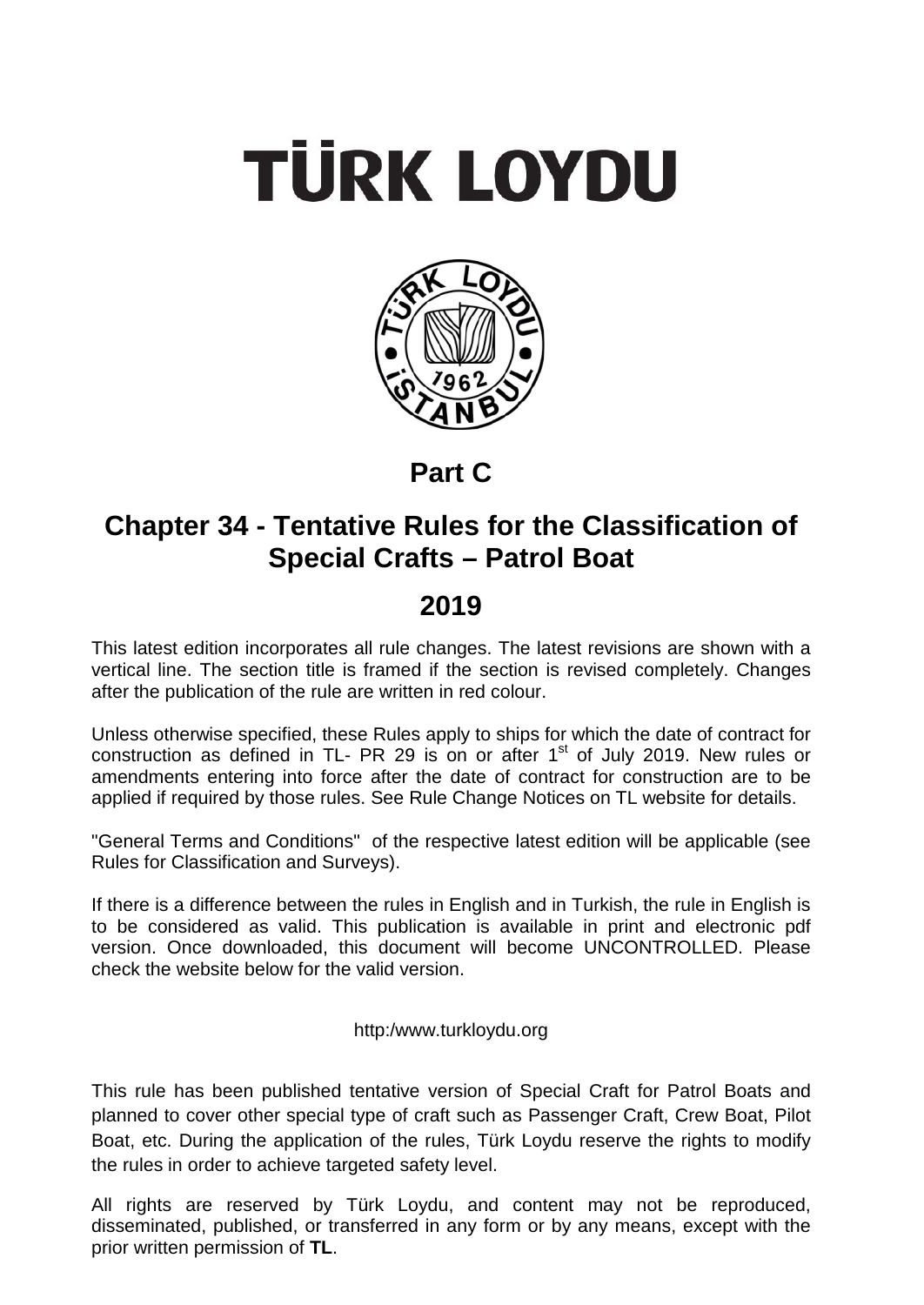# **TÜRK LOYDU**

| <b>Head Office</b>         | Postane Mah. Tersaneler Cad. No:26 Tuzla 34944 STANBUL / TÜRKİYE                                                                                                                          |
|----------------------------|-------------------------------------------------------------------------------------------------------------------------------------------------------------------------------------------|
|                            | $(90-216)$ 581 37 00<br>Tel                                                                                                                                                               |
|                            | $(90-216)$ 581 38 00<br>Fax                                                                                                                                                               |
|                            | : info@turkloydu.org<br>E-mail<br>http://www.turkloydu.org                                                                                                                                |
| <b>Regional Offices</b>    |                                                                                                                                                                                           |
| Ankara                     | Eskişehir Yolu Mustafa Kemal Mah. 2159. Sokak No: 6/4 Çankaya - ANKARA / TÜRKİYE<br>$: (90-312)$ 219 56 34<br>Tel<br>$(90-312)$ 219 68 25<br>Fax<br>E-mail : ankara@turkloydu.org         |
| <i><u><b>izmir</b></u></i> | Atatürk Cad. No:378 K.4 D.402 Kavalalılar Apt. 35220 Alsancak - İZMİR / TÜRKİYE<br>$(90-232)$ 464 29 88<br>Tel<br>$(90-232)$ 464 87 51<br>Fax<br>E-mail : izmir@turkloydu.org             |
| Adana                      | Çınarlı Mah. Atatürk Cad. Aziz Naci İş Merkezi No:5 K.1 D.2 Seyhan - ADANA / TÜRKİYE<br>$: (90-322) 363 30 12$<br>Tel<br>$: (90-322) 363 30 19$<br>Fax<br>: adana@turkloydu.org<br>E-mail |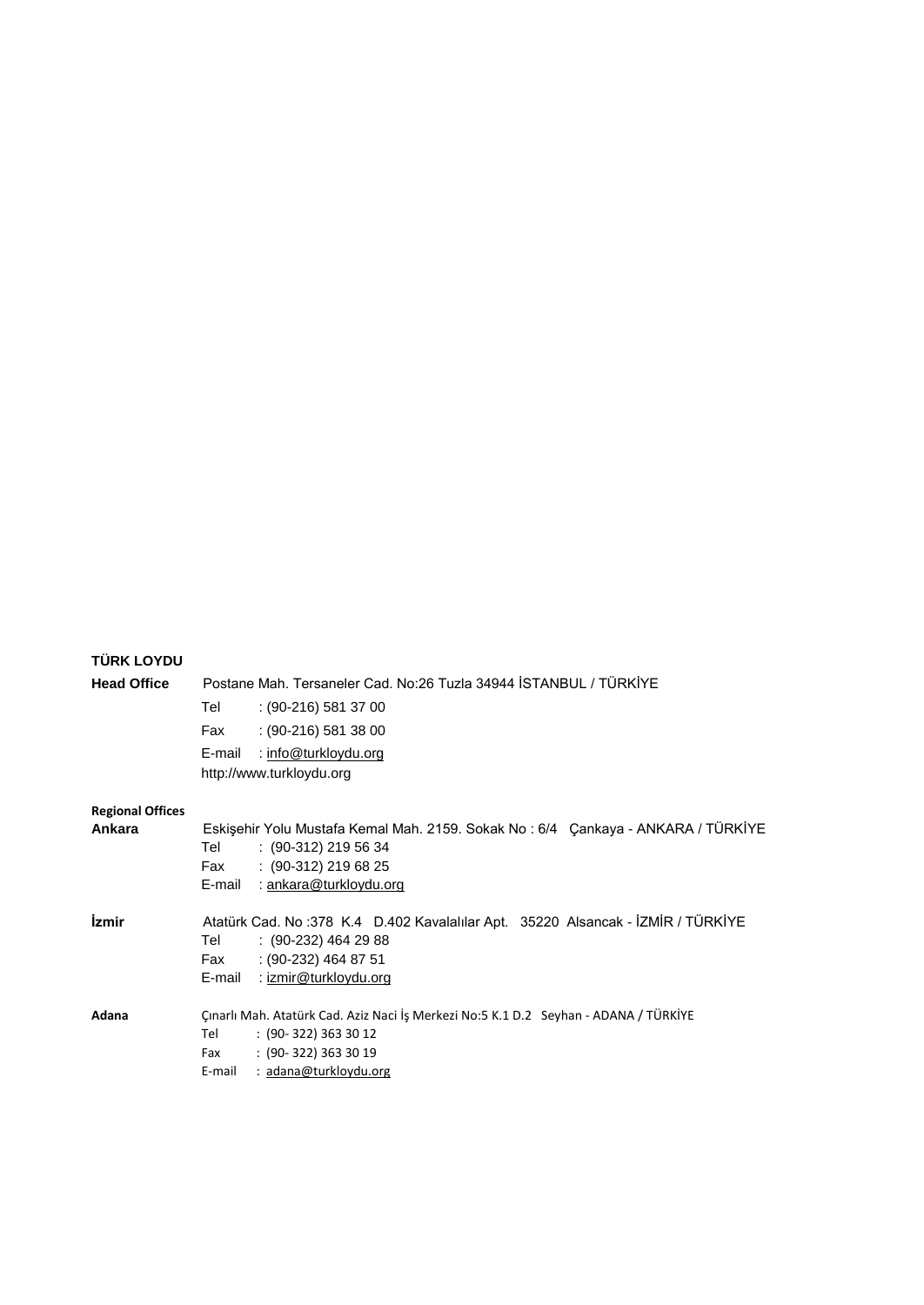# **Contents**

| Α.          |  |
|-------------|--|
| 1.          |  |
| 2.          |  |
| 3.          |  |
| 4.          |  |
| 5.          |  |
| В.          |  |
| 1.          |  |
| 1.1         |  |
| 1.2         |  |
| 1.3         |  |
| 1.4         |  |
| 1.5         |  |
| 1.6         |  |
| 2.          |  |
| 2.1         |  |
| $C_{\cdot}$ |  |
| 1.          |  |
| 1.1         |  |
| 1.2         |  |
| 1.3         |  |
| 1.4         |  |
| 2.          |  |
| 2.1         |  |
| 2.2         |  |
| 2.3         |  |
| 2.4         |  |
| 2.5         |  |
| 2.6         |  |
| 2.8         |  |
| 3.          |  |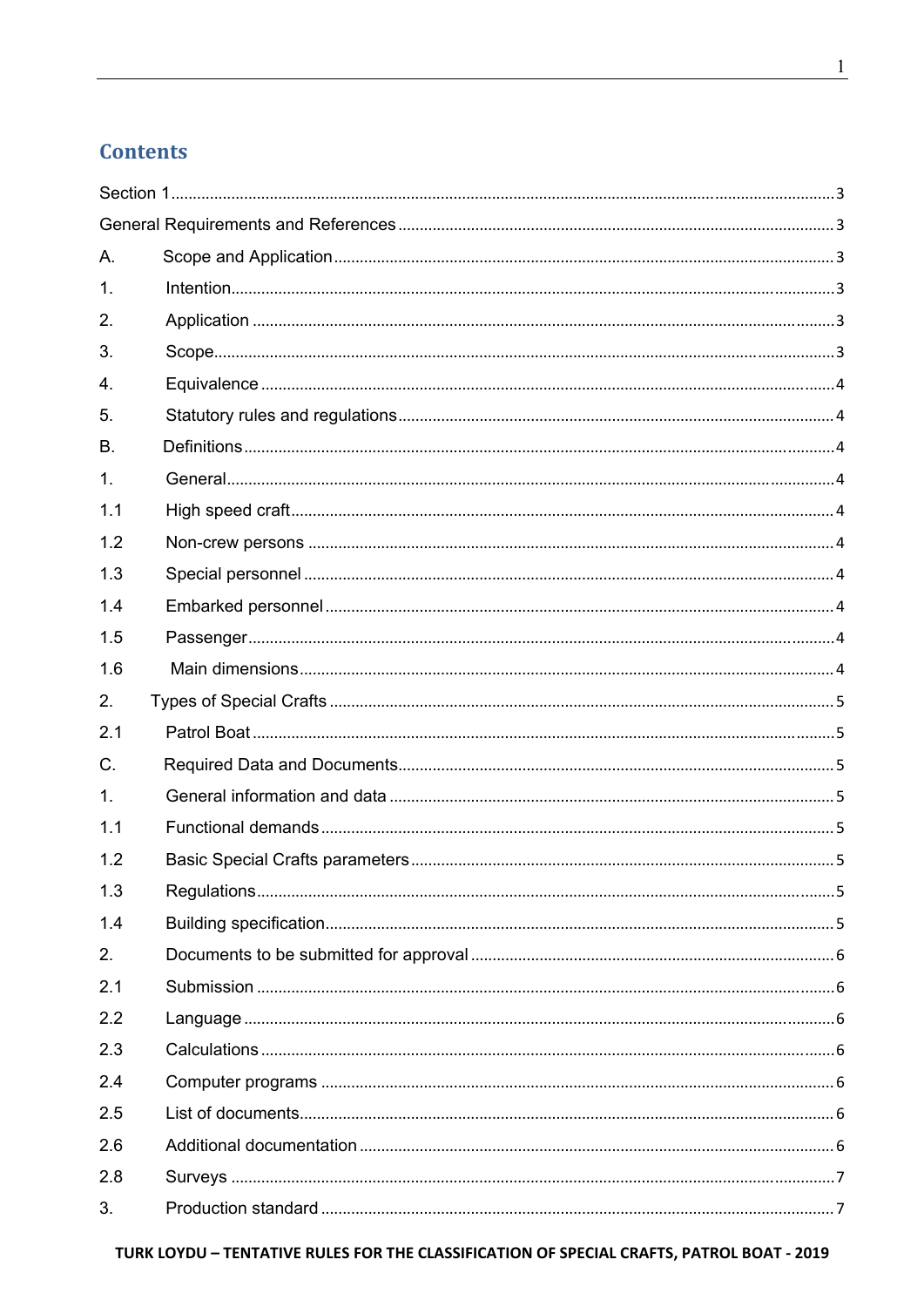| 4.               |  |
|------------------|--|
| D.               |  |
| $\overline{1}$ . |  |
| 2.               |  |
| 3.               |  |
| E.               |  |
| $\overline{1}$ . |  |
| 2.               |  |
| 3.               |  |
| 4.               |  |
| 5.               |  |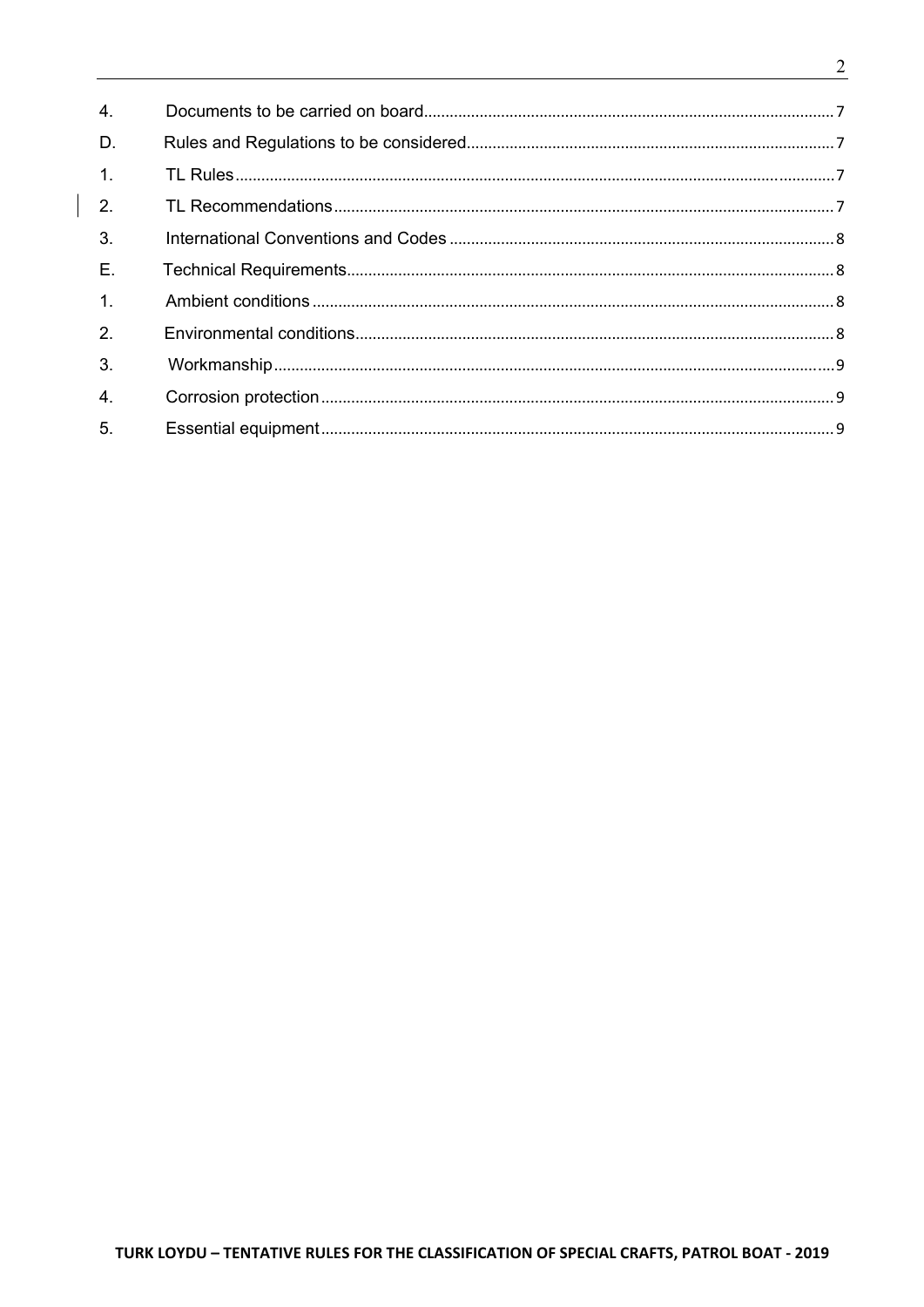# **AMENDMENTS**

| <b>Revision</b> | RCS No. | EIF Date*  |
|-----------------|---------|------------|
| Section 01      | 04/2019 | 01.01.2020 |
|                 |         |            |
|                 |         |            |
|                 |         |            |
|                 |         |            |
|                 |         |            |

\* Entry into Force (EIF) Date is provided for general guidance only, EIF dates given in Rule Change Summary (RCS) are considered valid. In addition to the above stated changes, editorial corrections may have been made.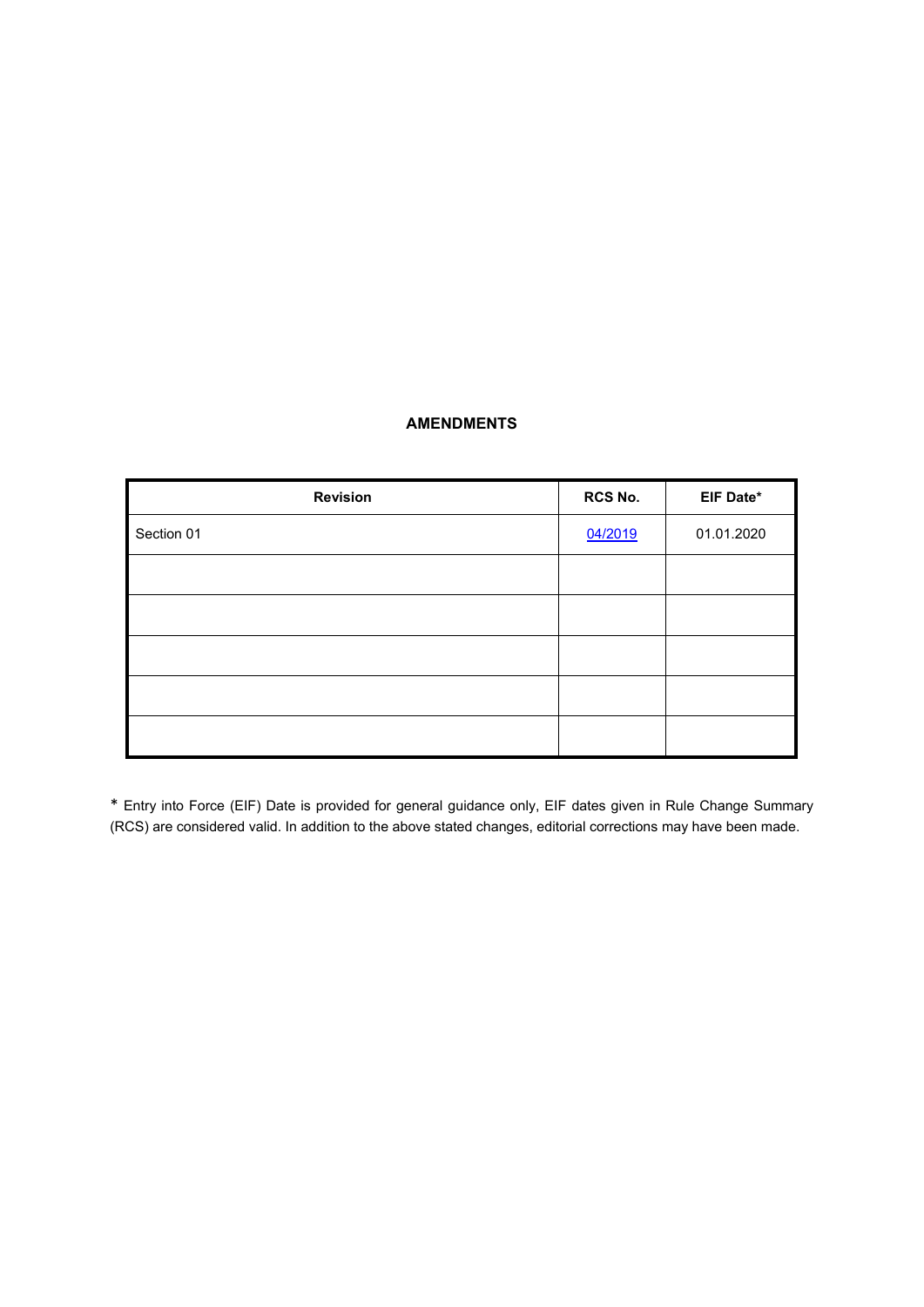# **Section 1**

# **General Requirements and References**

# **A. Scope and Application**

#### **1. Intention**

The intention of these Rules is to facilitate the use of the Rules of **TL** by clients who want to design and build Special Crafts. The purpose of these rules is to find out the applicable rules by using flow-charts in Section 8. The types of Special Crafts are defined in B.2.

# **2. Application**

**2.1** These Rules are applicable:

- hull structures for monohulls, catamarans, SWATH, hydrofoil
- materials for hull structures including steel, austenitic stainless steel, aluminium alloys, fibre reinforced plastics (FRP), wooden and polyethylene
- ship equipment
- complete propulsion plants with diesel engines, gas turbines or any other propulsion plants.
- electrical and electronic equipment
- relevant automated equipment
- relevant auxiliary systems
- non-crew persons up to 60 persons
- up to 12 passengers
- **2.2** These Rules do not consider:
- steam propulsion
- low speed diesel engines and reversible two-stroke diesel engines
- heavy fuel operation and treatment
- outboard motors using gasoline for the propulsion of the Craft.
- lifting appliances and lifts
- special, complex equipment for replenishment at sea, besides replenishment of liquids via the stern
- amphibious warfare
- aircraft handling
- provision for flight operations other than winching
- special requirements for weapon systems besides foundations
- auxiliary steam boilers and oil firing equipment
- diving systems and systems for breathing gases
- non-crew persons above 60 persons
- more than 12 passengers

# **3. Scope**

These Rules summarize relevant **TL** Rules (and also the Code of Safety for Special Purpose Ships, 2008) which can be used for the Classification of naval and non-naval Patrol Boats and other special type of crafts less than 50 m. waterline length.

# **TURK LOYDU – TENTATIVE RULES FOR THE CLASSIFICATION OF SPECIAL CRAFTS, PATROL BOAT ‐ 2019**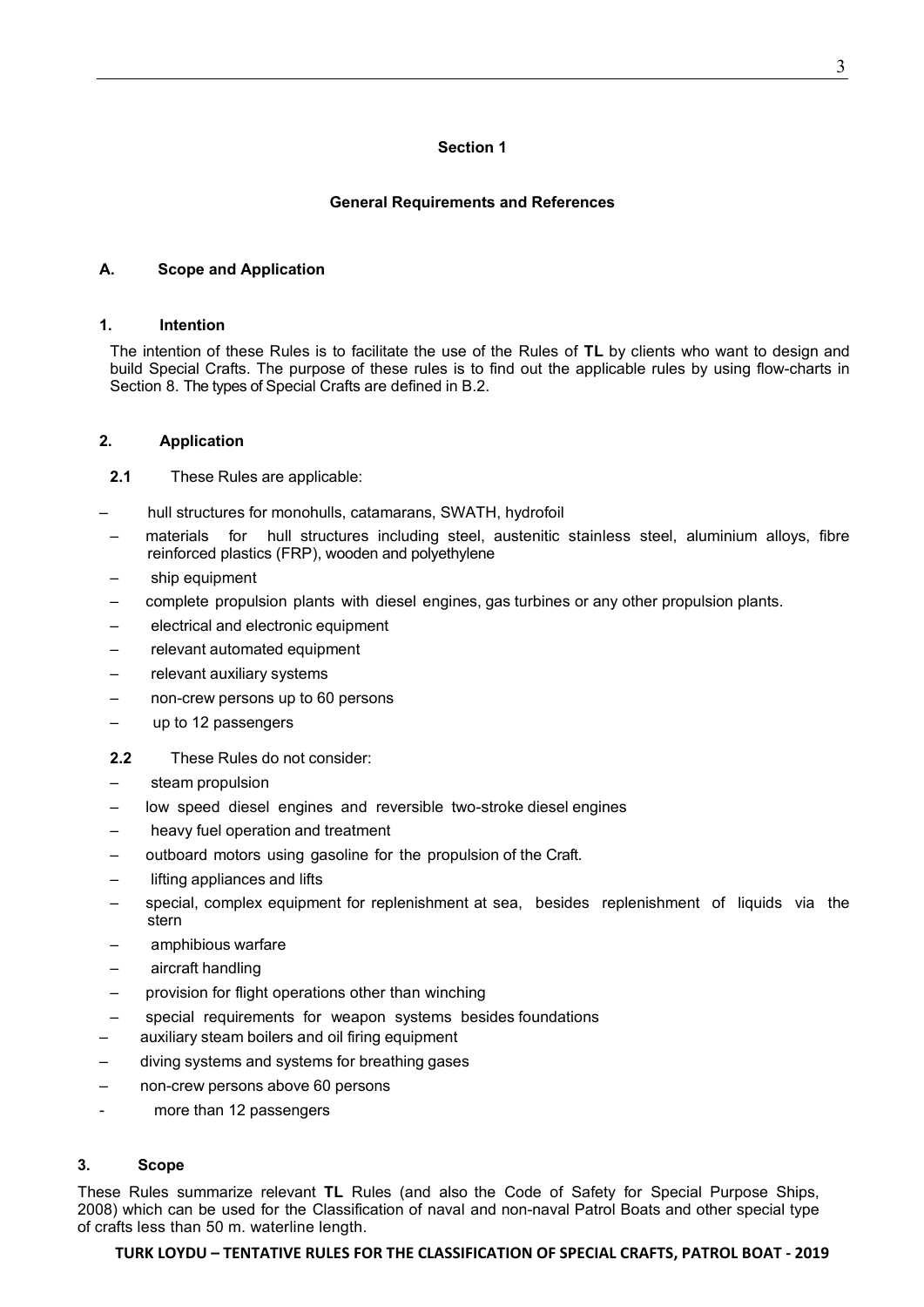#### **4. Equivalence**

Special Crafts deviating from the **TL** Rules in structure or equipment or some of their parts may be classed, provided that their structures or equipment are found to be equivalent to the **TL** requirements for this Class of vessels.

# **5. Statutory rules and regulations**

For application of statutory rules and regulations, refer to **TL** Classifcation and Surveys Rules.

In case of craft is classed as a Naval Craft relevant requirements to be applied are defined for Naval Patrol Crafts in **TL** Naval Ship Technology, Chapter 101 instead of **TL** Classification and Surveys.

# **B. Definitions**

# **1. General**

# **1.1 High speed craft**

**1.1.1** High speed craft according to the International Code of Safety, 2000 (HSC-Code) are passenger and cargo craft which do not proceed in the course of their voyage more than 4 hours at operational speed from a place of refuge (8 hours for more than 500 gross tonnage for cargo crafts) and are capable of a maximum speed of at least:

$$
v_{\text{max}} = 3.7 \cdot \Delta^{0,1667} \text{ [m/s]}
$$

 $\Delta$  = displacement volume at design water line

 $[m<sup>3</sup>]$ 

Craft the hull of which is supported completely clear above water surface in non-displacement mode by aerodynamic forces generated by ground effect are excluded. The Code does originally not apply to craft of war and troop craft.

# **1.2 Non-crew persons**

Non-crew persons are special personnel, embarked personnel and passengers for whom permanent accommodation is provided on board. The number of non-crew persons may include up to 12 passengers.

# **1.3 Special personnel**

The term "Special Personnel" is as defined in the IMO's "Code of Safety for Special Purpose Ships, 2008" (see.IMO MSC.266(84) as amended).

# **1.4 Embarked personnel**

Embarked personnel are persons who are not members of the crew and carried on board in conjunction with the purpose of the boat. Embarked personnel are expected to be very fit, well-disciplined and ablebodied.

#### **1.5 Passenger**

The term "Passenger" is as defined in **SOLAS 74** as amended.

# **1.6 Main dimensions**

The principal dimensions of Special Crafts are defined in:

#### **TURK LOYDU – TENTATIVE RULES FOR THE CLASSIFICATION OF SPECIAL CRAFTS, PATROL BOAT ‐ 2019**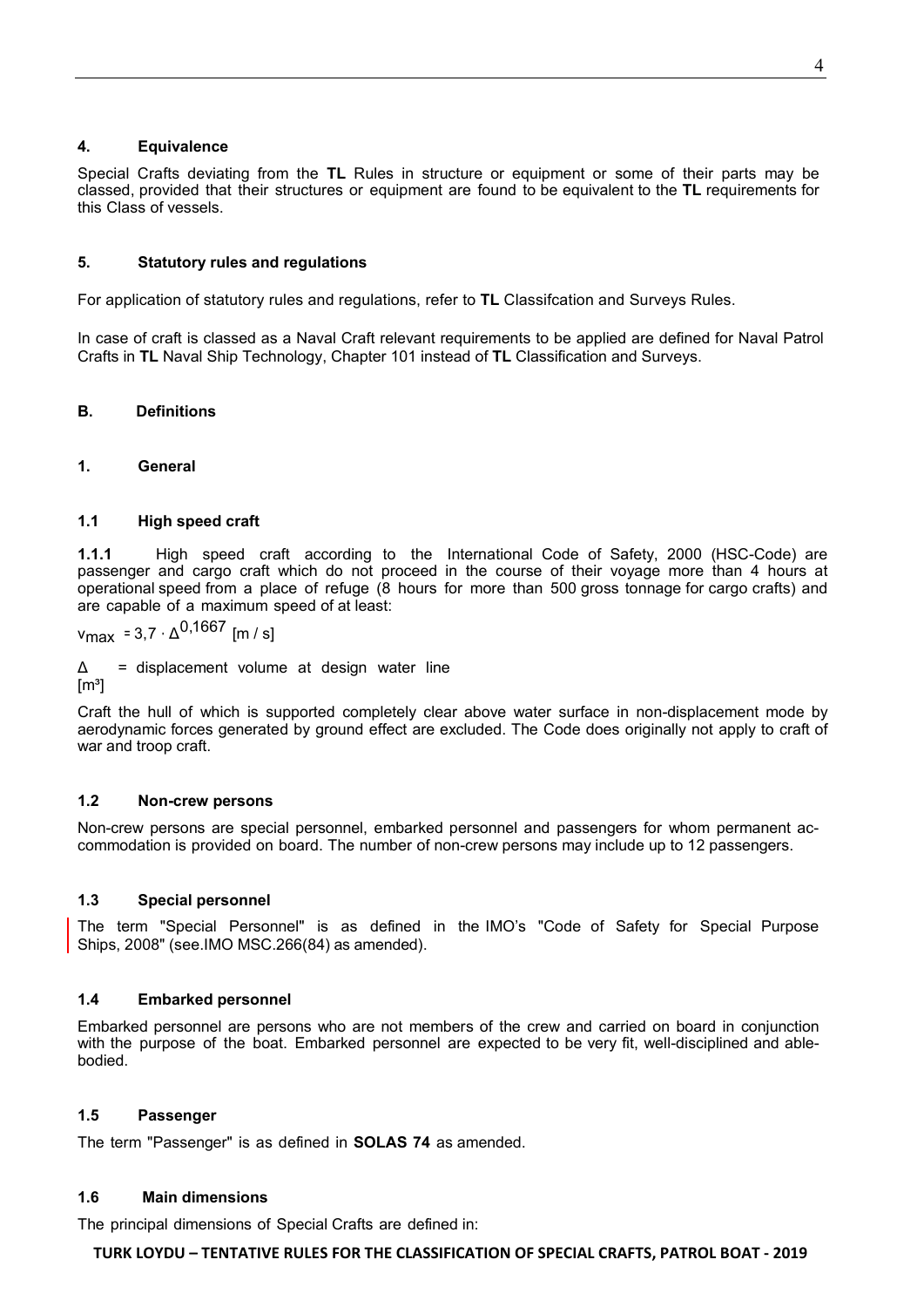**TURK LOYDU – TENTATIVE RULES FOR THE CLASSIFICATION OF SPECIAL CRAFTS, PATROL BOAT ‐ 2019**

- **TL** Rules for High Speed Craft (Chapter 7), Section 1, 1.4.
- **TL** Rules for Construction and Classification of Yachts (Chapter 9), Section 2, A.4.

# **2. Types of Special Crafts**

#### **2.1 Patrol Boat**

A patrol boat is a small naval, coast guard or police vessel, smaller in size than a corvette, commonly engaged in various border protection roles, including anti-smuggling, anti-terrorist, anti-piracy, fishery patrols and immigration law enforcement. It is also often used for rescue operations and can be diversified in smaller Inshore Patrol Vessels and larger Offshore Patrol Vessels.

In general Patrol Boats are classed **1 A5 PATROL BOAT** or **1 A5 PATROL, 1 N5 PATROL BOAT**; please refer to Section 2 and **TL** Classification and Surveys.

#### **C. Required Data and Documents**

#### **1. General information and data**

In order to estimate the scope of Classification and Services, **TL** is to be provided with general information and project data as far as already available in the application phase. Naval Authority Requirements and Regulations should be included to general information data in case of a naval patrol boat.

#### **1.1 Functional demands**

The functional demands include:

- main task of special crafts, like general patrol
- additional secondary tasks, like rescue, boarding, transport, etc.

#### **1.2 Basic Special Crafts parameters**

The basic parameters are:

- type of hull, like monohull, catamaran, SWATH, hydrofoils
- main design parameters
- area of operation
- ambient and environmental conditions
- expected lifetime [years]
- materials for construction including special properties, corrosion protection measures, etc.

#### **1.3 Regulations**

Additional international and national regulations, as well as requirements of the Owner are to be defined.

# **1.4 Building specification**

The preliminary building specification or the technical part of a building contract (including sister ships, if any), if already available, shall be submitted.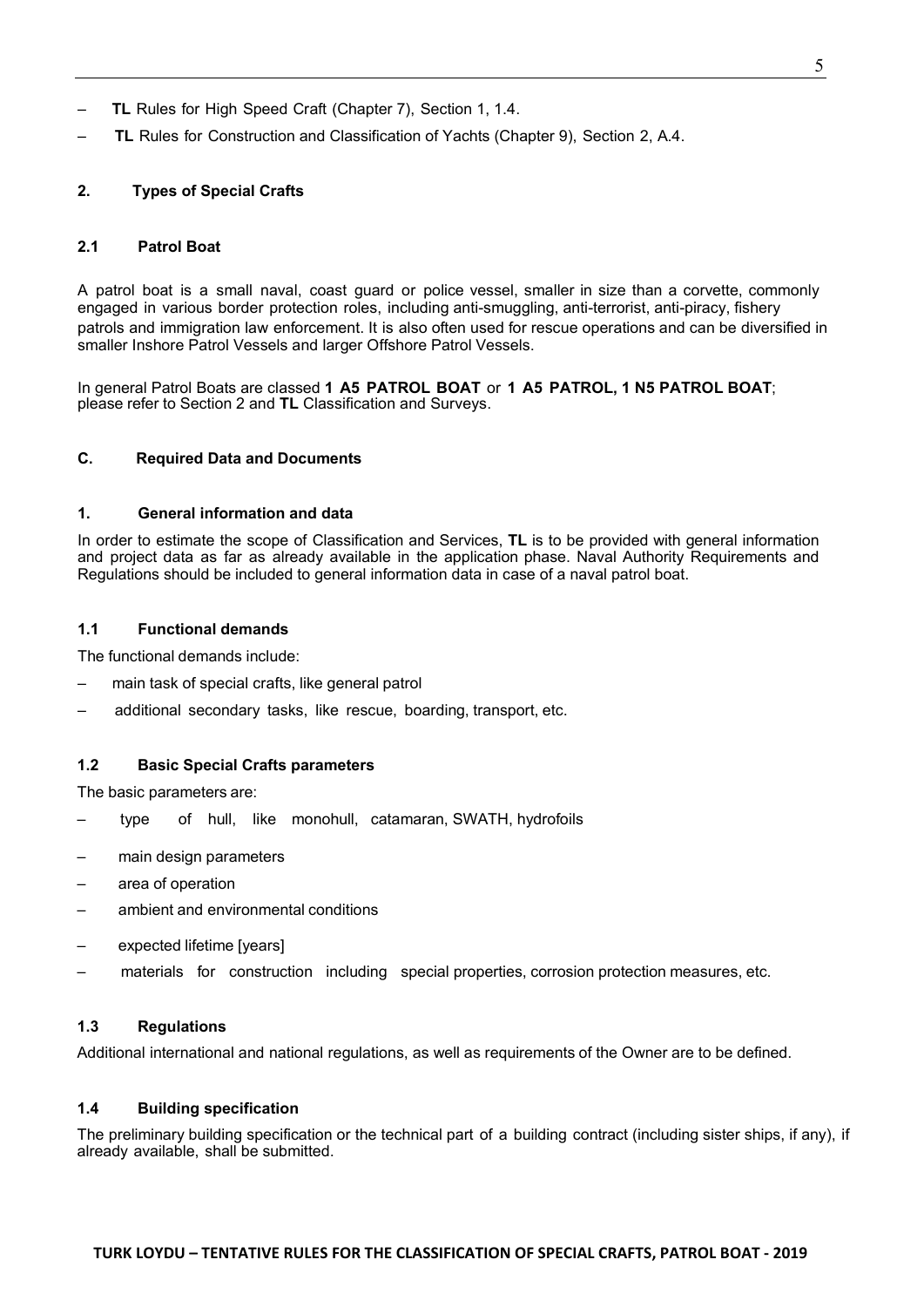# **2. Documents to be submitted for approval**

#### **2.1 Submission**

The documents are to be submitted in hard copy at least in triplicate. Operation manuals shall be submitted in a single set for information only.

All documents have to indicate the project and revision number and the name of the Owner and/or the name of Shipyard.

All documents are to be submitted at a sufficiently early date to ensure that they are approved and available to the Surveyor at the beginning of the construction or installation of the boat or of important components.

# **2.2 Language**

All documents have to be submitted to **TL** in Turkish or English.

# **2.3 Calculations**

Calculations shall contain all necessary information concerning reference documents (parts of the specification, relevant drawings, etc.). Literature used for the calculations has to be cited. Any non-standard symbols used are to be explained in definitions.

# **2.4 Computer programs**

**2.4.1** In order to increase the flexibility in the structural design of Special Crafts **TL** also accepts direct calculations with computer programs. The aim of such analyses should be the proof of equivalence of a design with the rule requirements.

**2.4.2** Direct calculations may also be used in order to optimise a design; in this case only the final results are to be submitted for examination.

**2.4.3** A computer program that has been demonstrated to produce reliable results to the satisfaction of the Classification Society is regarded as a recognised program. The purpose of such analyses should be the proof of equivalence of a design with the rule requirements. It is recommended that the designers consult the Classification Society on the suitability of the computer programs intended to be used prior to the commencement of any analysis work.

**2.4.4** Direct calculations may be used in the following areas

- global strength
- longitudinal strength
- beams and grillages
- detailed strength

For such calculations the computer model, the boundary conditions and load cases are to be agreed upon with **TL**. The calculation documents are to be submitted including input and output. During the examination it may prove necessary that **TL** perform independent comparative calculations.

# **2.5 List of documents**

For classification of a Special Craft the documents defined in Table 1.1 at the end of this Section have to be submitted, as far as applicable.

#### **2.6 Additional documentation**

**TL** reserve the right to request additional documentation for an assessment.

#### **TURK LOYDU – TENTATIVE RULES FOR THE CLASSIFICATION OF SPECIAL CRAFTS, PATROL BOAT ‐ 2019**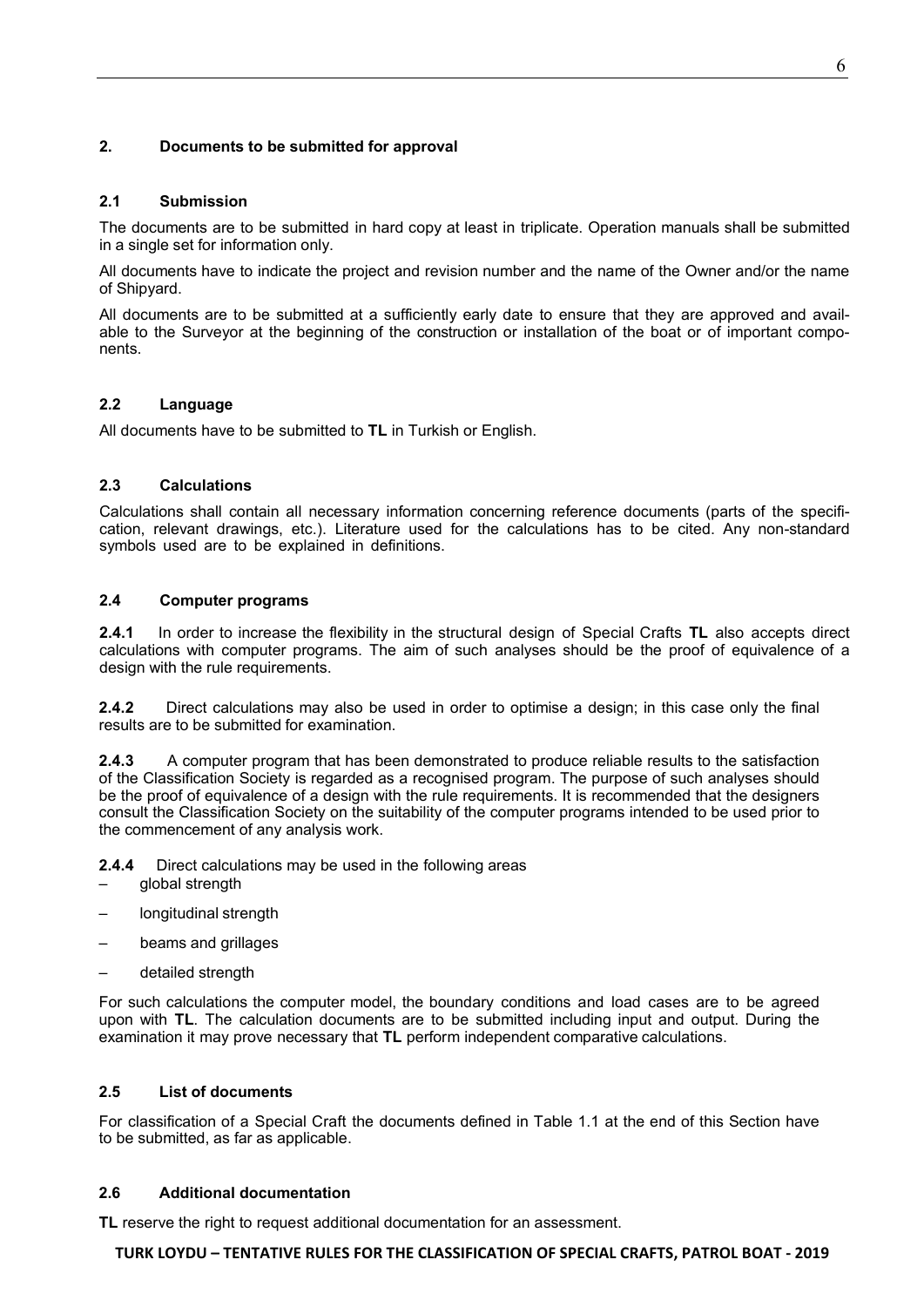# **2.7 Modifications and extensions**

Once the documents submitted have been approved by **TL** they are binding for the execution of the work. Subsequent modifications and extensions require the approval of **TL** before becoming effective.

#### **2.8 Surveys**

Survey of the Special Crafts' construction will be carried out on the basis of approved documents. The documentation has to contain all data necessary for final approval of the Special Crafts.

#### **3. Production standard**

A production standard which considers the special requirements for the manufacturing of Special Crafts has to be defined by the Shipyard and accepted by **TL**.

# **4. Documents to be carried on board**

**4.1** The documents to be carried on board to allow quick action in case of surveys, special operation and damage are primarily defined in:

 – **TL** Rules for Naval Ships, Chapter 101, Section 1, F. for Class Certificate, survey statements, Stability Handbook, Loading Manual, as built drawings, etc.

**4.2** Further data is contained in:

– **TL** Rules for High Speed Craft (Chapter 7), Section 1, 1.12 and Section 18, 18.2 for Craft Operating Manual, Route Operational Manual, Training Manual, Maintenance and Servicing Manual / System.

# **D. Rules and Regulations to be considered**

#### **1. TL Rules**

The following **TL** Rules are to be considered and therefore reference is made to them in these Rules:

- Classification and Surveys
- Chapter 1, Hull
- Chapter 2, Material
- Chapter 3, Welding
- Chapter 4, Machinery
- Chapter 4-1, Automation
- Chapter 5, Electrical Installation
- Chapter 7, High Speed Craft
- Chapter 9, Construction and Classification of Yachts

In case of craft is classed as a Naval Craft relevant requirements to be applied are defined for Naval Patrol Crafts in **TL** Part E, Naval Ship Technology Rules.

#### **2. TL Recommendations**

The recommendations of **TL** have to be consid ered as appropriate, e.g.:

– **TL**- G 99, Section 2 – FireSafety Measures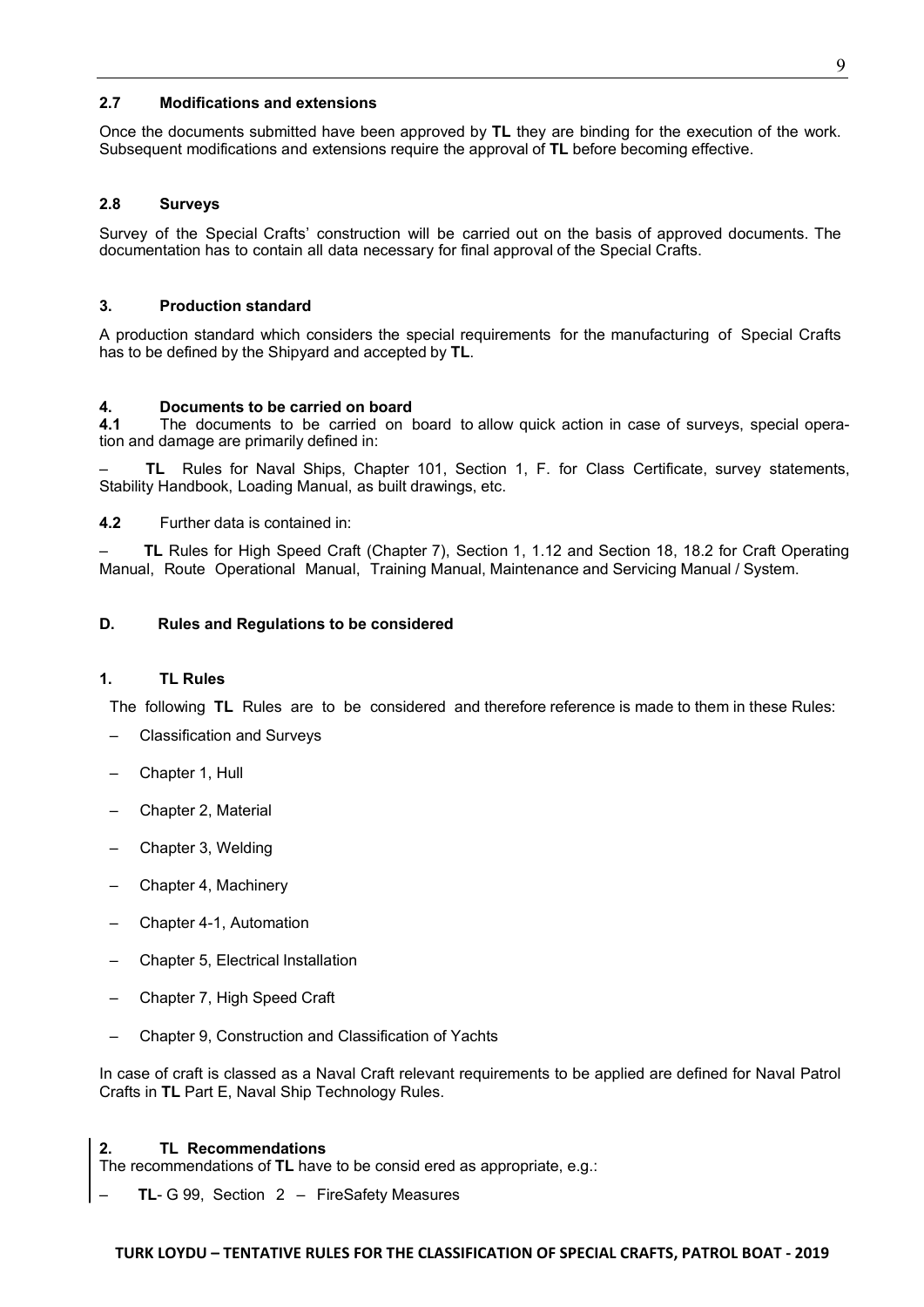#### **3. International Conventions and Codes**

Where reference is made to International Conventions and Codes these are defined as follows, e.g.:

- **ICLL:** International Convention of Load Lines, 1966, as amended
- **MARPOL:** International Convention for the Prevention of Pollution from Ships, 1973 including the 1978 Protocol as amended
- **SOLAS:** International Convention for the Safety of Life at Sea, 1974, as amended
- **IMO Resolution MSC.266(84) as amended:** Code of Safety for Special Purpose Ships, 2008

# **E. Technical Requirements**

#### **1. Ambient conditions**

- **1.1** The ambient conditions are primarily defined in:
- **TL** Naval Rules for Hull Structures and Ship Equipment (Chapter 102), Section 1, A.4., Table 1.1 respectively **TL** (Chapter 107), Section 1, D. for inclinations and movement of the Special Crafts.
- In case of Naval Patrol Boats more stringent requirements are defined there for Class Notation **AC1**, more flexible requirements may be defined for Class Notation **ACS**.
- In case of Naval Patrol Boats vibration should be considered for design, construction and installation because of causing additional stresses. More information is contained in the **TL** Naval Rules for Hull Structures and Ship Equipment (Chapter 102), Section 16 and the **TL** Naval Rules for Propulsion Plants (Chapter 104), Section 1, D.2.
- In case of Naval Patrol Boats if noise is to be considered, the requirements of the **TL** Naval Rules for Hull Structures and Ship Equipment (Chapter 102), Section 16, B. are to be observed, but this is in general not subject to Classification.
- **1.2** Further data is contained in:
- **TL** Rules for High Speed Craft (Chapter 7), Section 9, C.9.1.16, Table 9.1.
- **TL** Rules for Construction and Classification of Yachts (Chapter 9), Section 7, A.4.2., Table 7.1.

#### **2. Environmental conditions**

- **2.1** The environmental conditions are primarily defined in:
- In case of Naval Patrol Boats **TL** Naval Rules for Hull Structures and Ship Equipment (Chapter 102), Section 1, A.4., Table 1.2 for conditions of water, air, wind, ice, etc.
- In case of Naval Patrol Boats if shock is to be considered, the requirements of the **TL** Naval Rules for Hull Structures and Ship Equipment (Chapter 102), Section 16, D. are to be observed, but this is in general not subject to Classification.
- **2.2** Further data is contained in:
- **TL** Rules for High Speed Craft (Chapter 7), Section 9, 9.1.16, Table 9.2.
- **TL** Rules for Construction and Classification of Yachts (Chapter 9), Section 7, A.4.2., Table 7.2, 7.3 and 7.4.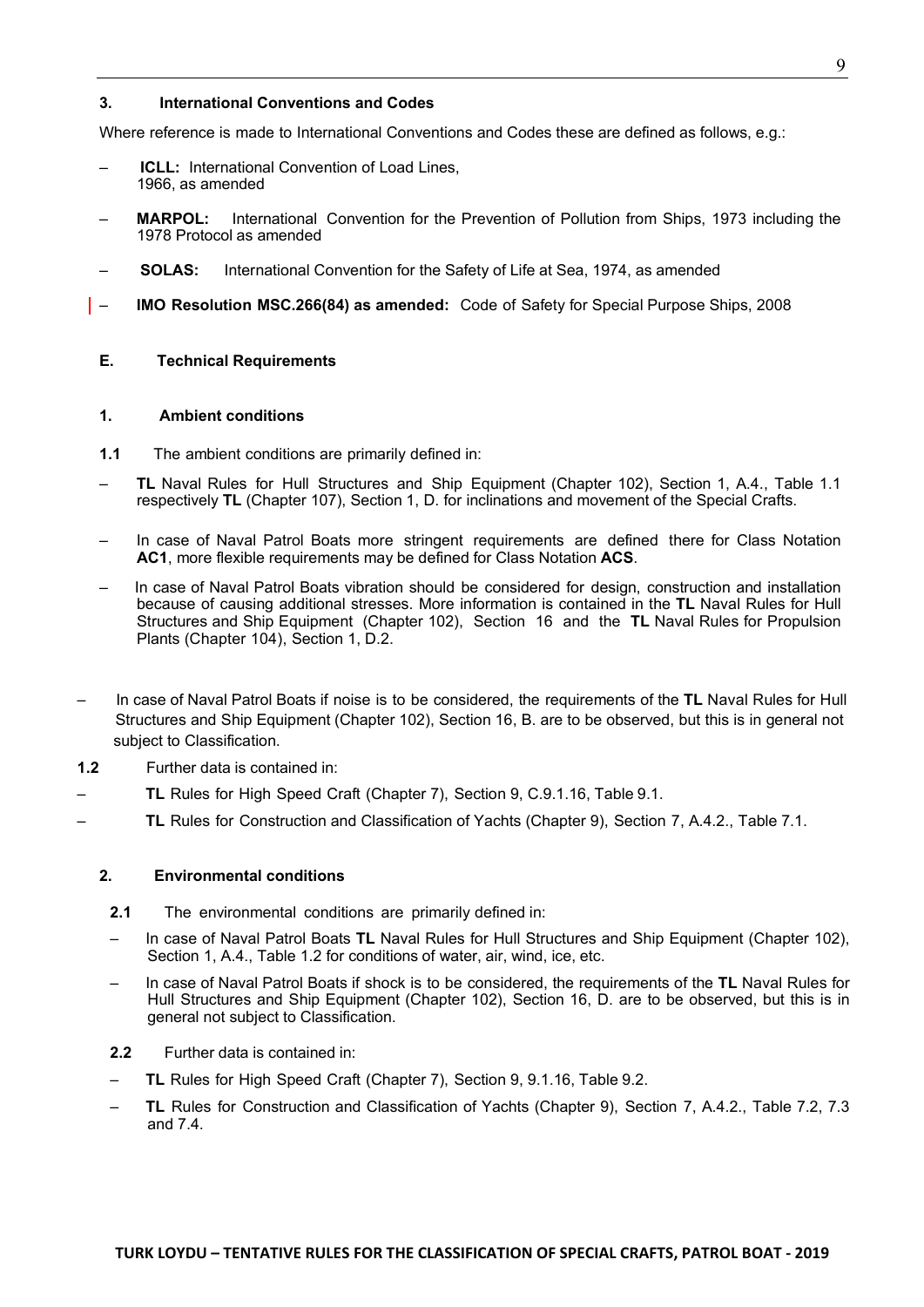# **3. Workmanship**

The requirements for proper workmanship to be applied for Special Crafts are defined in the **TL** Rules for Hull (Chapter 1), Section 1, N.

In case of Naval Patrol Boats the requirements for proper workmanship to be applied for Special Crafts are defined in the **TL** Naval Rules for Hull Structures and Ship Equipment (Chapter 102), Section 1, E.

#### **4. Corrosion protection**

The requirements to reduce the corrosion risk by measures in design are defined together with protection measures during construction and operation in the **TL** Rules for Hull (Chapter 1), Section 22.

In case of Naval Patrol Boats the requirements to reduce the corrosion risk by measures in design are defined together with protection measures during construction and operation in the **TL** Naval Rules for Hull Structures and Ship Equipment (Chapter 102), Section 3, E. and F.

# **5. Essential equipment**

The definition of essential equipment and list of essential components are contained.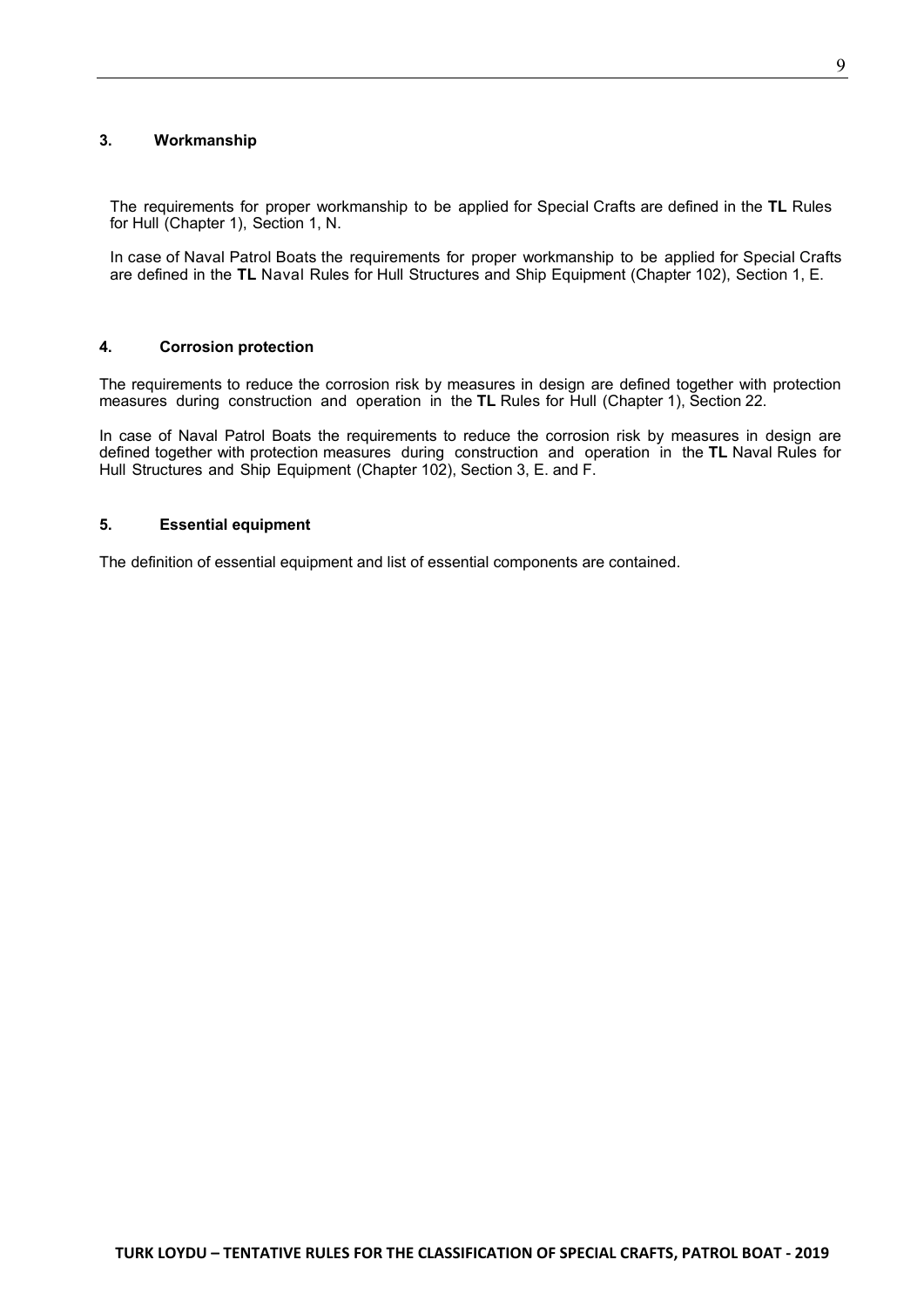| No.                     | <b>Description</b>                                                             |
|-------------------------|--------------------------------------------------------------------------------|
|                         | <b>General</b>                                                                 |
| 1                       | General arrangement plan                                                       |
| $\mathbf 2$             | <b>Technical specification</b>                                                 |
| 3                       | Lines plan / Offset tables                                                     |
| $\overline{\mathbf{4}}$ | Tank & capacity plan                                                           |
|                         | <b>Hull Structures and Ship Equipment</b>                                      |
|                         | Hull                                                                           |
| 5                       | Midship section                                                                |
| 6                       | Other typical sections                                                         |
| 7                       | <b>Bottom structure</b>                                                        |
| 8                       | Engine room structure (including engine foundation)                            |
| 9                       | Shell expansion plan                                                           |
| 10                      | Ice strengthening, if applicable                                               |
| 11                      | <b>Decks</b>                                                                   |
| 12                      | Superstructures and deckhouses                                                 |
| 13                      | <b>Bulkheads</b>                                                               |
| 14                      | Rudder body                                                                    |
| 15                      | Rudder stock                                                                   |
| 16                      | Rudder bearing, pintles and couplings, etc.                                    |
| 17                      | Large openings                                                                 |
| 18                      | <b>Foundations</b>                                                             |
| 19                      | Welded joints for steel or aluminium                                           |
| 20                      | Coating plan                                                                   |
| 21                      | NDT-plan (Non-Destructive-Testing)                                             |
| 22                      | Equipment number and anchoring equipment                                       |
| 23                      | Mooring equipment                                                              |
|                         | <b>Supporting Calculation (Structure)</b>                                      |
| 24                      | Design loads summarized in a load plan                                         |
| 25                      | Longitudinal strength calculation (if required by Naval Authority)             |
| 26                      | Local stress calculations, if applicable                                       |
| 27                      | Finite element analysis, if applicable                                         |
|                         | <b>Safety Requirements of the Hull</b>                                         |
| 28                      | External watertight integrity plan / Freeboard plan                            |
| 29                      | Bulwarks and guard-rails                                                       |
| 30                      | Intact stability calculations                                                  |
| 31<br>32                | Damage stability calculations<br>Damage control plan                           |
| 33                      | Inclining test report                                                          |
| 34                      | Structural fire protection                                                     |
| 35                      | Documentation on storage rooms and transport lines for explosives (ammunition, |
|                         | missiles, etc.)                                                                |
| 36                      | Masts                                                                          |

**Table 1.1 Documentation to be submitted for Classification of Special Crafts**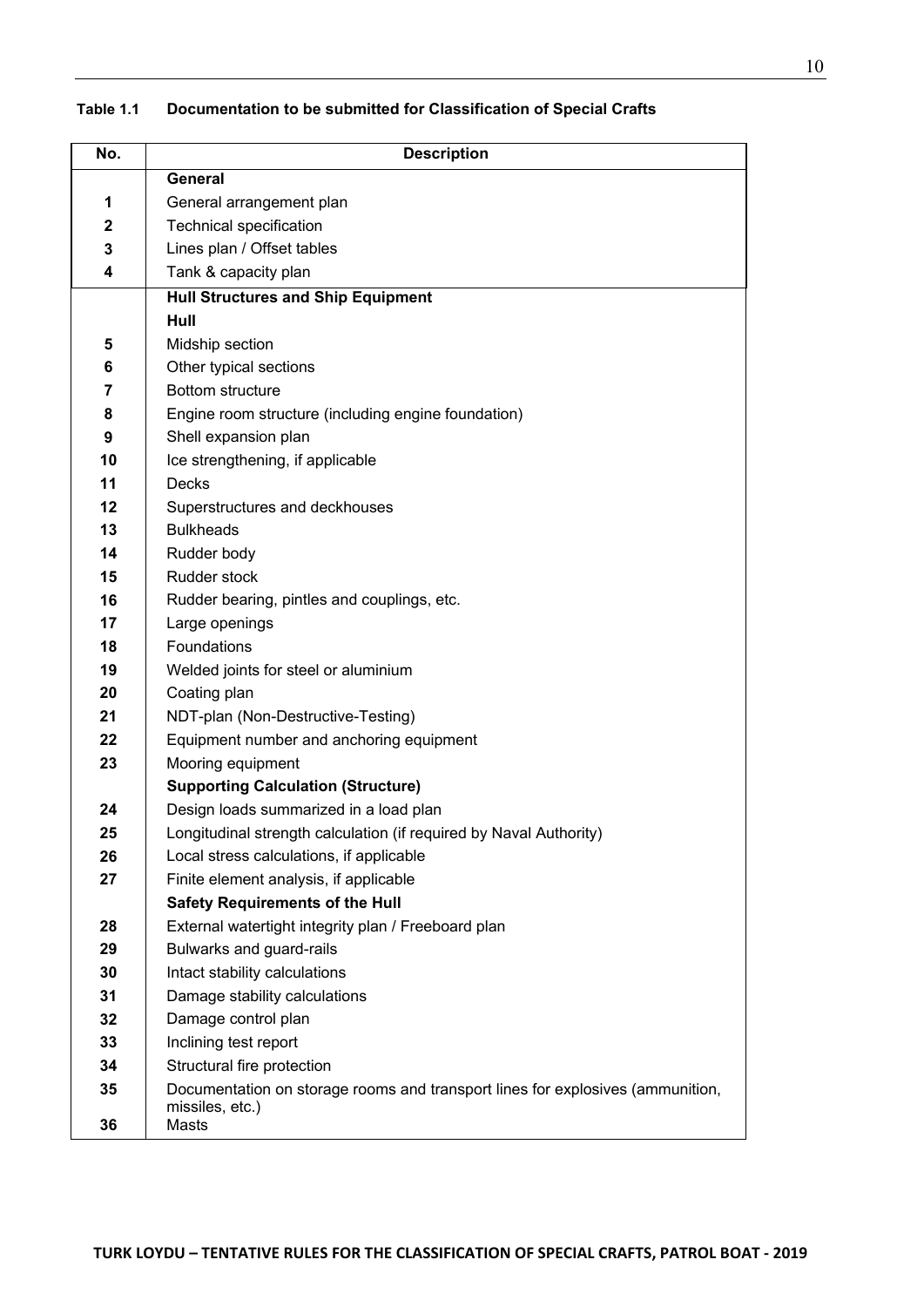| 37       | <b>Machinery Installations</b><br>General<br>General arrangement of machinery spaces                                       |
|----------|----------------------------------------------------------------------------------------------------------------------------|
|          |                                                                                                                            |
|          | <b>Internal Combustion Engines</b>                                                                                         |
| 38       | Data on main parameters for each type of internal combustion to be used                                                    |
| 39       | Detailed drawings of the complete engine, including cross/longitudinal sections                                            |
| 40       | Documentation on provisions or additional equipment for low load operation of the<br>engines, if applicable                |
| 41       | <b>Propulsion Systems</b><br>General drawings of the entire shafting                                                       |
| 42       | Component parts transmitting torque (shafting, couplings, bearings, etc.)                                                  |
| 43       | Propeller shaft brackets                                                                                                   |
|          |                                                                                                                            |
| 44       | Stern tube arrangement<br>Cast resin mount                                                                                 |
| 45<br>46 | Shaft alignment calculation                                                                                                |
| 47       | Assembly and sectional drawings of gears and couplings (calculations, parts list)                                          |
| 48       | Design drawings of propeller in main propulsion (for engine output in excess of 300                                        |
|          | kW)                                                                                                                        |
| 49       | Design drawings of transverse thrust systems (for engine output in excess of 100<br>kW)                                    |
| 50       | General drawings, sectional drawings and functional characteristic of controllable                                         |
| 51       | pitch propeller unit<br>Rudder propeller/Podded drives, if applicable                                                      |
|          | <b>Electrical Installations</b>                                                                                            |
|          |                                                                                                                            |
|          | <b>Power Plant</b>                                                                                                         |
| 52       | Details of the scope and type electrical plant                                                                             |
| 53       | Details about the construction of electrical equipment in hazardous areas                                                  |
| 54       | General layout for electrical power generation and distribution                                                            |
| 55       | Details on generations and UPS units                                                                                       |
| 56       | Details on hazardous areas                                                                                                 |
| 57       | Short circuit calculation                                                                                                  |
| 58       | Electrical power balance                                                                                                   |
| 59       | Details on main and emergency switchgear, main distribution boards                                                         |
| 60       | Details on lighting network                                                                                                |
| 61       | Details on concept to avoid radiation hazards                                                                              |
| 62       | Documentation on switchgear, monitoring and controls for the refrigerating plant                                           |
| 63       | Main cableways for different voltage systems                                                                               |
| 64       | Details in electromagnetic compatibility measures                                                                          |
| 65       | Bulkhead/deck penetrations                                                                                                 |
| 66       | Cable layout/-list                                                                                                         |
|          | <b>Manoeuvring System</b>                                                                                                  |
| 67       | Details on steering gear drive and control system                                                                          |
| 68<br>69 | Details on rudder propeller and lateral thrust system, if applicable<br>Controllable pitch propeller system, if applicable |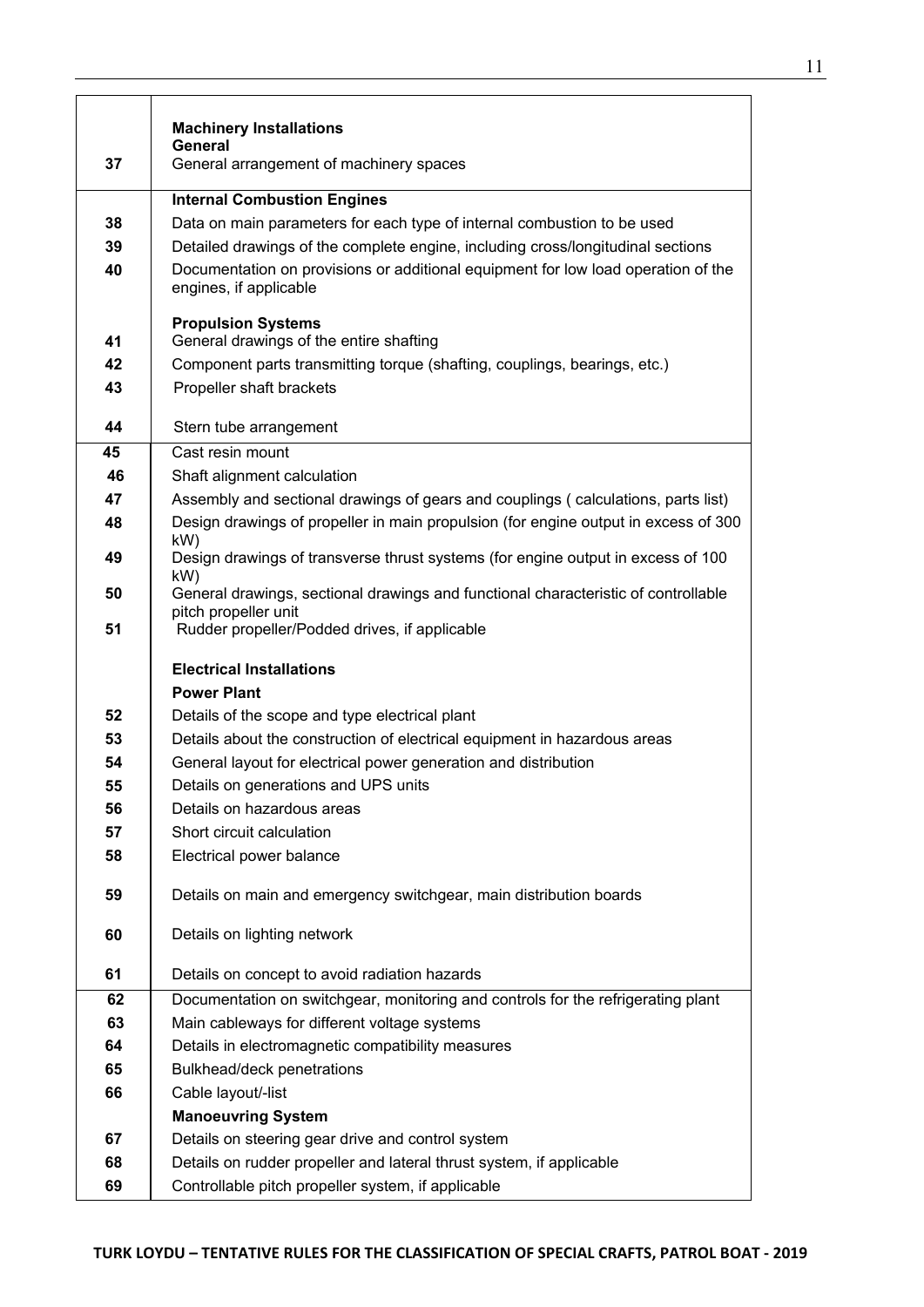| 70  | Details on dynamic positioning system, if applicable                                  |
|-----|---------------------------------------------------------------------------------------|
|     | Lighting                                                                              |
| 71  | Lighting arrangement                                                                  |
| 72  | Documentation on light fittings and sockets used                                      |
|     | <b>Control and Alarm System</b>                                                       |
| 73  | Monitoring and safety systems for machinery                                           |
| 74  | Starting arrangements for main and auxiliary engines                                  |
| 75  | Control and regulation for essential equipment and drives                             |
| 76  | Documentation on general and special alarm systems                                    |
| 77  | Documentation on position and navigation lights                                       |
| 78  | Documentation on fire and $CO2$ alarm system                                          |
| 79  | Documentation on watertight and fire door operation and position monitoring<br>system |
| 80  | Documentation on tank level indicators, alarms, shut-off facilities                   |
| 81  | Documentation on all essential intercommunication systems                             |
|     | <b>Board Computer</b>                                                                 |
| 82  | Hardware and software documentation on computers (as relevant for Classification)     |
|     | <b>Propulsion</b>                                                                     |
| 83  | Electrical propulsion plants, if applicable                                           |
|     | <b>Automation</b>                                                                     |
| 84  | General layout and arrangement                                                        |
| 85  | Description of functional relationships                                               |
| 86  | Software documentation                                                                |
| 87  | List of sensor types and location for the monitoring system                           |
| 88  | Safety programmes giving details of limit values                                      |
| 89  | Details of bridge arrangement                                                         |
|     | <b>Auxiliary Systems and Equipment</b>                                                |
|     | <b>Pressure vessels</b>                                                               |
| 90  | List of pressure vessels and equipment                                                |
|     | <b>Tanks and piping</b>                                                               |
| 91  | Details on fuel and oil tanks                                                         |
| 92  | Diagrammatic plans of all piping systems                                              |
| 93  | Details on remotely controlled valves                                                 |
| 94  | Replenishment at sea system                                                           |
|     | Fire extinguishing systems                                                            |
| 95  | Water fire extinguishing equipment                                                    |
| 96  | $CO2$ fire extinguishing system, if applicable                                        |
| 97  | Foam extinguishing systems                                                            |
| 98  | Details of all other fire fighting systems and equipment                              |
| 99  | Fire control plan                                                                     |
|     | <b>Equipment</b>                                                                      |
| 100 | Steering gear                                                                         |
| 101 | Rudder propeller units, if applicable                                                 |
| 102 | Anchor windlasses                                                                     |
| 103 | Fire door control system                                                              |
| 104 | Replenishment at sea system                                                           |
| 105 | Hydraulic systems for special devices, if safety-relevant                             |
|     | <b>Other Documents</b>                                                                |
| 106 | Operation and maintenance manuals, if required                                        |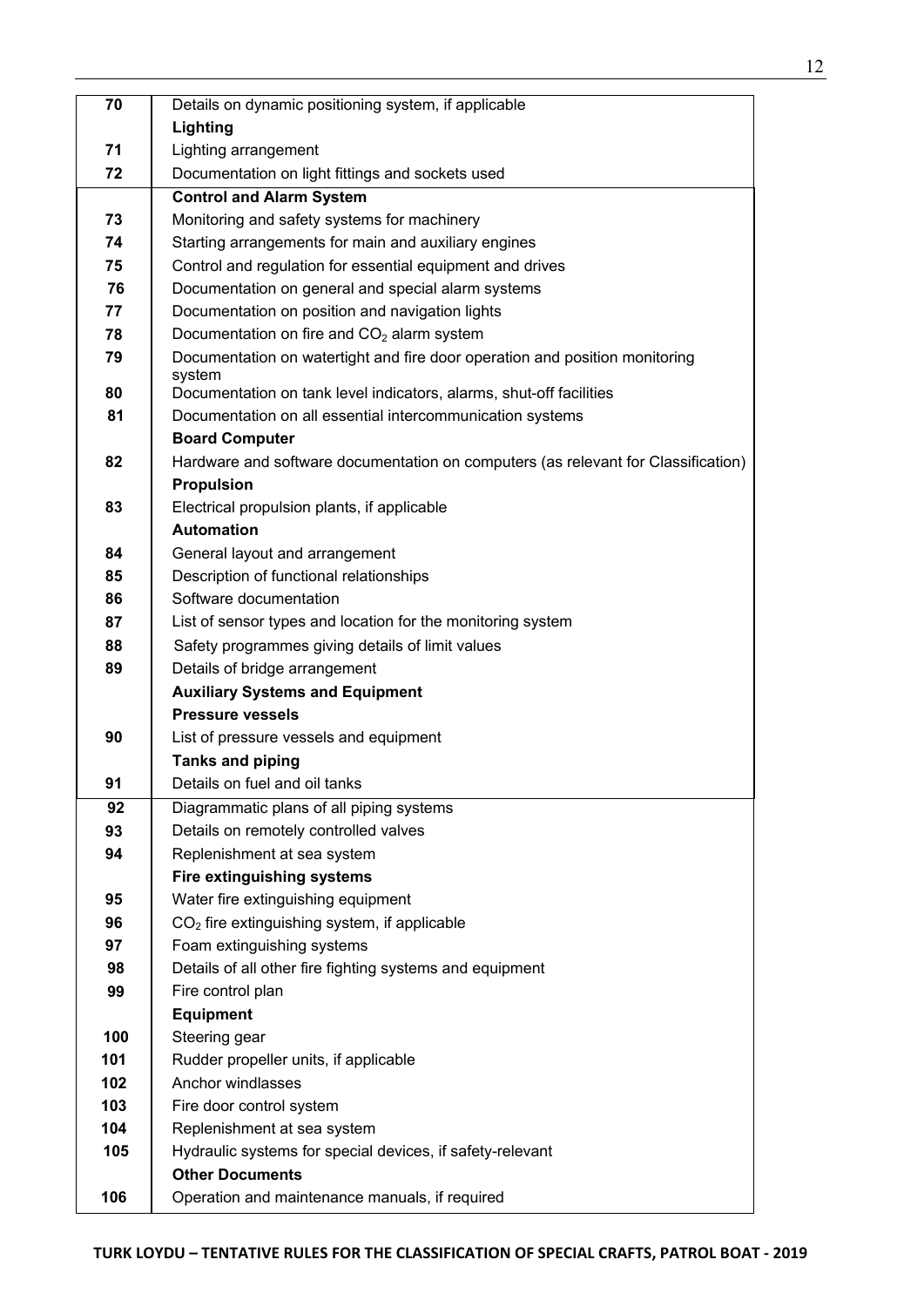# **Contents**

| 1.      |
|---------|
| 1.1     |
| 1.1.1   |
| 1.1.2   |
| 1.1.2.1 |
| 1.1.3   |
|         |
|         |
|         |
|         |
|         |
|         |
|         |
|         |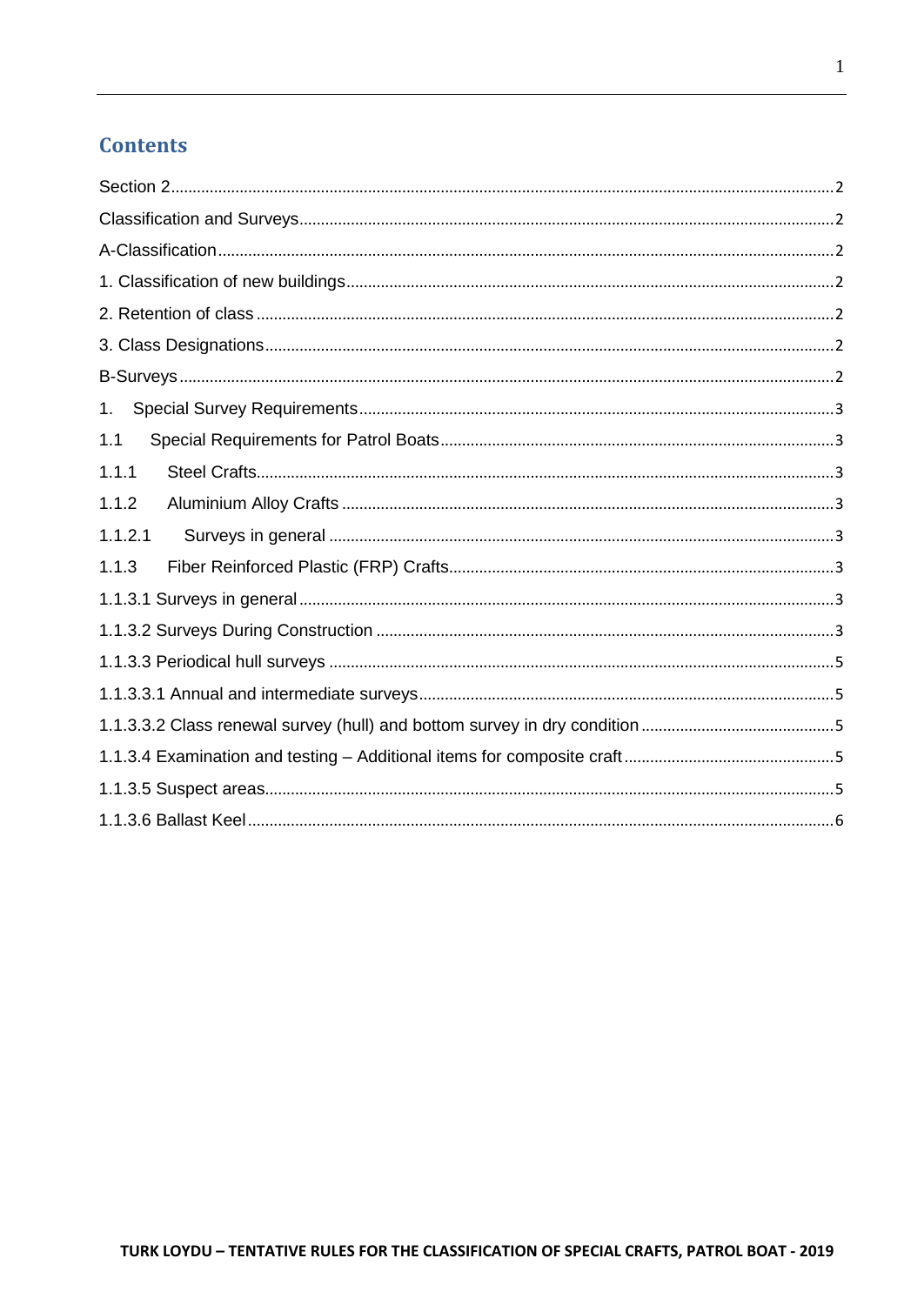#### **Section 2**

#### **Classification and Surveys**

<span id="page-16-1"></span><span id="page-16-0"></span>For classification and survey requirements **TL** Rules, Classification and Surveys is to be applied. In addition to this, the following requirements are applicable.

# <span id="page-16-3"></span><span id="page-16-2"></span>**A-Classification**

#### **1. Classification of new buildings**

In case of craft is classed as a Naval Craft relevant requirements to be applied are defined for Naval Patrol Crafts in **TL** Naval Ship Technology, Chapter 101, Section 1, E.1 instead of **TL** Classification and Surveys, Section 2, B.2.

#### <span id="page-16-4"></span>**2. Retention of class**

In case of craft is classed as a Naval Craft relevant requirements to be applied are defined for Naval Patrol Crafts in **TL** Naval Ship Technology, Chapter 101, Section 1, D instead of **TL** Classification and Surveys, Section 2, C.

#### <span id="page-16-5"></span>**3. Class Designations**

The ship type Notation **PATROL BOAT** is only valid for small watercraft from 6 to 24 m in length. For Patrol vessels or ships above 24 m in length, the ship type notation **PATROL** will be assigned.

In case of craft is classed as a Naval Craft relevant requirements to be applied are defined for Naval Patrol Crafts in **TL** Naval Ship Technology, Chapter 101, Section 2, B instead of **TL** Classification and Surveys, Section 2, D.

#### <span id="page-16-6"></span>**B-Surveys**

- Surveys during construction
- Annual, intermediate and class renewal surveys
- Dry docking surveys
- In-water surveys
- Damage and repair surveys
- Propeller shaft survey
- Occasional survey
- Surveys in accordance with flag state regulations / Requirements of Naval Authority or Authorities
- Bottom Surveys
- Boiler Surveys (if applicable)

Above mentioned surveys and the relevant requirements to be applied are defined in **TL** Classification and Surveys.

In case of craft is classed as a Naval Craft relevant requirements to be applied are defined for Naval Patrol Crafts in **TL** Naval Ship Technology, Chapter 101, Section 3 instead of **TL** Classification and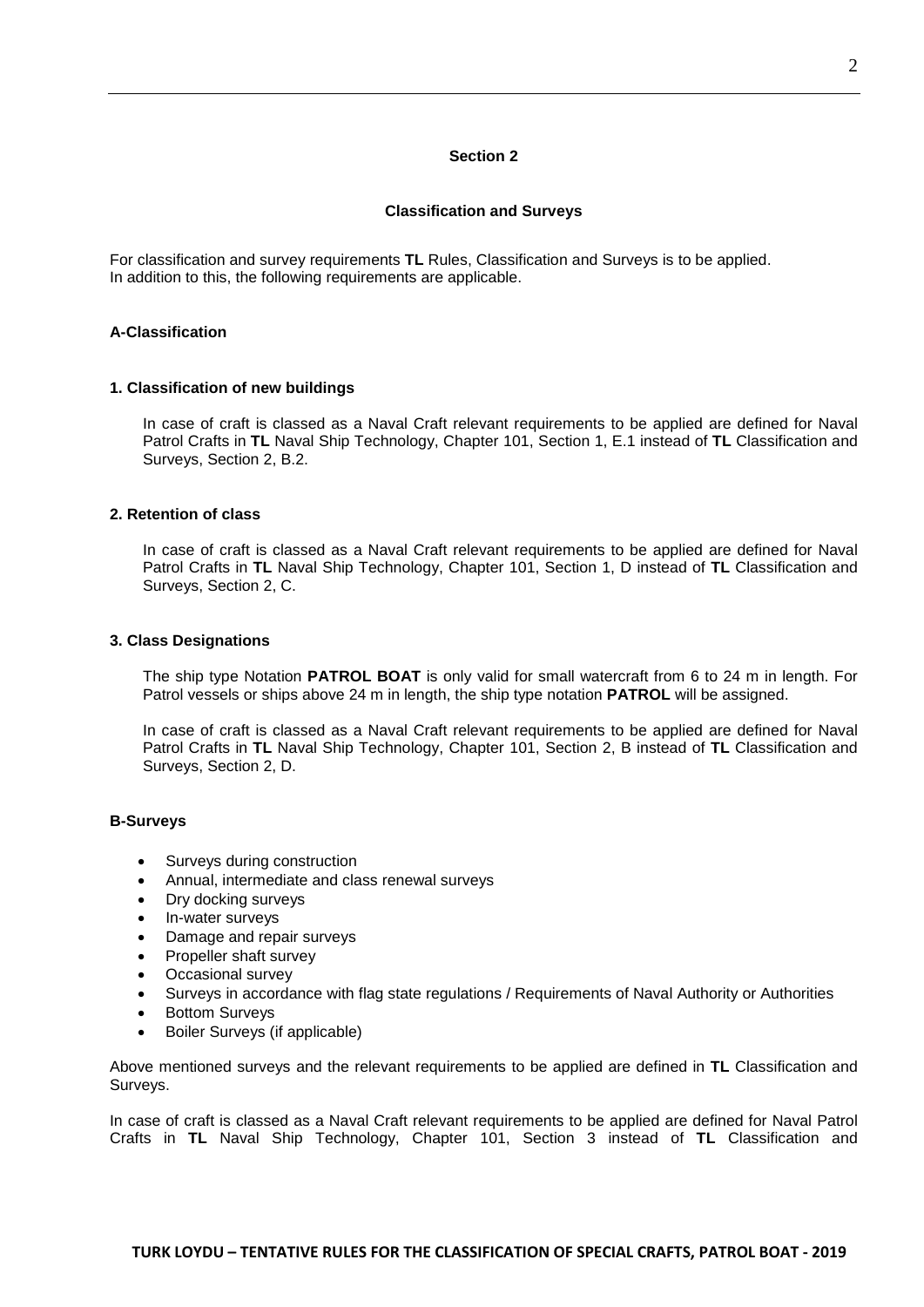<span id="page-17-0"></span>Surveys, Section 3.

#### <span id="page-17-1"></span>**1. Special Survey Requirements**

#### <span id="page-17-2"></span>**1.1 Special Requirements for Patrol Boats**

#### **1.1.1 Steel Crafts**

<span id="page-17-3"></span>**TL** Rules, Classification and Surveys, Section 3, A to K are to be applied for steel crafts.

#### **1.1.2 Aluminium Alloy Crafts**

In addition to **TL** Rules, Classification and Surveys, Section 3, A to K, following requirements are to be applied for aluminium alloy crafts:

#### <span id="page-17-4"></span>**1.1.2.1 Surveys in general**

For all periodical surveys, the requirements of Section 3 are to be fulfilled. However, in the case of crafts more than 15 years old, the frequency of the bottom survey is subject to special consideration.

#### <span id="page-17-5"></span>**1.1.3 Fiber Reinforced Plastic (FRP) Crafts**

In addition to **TL** Rules, Classification and Surveys, Section 3, A to K, following requirements are to be applied for FRP crafts:

#### <span id="page-17-6"></span>**1.1.3.1 Surveys in general**

For all periodical surveys, the requirements of Section 3 are to be fulfilled. However, in the case of crafts more than 15 years old, the frequency of the bottom survey is subject to special consideration.

#### <span id="page-17-7"></span>**1.1.3.2 Surveys During Construction**

**1.1.3.2.1**With reference to lamination, special inspections are required at the following stages.

For hand lay-up lamination:

a) when the hull lamination starts with the application of gel-coat;

- b) during the hull lamination at different stages;
- c) before starting the arrangement of internal stiffeners;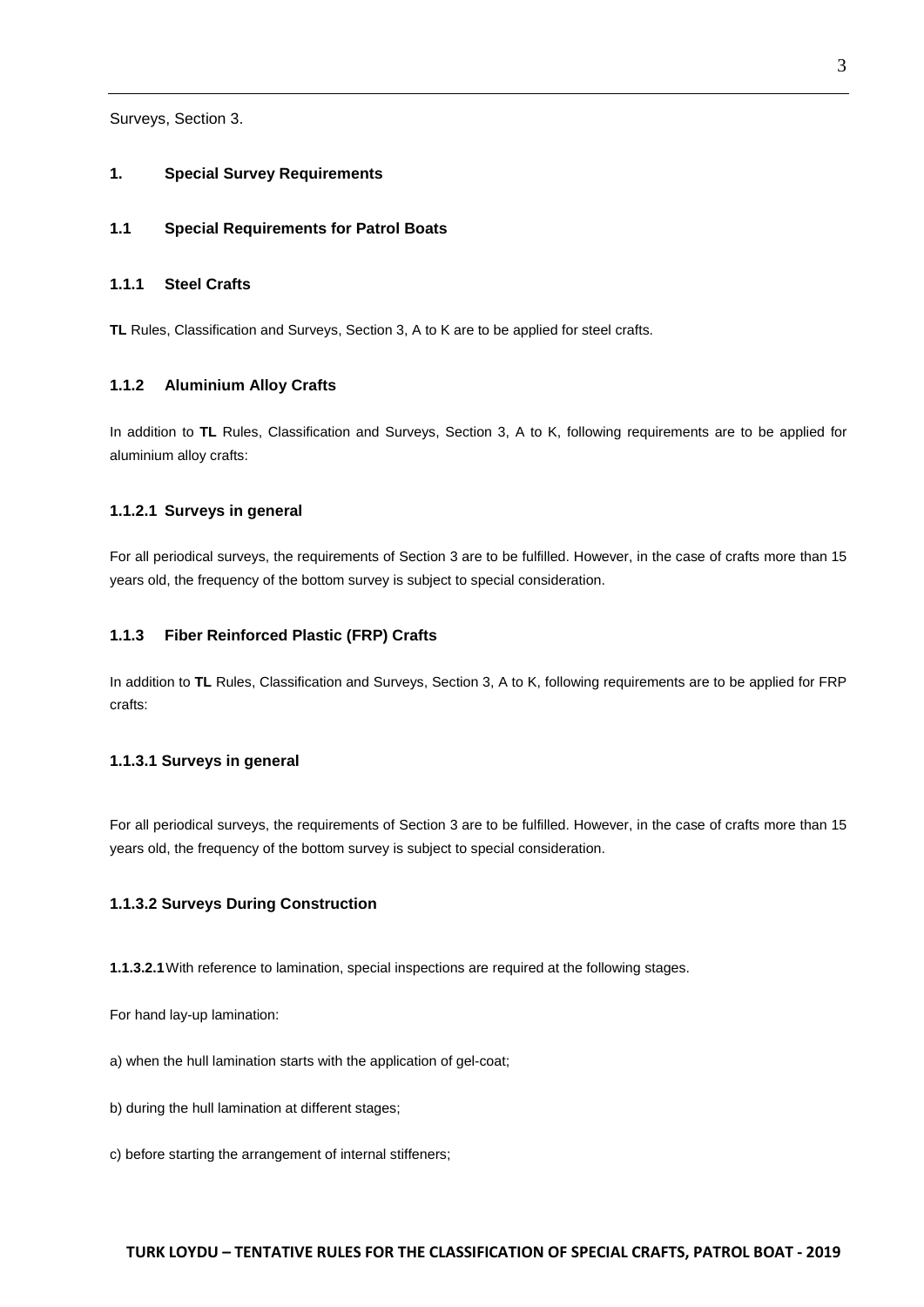d) when the hull is extracted from the mould;

e) when the connection of the hull to the deck starts;

f) before the installation of the dolly, if any;

g) when the core of sandwich structure is arranged.

**1.1.3.2.2** For particular lamination processes in enclosed mould, such as infusion lamination, the lamination survey scope is to be agreed with the **TL** Surveyor, but in any case special inspections are required at the following stages:

a) at the application of the release agent and the gel coat prior to starting with application of the laminate;

b) when the dry reinforcements layers and cores are fitted on the mould;

c) at the vacuum application for the initial check prior to starting with the lamination and related to:

- consolidation of the bag
- vacuum application
- vacuum/leakage control

d) during the resin infusion to verify and record the following data:

- waiting time
- infusion time
- vacuum level during the infusion
- e) after the bag take-off to inspect the result of the lamination
- f) before starting the arrangement of internal stiffeners
- g) when the hull is extracted from the mould for the final inspection;

h) when the connection of the hull to the deck starts;

i) before the installation of the dolly, if any.

**1.1.3.2.3**When thermosetting resins are employed, attention is to be payed to the type and quantity of catalyst agent employed so as to be compatible with the resin and the temperature and humidity of the space where composite fabrication and the curing process take place.

**1.1.3.2.4**On the basis of the internal controls of the shipyard, the **TL** Surveyor may not attend some of the above inspections, provided that satisfactory records and internal checks are be submitted.

**1.1.3.2.5**In addition, during the supervision of the first hull, an inspection of the shipyard is performed in order to verify that it is provided with adequate equipment in relation to the materials used and to the type of manufacture and that the quality of the laminates is ensured.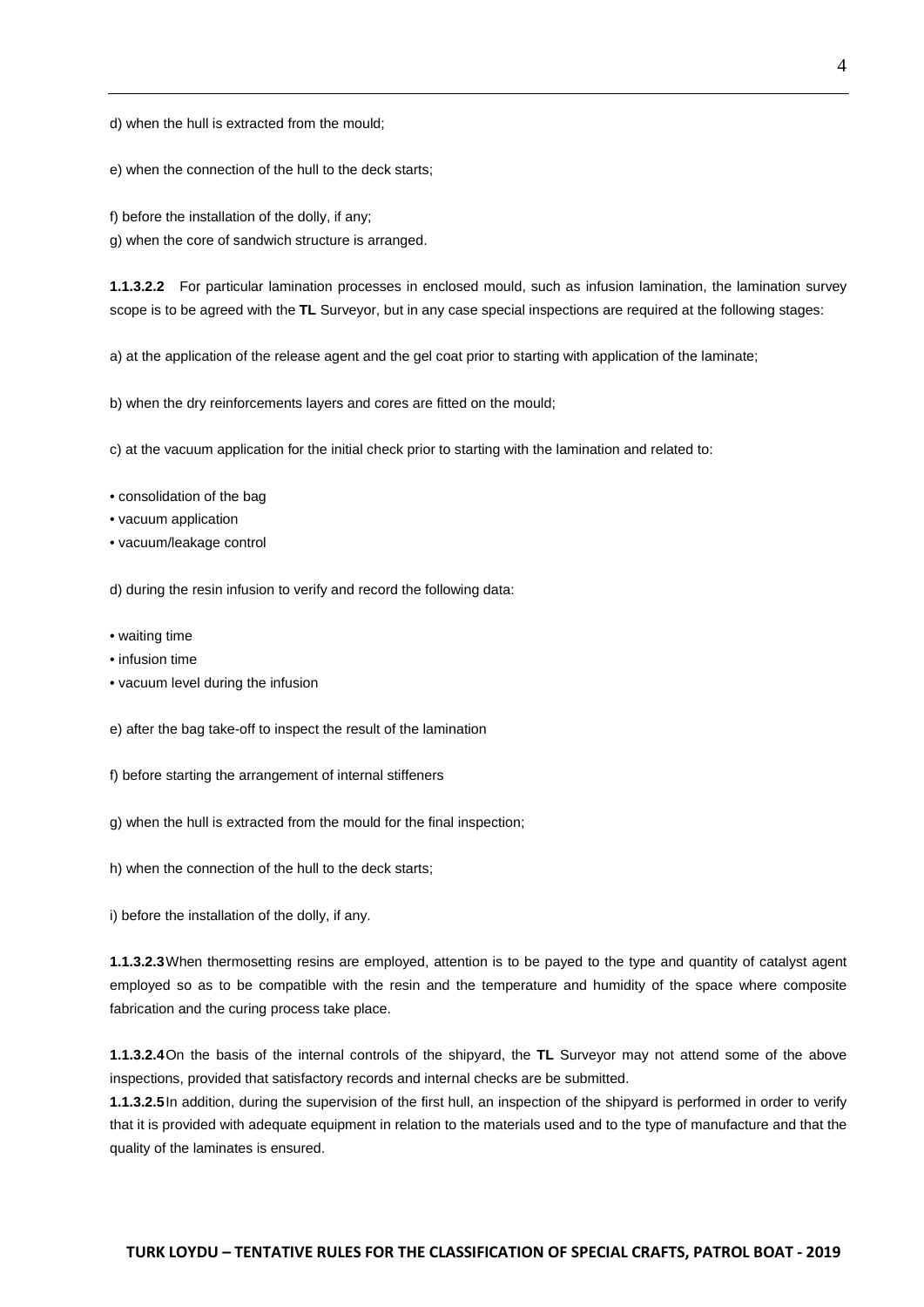#### <span id="page-19-0"></span>**1.1.3.3 Periodical hull surveys**

#### <span id="page-19-1"></span>**1.1.3.3.1 Annual and intermediate surveys**

In the case of hulls made of sandwich type structures, it is to be carefully checked that the parts are not detached from the core. The check is to be performed by hammering the shell and evaluating the differences in the sound heard or by means of checks with non-destructive methods recognised by **TL**.

The connection between hull and deck is to be carefully checked, in particular when hull and deck are made of different materials.

#### <span id="page-19-2"></span>**1.1.3.3.2 Class renewal survey (hull) and bottom survey in dry condition**

In addition to the requirements for the intermediate surveys given in 15.2.1.3.3.1, the presence of "osmosis" phenomena in the laminates of the underwater body and/or of cracks in the gel-coat is to be verified.

To this end, the craft is to be made available for the bottom survey in dry condition before the application of any paint, so as to allow a careful visual inspection.

<span id="page-19-3"></span>In-water survey in lieu of bottom survey in dry condition will be specially considered by **TL** on a case-by-case analysis.

#### **1.1.3.4 Examination and testing – Additional items for composite craft**

The bonded attachments of frames, floors, bulkheads, structural joinery, engine bearers, sterntubes, rudder tubes, and integral tank boundaries are to be examined.

The hull to deck joint together with any joints between the deck and deckhouses or superstructures are to be examined.

The structure in way of the bolted attachment of fittings including guardrail stanchions, windlass, shaft brackets, fendering, mooring bitts, mast steps, rigging chainplates, etc., is to be examined.

External hull structure are to be specially examined:

For composite hulls the gelcoat or other protective finish is to be examined for surface cracking, blistering or other damage which may impair the efficiency of the protection to the underlying laminate.

#### <span id="page-19-4"></span>**1.1.3.5 Suspect areas**

Suspect areas are locations within the hull structure vulnerable to increased likelihood of structural deterioration and may include: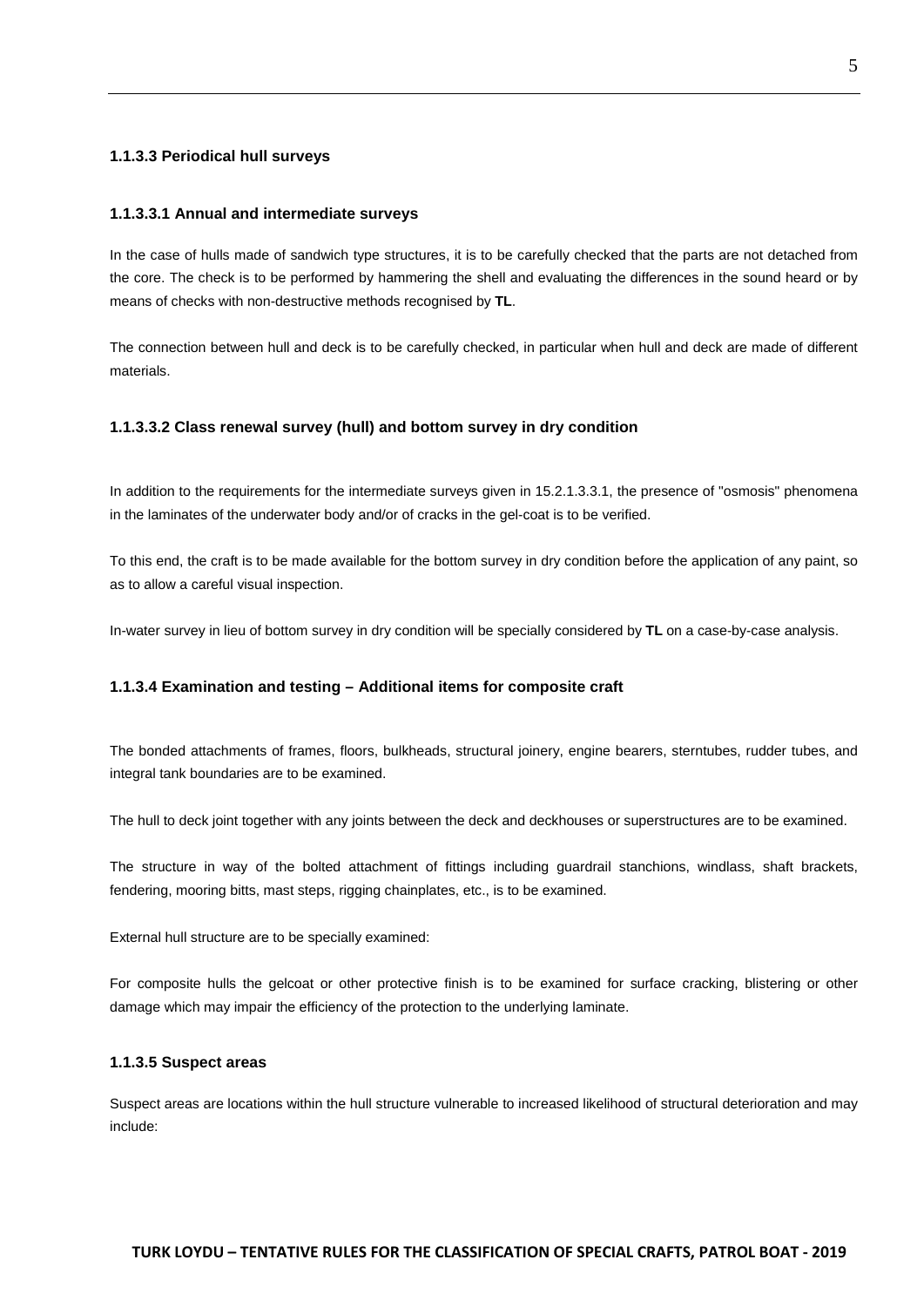<span id="page-20-0"></span>For composite hulls, areas subject to impact damage.

# **1.1.3.6 Ballast Keel**

In composite crafts care is to be taken to prevent crushing of GRP laminates through overtightening of keel bolts.

In the case of composite structures, including steel and GRP, consideration will be given to the use of steel rivets.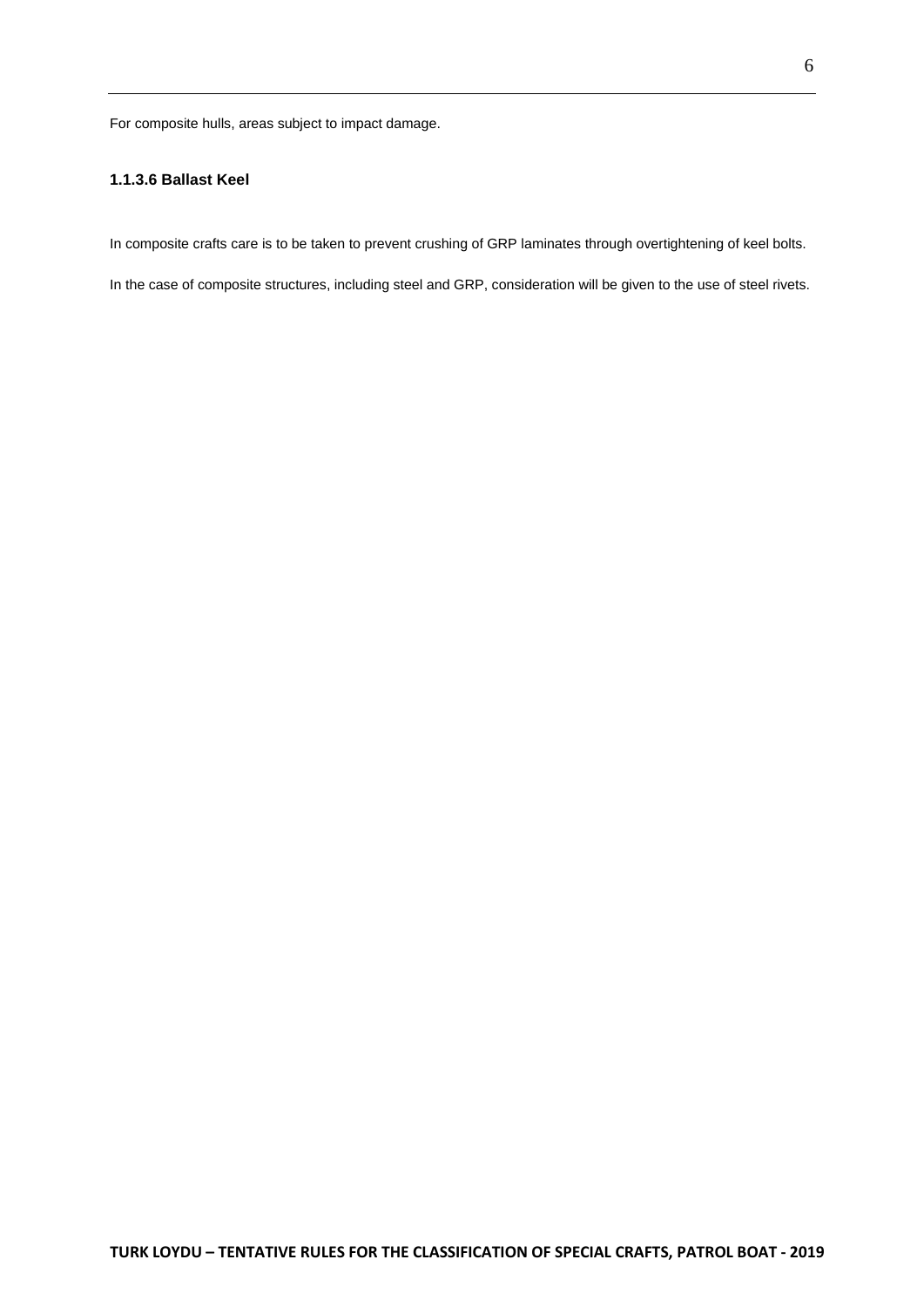# **Contents**

| 1.4 Special Crafts with L ≥ 24 m and International Convention of Load Lines 1966/88 to be applied |  |
|---------------------------------------------------------------------------------------------------|--|
|                                                                                                   |  |
|                                                                                                   |  |
|                                                                                                   |  |
|                                                                                                   |  |
|                                                                                                   |  |
|                                                                                                   |  |
|                                                                                                   |  |
|                                                                                                   |  |
|                                                                                                   |  |
|                                                                                                   |  |
|                                                                                                   |  |
|                                                                                                   |  |
|                                                                                                   |  |
|                                                                                                   |  |
|                                                                                                   |  |
|                                                                                                   |  |
|                                                                                                   |  |
|                                                                                                   |  |
|                                                                                                   |  |
|                                                                                                   |  |
| TURK LOYDU - TENTATIVE RULES FOR THE CLASSIFICATION OF SPECIAL CRAFTS, PATROL BOAT - 2019         |  |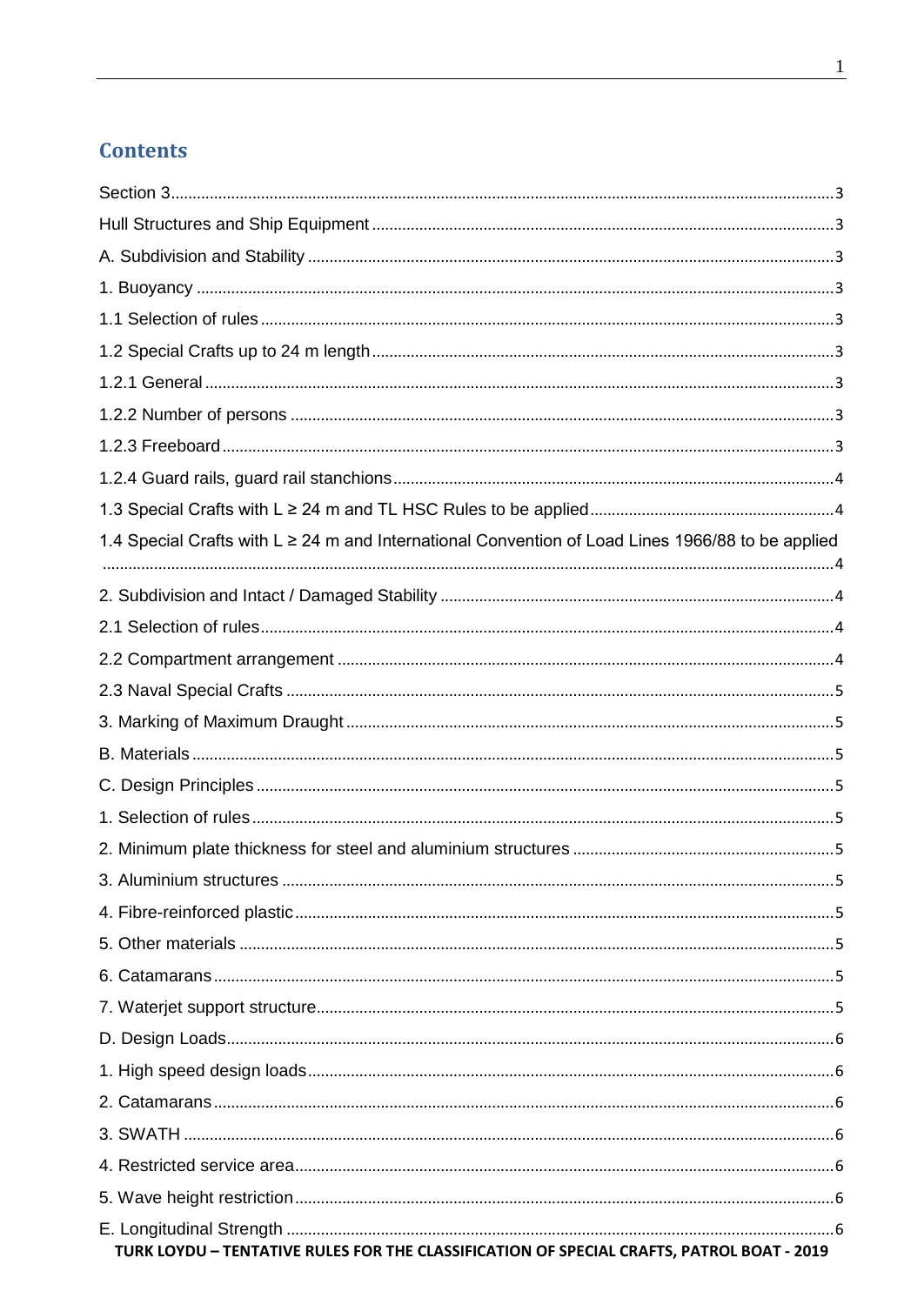| 3. Boats with more than 12 non-crew personnel but not more than 60 persons on board 8 |  |
|---------------------------------------------------------------------------------------|--|
|                                                                                       |  |
|                                                                                       |  |
|                                                                                       |  |
|                                                                                       |  |
|                                                                                       |  |
|                                                                                       |  |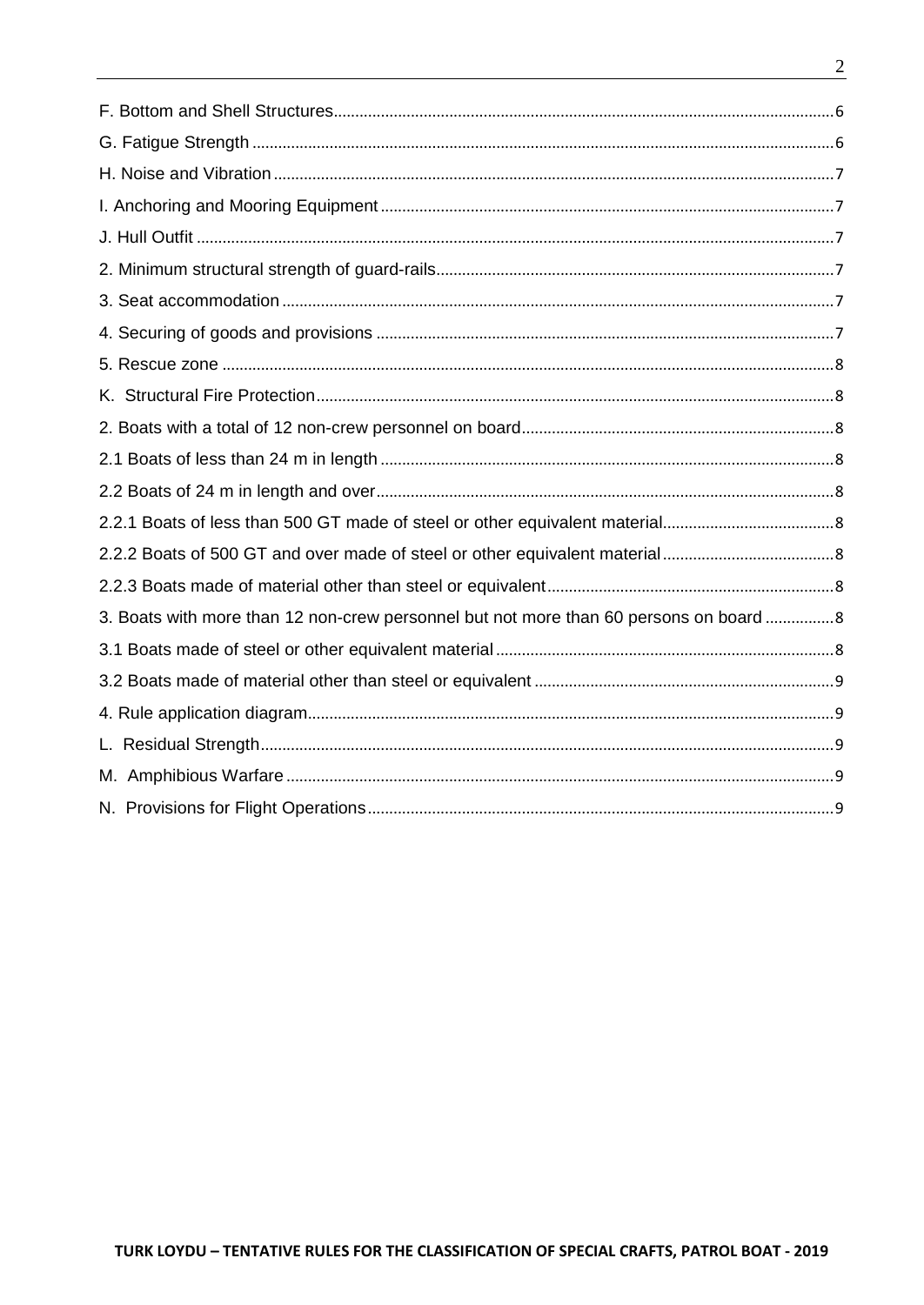#### **Section 3**

#### **Hull Structures and Ship Equipment**

#### <span id="page-23-3"></span><span id="page-23-2"></span><span id="page-23-1"></span><span id="page-23-0"></span>**A. Subdivision and Stability**

#### <span id="page-23-4"></span>**1. Buoyancy**

#### **1.1 Selection of rules**

<span id="page-23-5"></span>The selection procedure for applicable rules and regulations for watertight and weathertight integrity of boats / crafts is shown in flow-chart in Section 8.

#### **1.2 Special Crafts up to 24 m length**

<span id="page-23-6"></span>For special crafts up to 24 m length, ISO 12215 is to be applied. If V<sub>HSC</sub> ≥ 3,7. $\nabla^{0,1667}$  (V in m/s,  $\nabla$  in m<sup>3</sup>) **TL** Chapter 7, Section 2 is to be applied.

#### **1.2.1 General**

The requirements defined hereinafter are to be checked by calculation and/or by trials with the prototype craft in the fully loaded ready for use condition. Trials are to be carried out under the supervision of a **TL** Surveyor.

<span id="page-23-7"></span>Details of the execution of the trials are laid down by **TL** Head Office.

#### **1.2.2 Number of persons**

When the range of service is unlimited or the distance to the nearest port of refuge and the offshore distance is 200 nautical miles, adequate volume (including bed, seating group, etc.) is to be provided for crew.

<span id="page-23-8"></span>In day-trip boats, there should be a seat for each person on board and also, number of required toilets, adequate volume, etc. as defined in regulations are to be provided.

#### **1.2.3 Freeboard**

**1.** In the case of a craft with a continuous watertight weather deck, which is neither stepped nor recessed nor raised, have a freeboard measured down from the lowest point of the weather deck of not less than 300 mm for crafts of 7 metres in length or under and not less than 750 mm for crafts of 18 metres in length or over. For a craft of intermediate length the freeboard should be determined by linear interpolation.

**2.** In the case of a craft with a continuous watertight weather deck, which may be stepped, recessed, or raised, have a freeboard measured down from the lowest point of the weather deck, of not less than 200 mm for crafts of 7 metres in length or under and not less than 400 mm for crafts of 18 metres in length or over. For a craft of intermediate length the freeboard should be determined by linear interpolation. The raised portion(s) of the watertight weather deck should extend across the full breadth of the craft and the average freeboard over the length of the craft should comply with 1. above for a craft with a continuous watertight weather deck.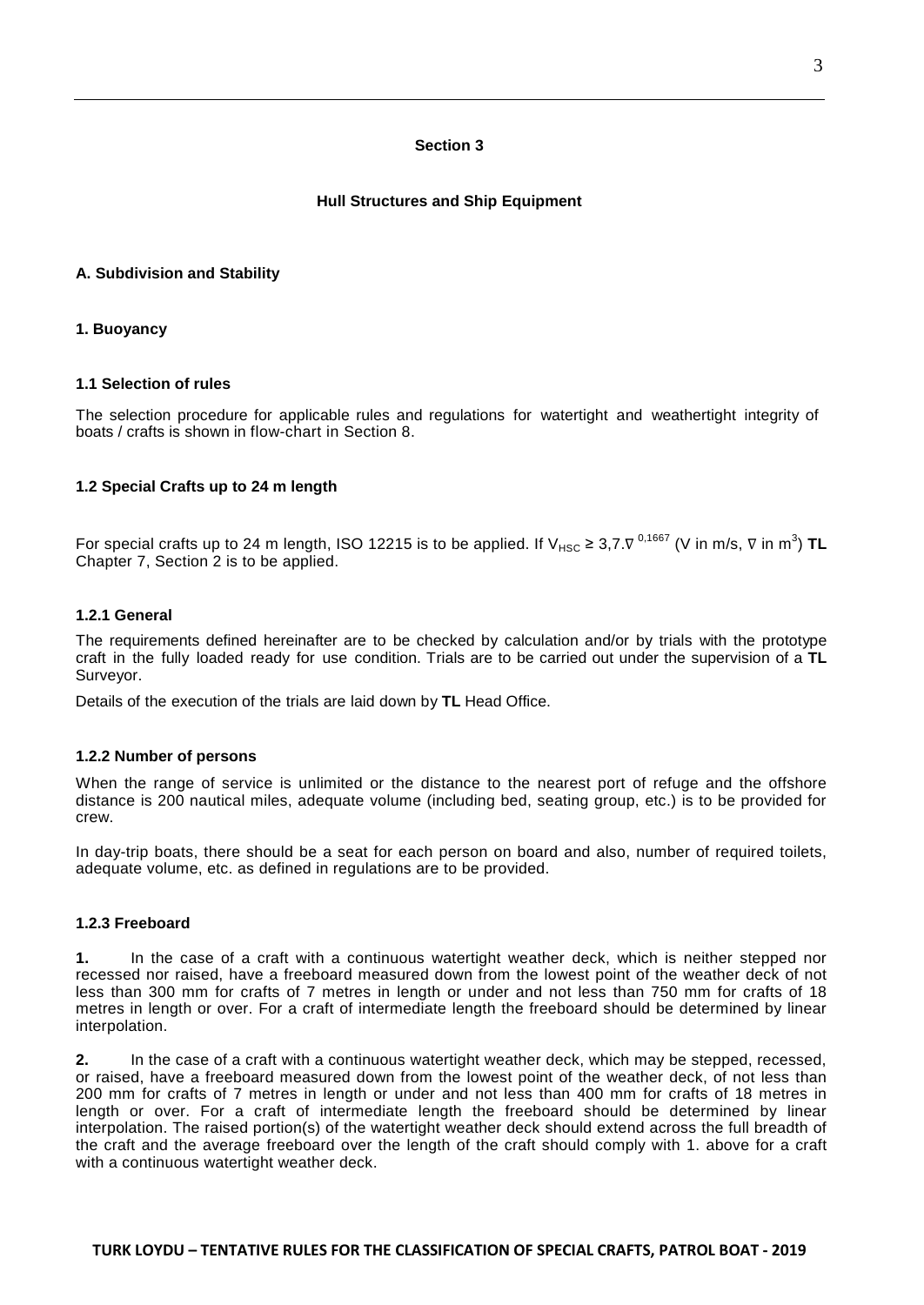#### <span id="page-24-0"></span>**1.2.4 Guard rails, guard rail stanchions**

<span id="page-24-1"></span>The dimensioning of guard rails is to be in compliance with ISO 15085.

#### **1.3 Special Crafts with L ≥ 24 m and TL HSC Rules to be applied**

The **TL** Rules for High Speed Craft (Chapter 7), Section 2 have to be applied and for Special Crafts the following requirements are to be considered:

- 2.1.8: Arrangement of watertight bulkheads
- 2.2: Intact buoyancy and watertight / weathertight integrity
- 2.2.5: Indicators and surveillance
- 2.2.6 Integrity of superstructure
- 2.2.7 Doors, windows, etc., in boundaries of weathertight spaces
- 2.2.8 Hatchways and other openings
- 2.2.9 Scuppers, inlets and discharges
- 2.2.10 Air pipes
- 2.2.11 Freeing ports
- <span id="page-24-2"></span>2.9: Marking and recording of the design waterline

#### **1.4 Special Crafts with L ≥ 24 m and International Convention of Load Lines 1966/88 to be applied**

The **TL** Rules Hull (Chapter 1), Sections 11 to 26 are to be applied and for Special Crafts the following requirements are to be considered:

Section 11, A.1: Watertight Bulkheads, General

Section 15, A.: Hatchways, General

Section 15, D.: Smaller Openings and Hatches

Section 16, A.: Side Scuttles, Windows and Sky- lights to E.: Ventilators

Section 16, F.2: Guard-Rails

Section 17, E.2 to E.3: Chain locker, as far as applicable

Section 26, E.4:External openings

<span id="page-24-3"></span>For access openings the **TL** Rules Hull (Chapter 1), Section 16, A and for doors the **TL** Rules Hull (Chapter 1), Section 23 shall be applied.

#### <span id="page-24-4"></span>**2. Subdivision and Intact / Damaged Stability**

#### **2.1 Selection of rules**

<span id="page-24-5"></span>A selection procedure for the applicable rules and regulations concerning intact and damaged stability of Special Crafts is given in flow-chart in Section 8.

#### **2.2 Compartment arrangement**

Besides the requirements for intact and also damage stability descriptive instructions on the compartment

#### **TURK LOYDU – TENTATIVE RULES FOR THE CLASSIFICATION OF SPECIAL CRAFTS, PATROL BOAT - 2019**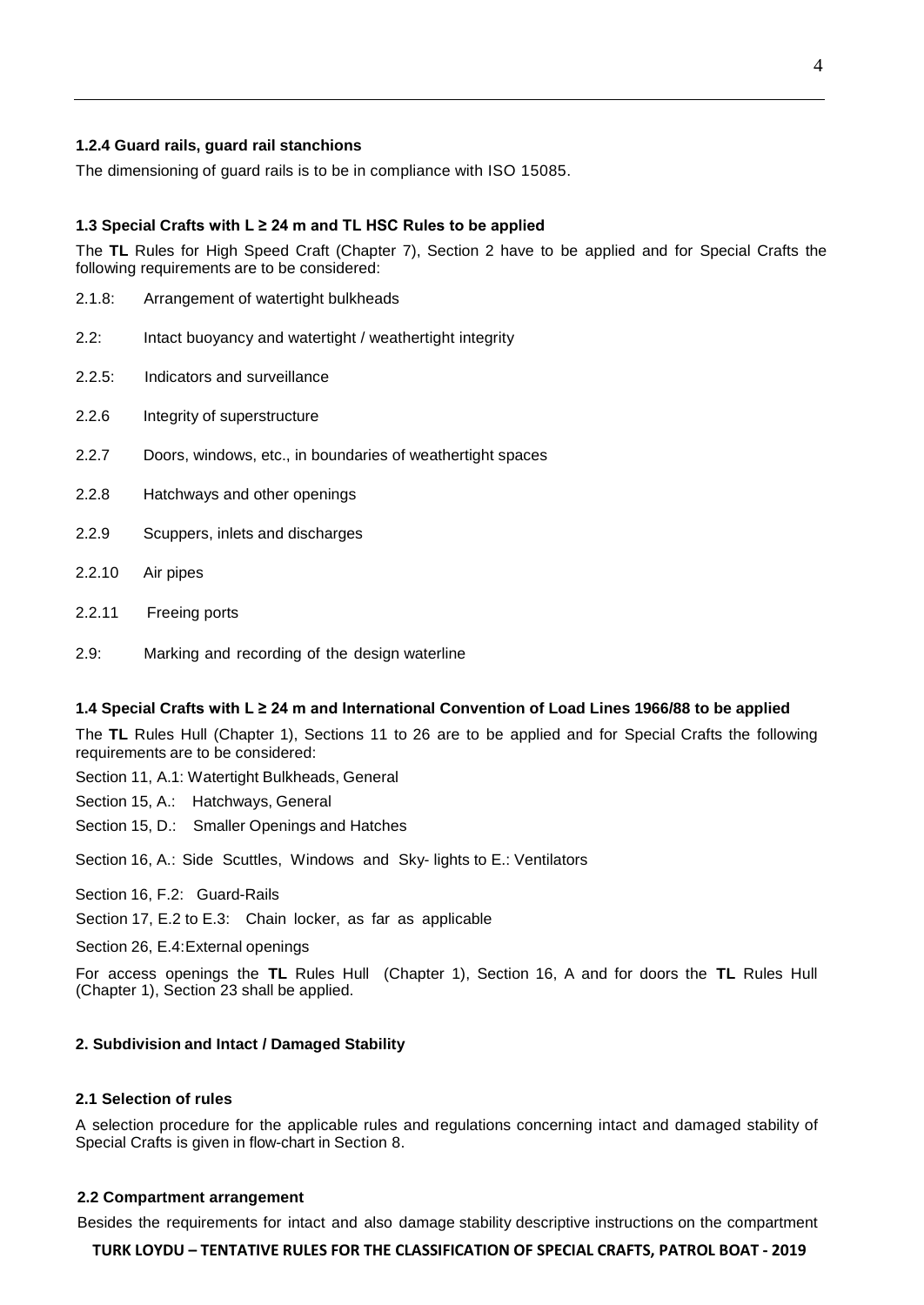arrangement given in the rules are to be considered.

<span id="page-25-0"></span>In case of waterjet system is used for propulsion, if the craft comply the damage stability rules, requirements of aft peak bulkhead will be specially considered.

#### **2.3 Naval Special Crafts**

<span id="page-25-1"></span>If required by the naval administration/authority, **TL** Navy Rules shall be applied.

#### **3. Marking of Maximum Draught**

<span id="page-25-2"></span>The marking of non-naval Special Crafts is to be pro- vided according to the **TL** Rules for Hull (Chapter 1), Annex.

#### **B. Materials**

<span id="page-25-3"></span>**TL** Rules for Material (Chapter 2) is to be applied.

#### <span id="page-25-4"></span>**C. Design Principles**

#### **1. Selection of rules**

<span id="page-25-5"></span>The selection procedure for applicable rules and regulations for the hull structure of Special Crafts is shown in flow-chart in Section 8, 3.1.

#### **2. Minimum plate thickness for steel and aluminium structures**

Subject to flow-chart given in Section 8, minimum plate thicknesses for Special Craft must be determined for craft subject to yacht rules, see **TL** Chapter 9, Section 5, Table 5.2. For High Speed Craft, see **TL** Chapter 7, Section 3, Table K3.7.2.

#### <span id="page-25-6"></span>**3. Aluminium structures**

<span id="page-25-7"></span>Hull structures made of aluminium are to be designed according to flow-chart in Section 8.

#### **4. Fibre-reinforced plastic**

<span id="page-25-8"></span>Hull structures made of fibre reinforced plastics are to be designed according to flow-chart in Section 8.

#### **5. Other materials**

<span id="page-25-9"></span>Designs using other materials have to be agreed with **TL** case by case.

#### **6. Catamarans**

<span id="page-25-10"></span>For Special Crafts in form of catamarans the requirements for direct calculations and transverse strength are defined in the **TL** Rules for High Speed Craft (Chapter 7), Section 3.

#### **7. Waterjet support structure**

The supporting structures of waterjets are dimensioned according to the **TL** Rules for High Speed Craft (Chapter 7), Section 3, K3.9.2.

# **TURK LOYDU – TENTATIVE RULES FOR THE CLASSIFICATION OF SPECIAL CRAFTS, PATROL BOAT - 2019**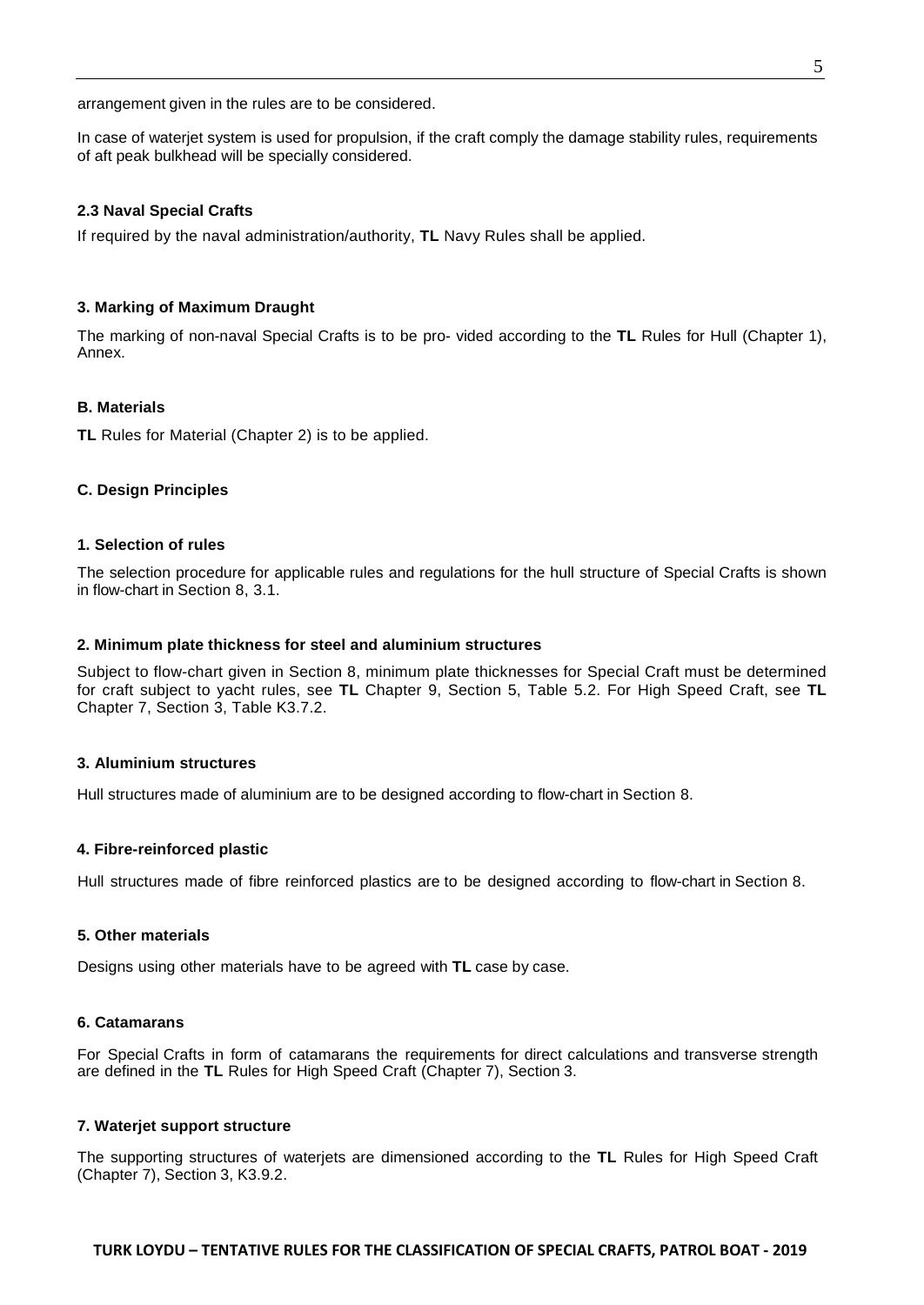#### <span id="page-26-1"></span><span id="page-26-0"></span>**D. Design Loads**

#### **1. High speed design loads**

For Special Crafts with an expected maximum continuous ahead speed V<sub>HSC</sub> ≥ 3,7. $\nabla^{0,1667}$  (V in m/s,  $\nabla$ in m<sup>3</sup>) special overall and local loads from the TL Rules for High Speed Craft (Chapter 7), Section 3, K3.4 and K3.5 are to be applied for dimensioning of the hull structures.

#### <span id="page-26-2"></span>**2. Catamarans**

<span id="page-26-3"></span>For Special Crafts the catamaran bending and torsional moments as well shear forces are defined in the **TL** Rules for High Speed Craft (Chapter 7), Section 3 under K3.4.2.

#### **3. SWATH**

For Special Crafts in the form of small waterplane area twin-hull (SWATH) the main loads, which are the side beam force and the transverse bending moments are defined in the **TL** Rules for High Speed Craft (Chapter 7), Section 3, K3.4.3 independent of the boat's speed.

#### <span id="page-26-4"></span>**4. Restricted service area**

<span id="page-26-5"></span>Restricted Service Area Notations are defined to determine the design loads for Special Crafts with certain service areas, see **TL** Classification and Survey Rules, Section 2, D.4.

#### **5. Wave height restriction**

For Patrol Boats with a service speed above  $V_{HSC} \geq 3.7 \cdot V^{-0.1667}$  (V in m/s, V in m<sup>3</sup>) a speed/wave restriction curve will be defined by **TL**. Additionally a speed/wave restriction curve may be defined for catamaran and SWATH types of Special Crafts with speeds less than V.

#### <span id="page-26-6"></span>**E. Longitudinal Strength**

<span id="page-26-7"></span>Longitudinal strength will be specially considered by **TL**, if required.

#### **F. Bottom and Shell Structures**

**1.** A double bottom extending from the collision bulkhead to the after peak bulkhead is to be arranged as far as practicable and compatible with the design and mission of the Special Craft.

For large Special Crafts with more than 500 GT a double bottom according to **SOLAS** Chapter II-1, Regulation 9 has to be provided.

<span id="page-26-8"></span>**2.** Special requirements resulting from applicable rules for subdivision and stability have to be considered.

#### **G. Fatigue Strength**

Fatigue strength analysis will be specially considered by **TL**, if required.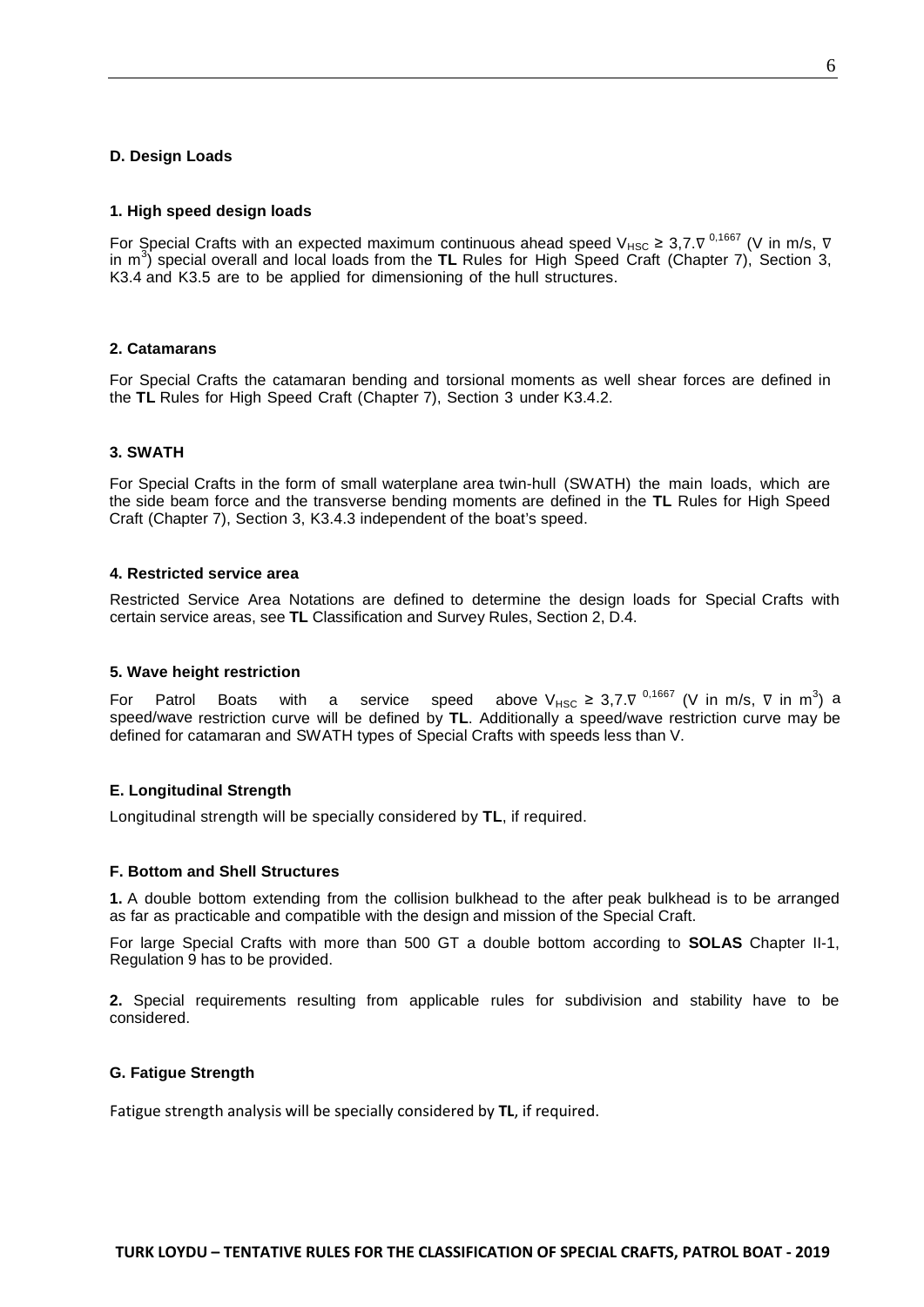#### <span id="page-27-0"></span>**H. Noise and Vibration**

Noise and vibration limits for working and living spaces should be contractually agreed between Owner and Shipyard and shall also to be in accordance with flag state requirements.

ACCOM and ACCOM+ (noise, vibration) additional notations will be assigned if crafts comply with the requirements related to only noise and vibration in **TL**, Chapter 1, Section 2.

# <span id="page-27-1"></span>**I. Anchoring and Mooring Equipment**

**1.** The minimum anchoring, mooring and towing equipment is to be determined according to;

- For yachts, **TL** Rules for Yachts (Chapter 9), Section 2, C.
- For high speed crafts, **TL** Rules for High Speed Crafts (Chapter 7), Section 6, 6.5.

**2.** For multihull Special Crafts the equipment numeral is to be defined in analogous way, details are given in;

- For yachts, **TL** Rules for Yachts (Chapter 9), Section 2, C.7, compare also flow-chart in Section 8.
- For high speed crafts, **TL** Rules for High Speed Craft (Chapter 7), Section 6, 6.5.2, compare also flow-chart in Section 8.

**3.** Steel wire and synthetic fibre ropes instead of chain cables may be used for Special Crafts according to;

- For yachts, **TL** Rules for Yachts (Chapter 9), Section 2, C.4.
- For high speed crafts, **TL** Rules for High Speed Craft (Chapter 7), Section 6, 6.5.5 or 6.5.6, respectively.

#### <span id="page-27-2"></span>**J. Hull Outfit**

<span id="page-27-3"></span>**1.** Guard rails or bulwarks are in general to have a height of according to ISO 15085.

#### **2. Minimum structural strength of guard-rails**

<span id="page-27-4"></span>For more details see ISO 15085, items 10., 11. and 12.

#### **3. Seat accommodation**

For fast Special Crafts where high accelerations are to be expected, adequate seats which are able to withstand these accelerations are to be provided for all members of the crew and / or passengers. Sidely positioned seats are not allowed for a collision acceleration of  $g_{\text{coll}} > 3$ .

<span id="page-27-5"></span>The value of g<sub>coll</sub> to be calculated according to **TL** Rules for High Speed Craft (Chapter 7), Section 4, 4.4.5.

#### **4. Securing of goods and provisions**

For fast Special Crafts where high accelerations are to be expected, stores and lockers for goods and provisions are to be equipped with adequate means of securing the content against shifting and damage.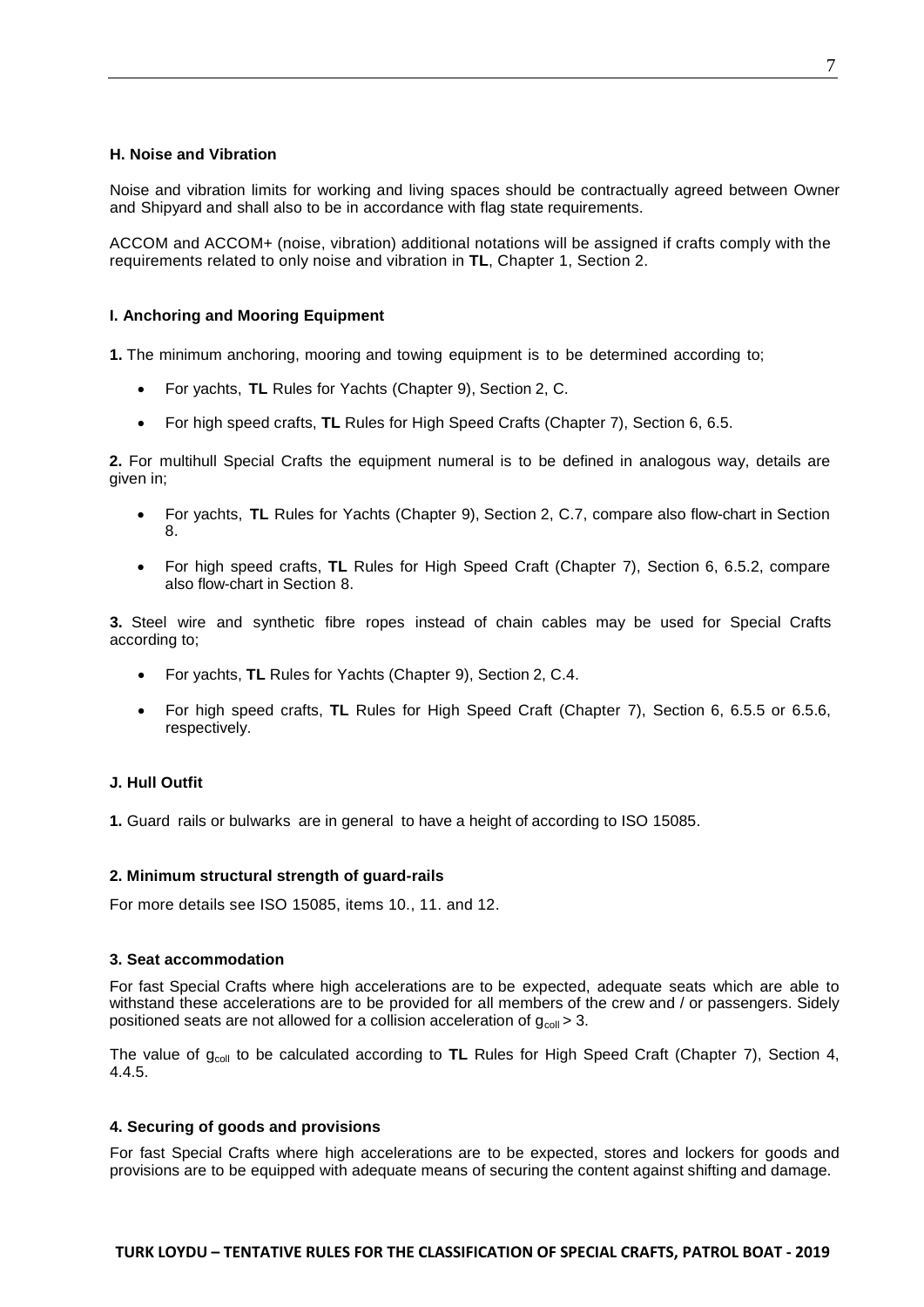#### <span id="page-28-0"></span>**5. Rescue zone**

If it can be expected that one of the missions of the Special Crafts will include operations to rescue persons drifting in the sea, on the main deck and at the boat's sides measures to establish a rescue zone are to be provided. This zone is to be equipped with equipment to help or even lift persons on board and shall be situated in a safe distance from hull appendages and the operation of the propellers.

<span id="page-28-1"></span>It shall be possible to have visual control of this zone from the bridge and in the night adequate illumination of the zone has to be provided.

#### **K. Structural Fire Protection**

<span id="page-28-2"></span>**1.** The terms used in this Section are as defined in **SOLAS 74** as amended.

# <span id="page-28-3"></span>**2. Boats with a total of 12 non-crew personnel on board**

# **2.1 Boats of less than 24 m in length**

<span id="page-28-4"></span>To comply with the **TL** Rules for Construction and Classification of Yachts (Chapter 9), Section 10, A.5.

# <span id="page-28-5"></span>**2.2 Boats of 24 m in length and over**

# **2.2.1 Boats of less than 500 GT made of steel or other equivalent material**

<span id="page-28-6"></span>To comply with TL- G 99, Chapter IV, Section 2.

# **2.2.2 Boats of 500 GT and over made of steel or other equivalent material**

<span id="page-28-7"></span>To comply with the **TL** Rules for Hull (Chapter 1), Section 21, C.

# **2.2.3 Boats made of material other than steel or equivalent**

To comply with TL Rules for High Speed Craft (Chapter 7), Section 4, 4.7 and Section 7 as applicable for cargo craft. The application of these Rules is subject to the following conditions:

- Boats do not proceed during their voyage more than 8 hours at 90 % of maximum speed from a place of refuge.
- All persons on board can abandon the ship within a period less than the structural fire protection time for major fire hazard areas.
- Boats are capable of maintaining the main functions and safety systems of unaffected spaces after fire in any one compartment on board. Boats need not be able to return to a place of refuge under their own power.

#### <span id="page-28-9"></span><span id="page-28-8"></span>**3. Boats with more than 12 non-crew personnel but not more than 60 persons on board**

#### **3.1 Boats made of steel or other equivalent material**

The requirements of 2.2.2 apply.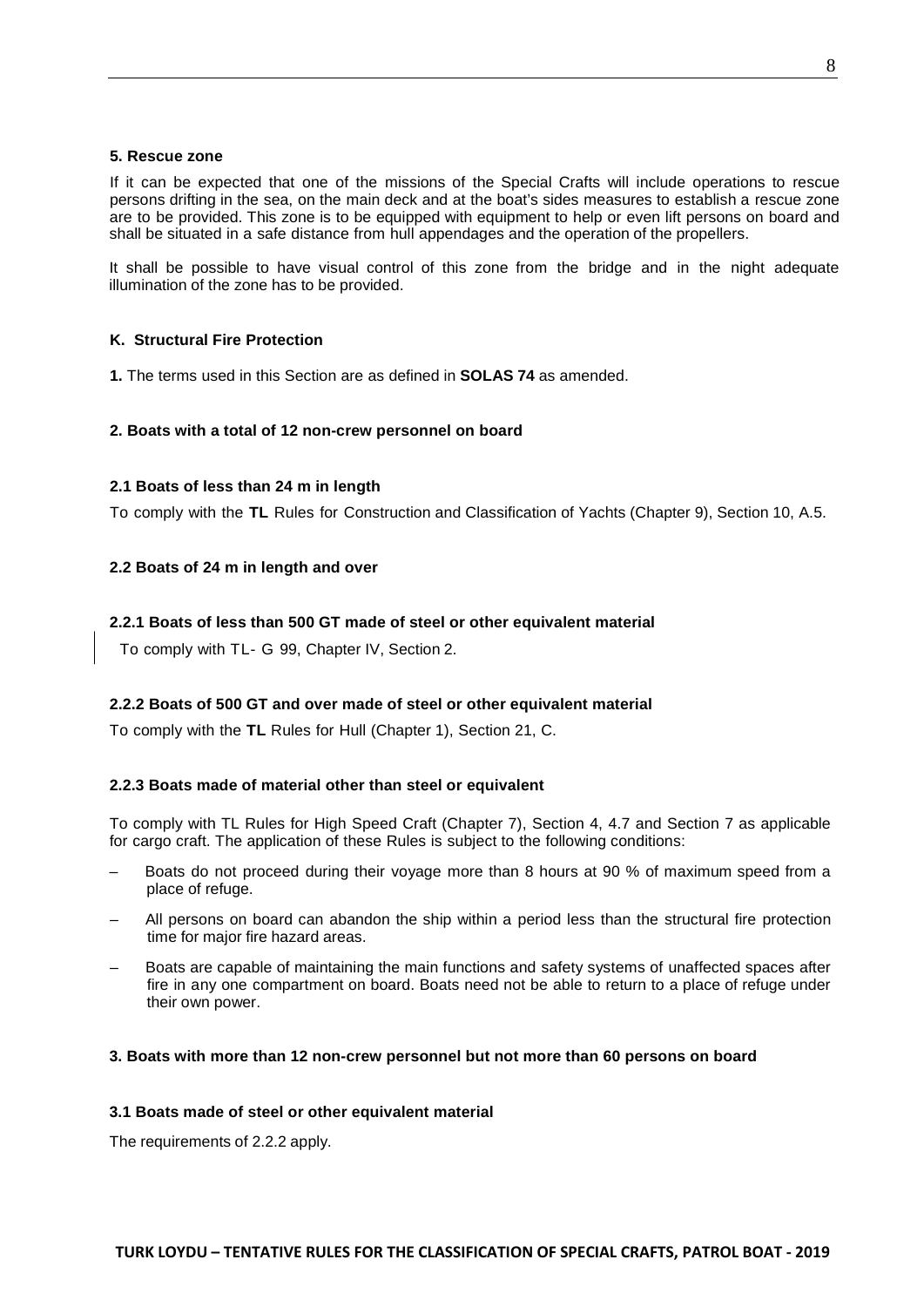# <span id="page-29-0"></span>**3.2 Boats made of material other than steel or equivalent**

<span id="page-29-1"></span>The requirements of 2.2.3 apply.

#### **4. Rule application diagram**

The flow-chart in Section 8 which is related with structural fire protection gives an overview of the application of the **TL** Rules for Special Crafts.

<span id="page-29-2"></span>The following Sections are in general not applicable for Special Crafts:

#### <span id="page-29-3"></span>**L. Residual Strength**

#### <span id="page-29-4"></span>**M. Amphibious Warfare**

# **N. Provisions for Flight Operations**

**1.** In general for Special Crafts only a winching area for vertical transfer of personnel and light sup- plies has to be provided. If there would be a helicopter landing deck (even without refuelling system), then a fire fighting system will be required, see the **TL** Rules for Machinery (Chapter 4), Section 18.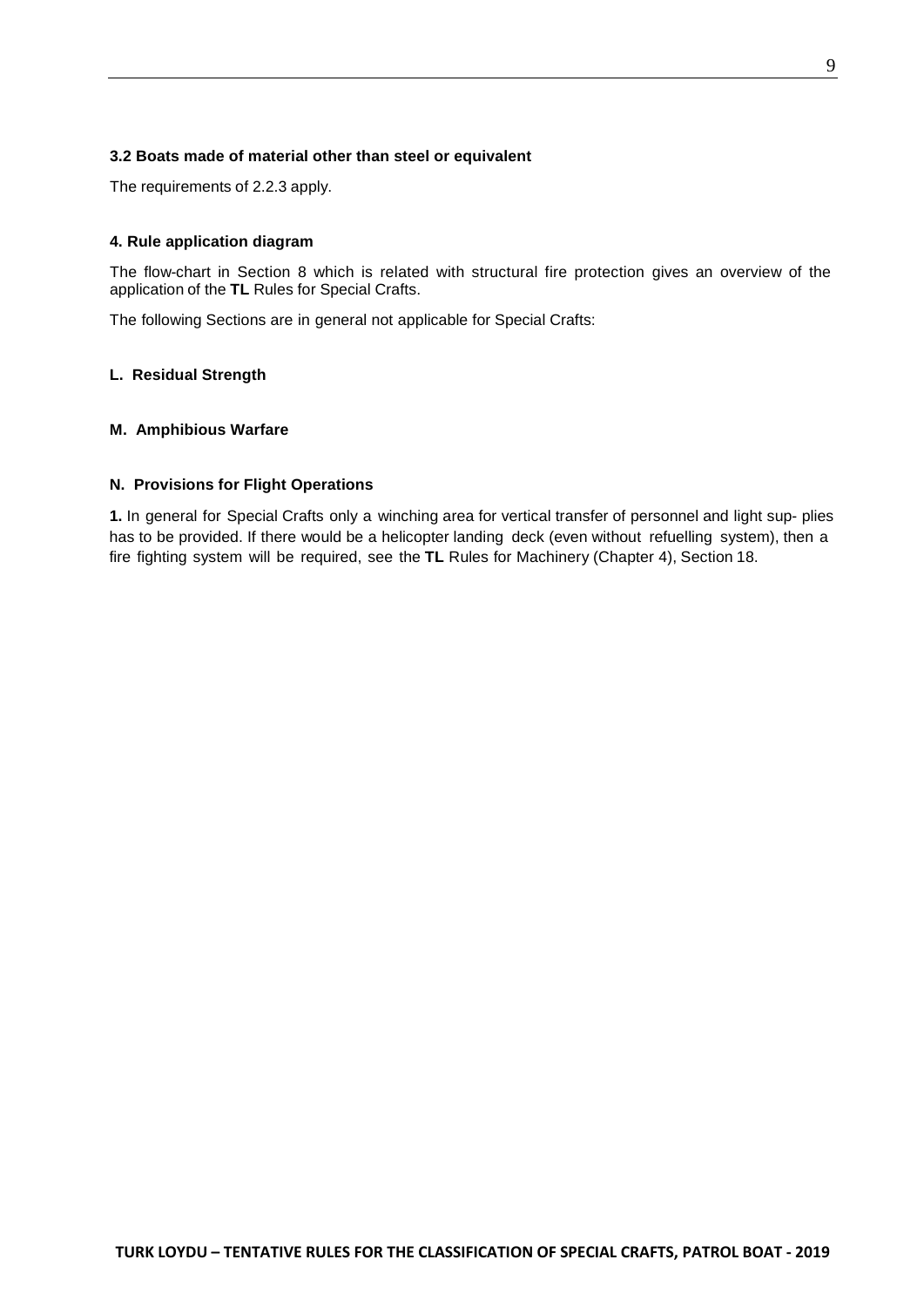# **Contents**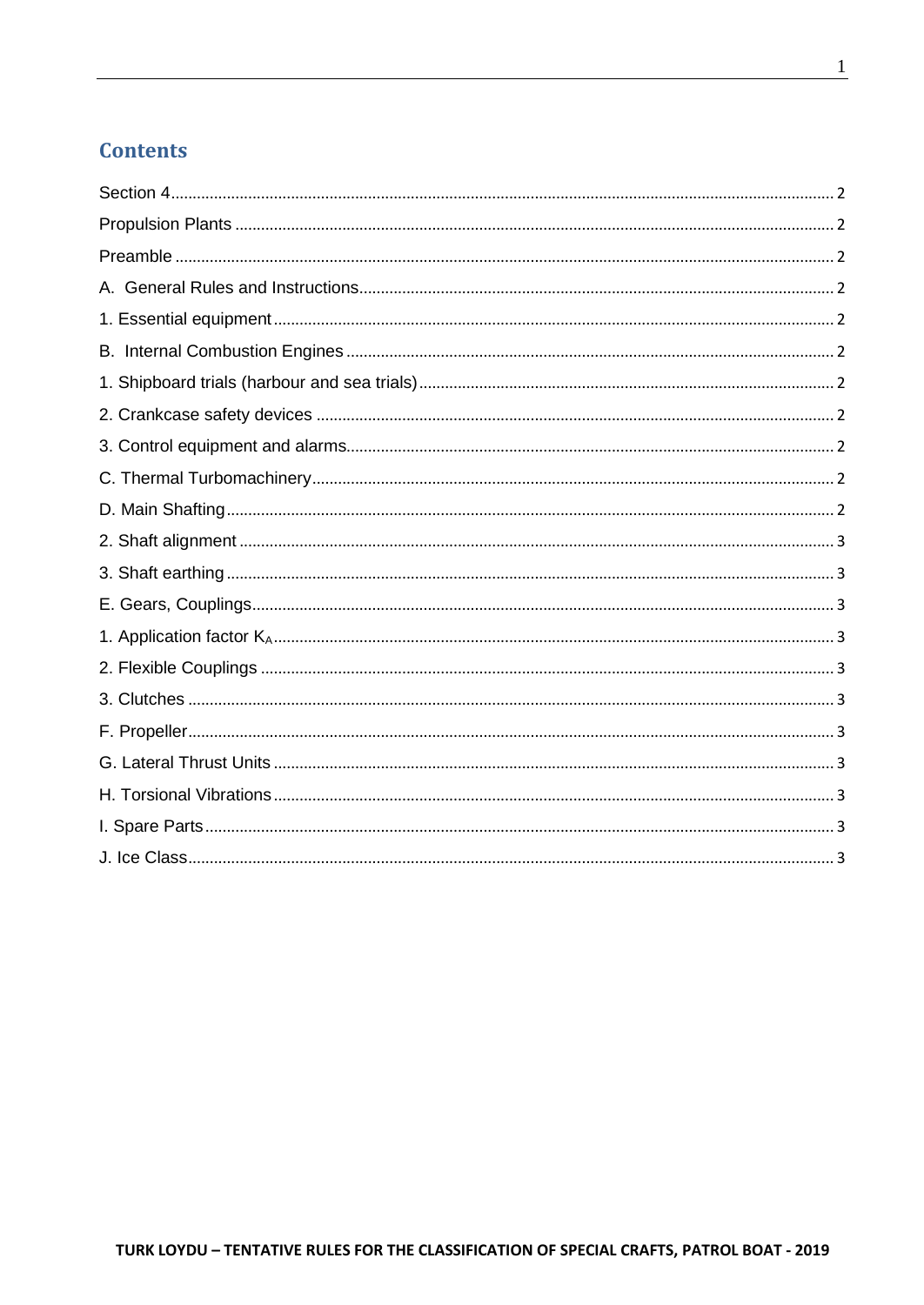#### **Section 4**

# **Propulsion Plants**

# <span id="page-31-2"></span><span id="page-31-1"></span><span id="page-31-0"></span>**Preamble**

If it is a navy patrol boat/vessel, and if the Machinery rules do not address the system or component, Navy Rules can be applied at the discretion of the **TL**.

# <span id="page-31-4"></span><span id="page-31-3"></span>**A. General Rules and Instructions**

# **1. Essential equipment**

<span id="page-31-5"></span>For essential equipment see **TL** Rules for Machinery (Chapter 4), Section 1, H.

# **B. Internal Combustion Engines**

**TL** Chapter 4, Section 2, Table 2.1 is to be applied for approval.

For approved materials and type of test Certificate the new designations for test Certificates are to be used. For the reference or materials and type of test certificate refer to **TL** Chapter 4, Table 2.2.

<span id="page-31-6"></span>For pressure tests see **TL** Chapter 4, Section 2, Table 2.8.

#### **1. Shipboard trials (harbour and sea trials)**

**TL** Additional Rules for "Gemilerde yapılacak seyir tecrübeleri ile ilgili esaslar" (Sea Trials of Motor Vessels) can be used.

#### <span id="page-31-7"></span>**2. Crankcase safety devices**

<span id="page-31-8"></span>**TL** Rules for Machinery (Chapter 4), Section 2, F.4. is to be applied.

#### **3. Control equipment and alarms**

**TL** Rules for Machinery (Chapter 4), Section 2, I. and J. are to be applied.

#### <span id="page-31-9"></span>**C. Thermal Turbomachinery**

<span id="page-31-10"></span>**TL** Rules for Machinery (Chapter 4), Section 3 is to be applied to Special Crafts.

#### **D. Main Shafting**

1. Cast resin mounting

This subject is to be considered with **TL** specifically.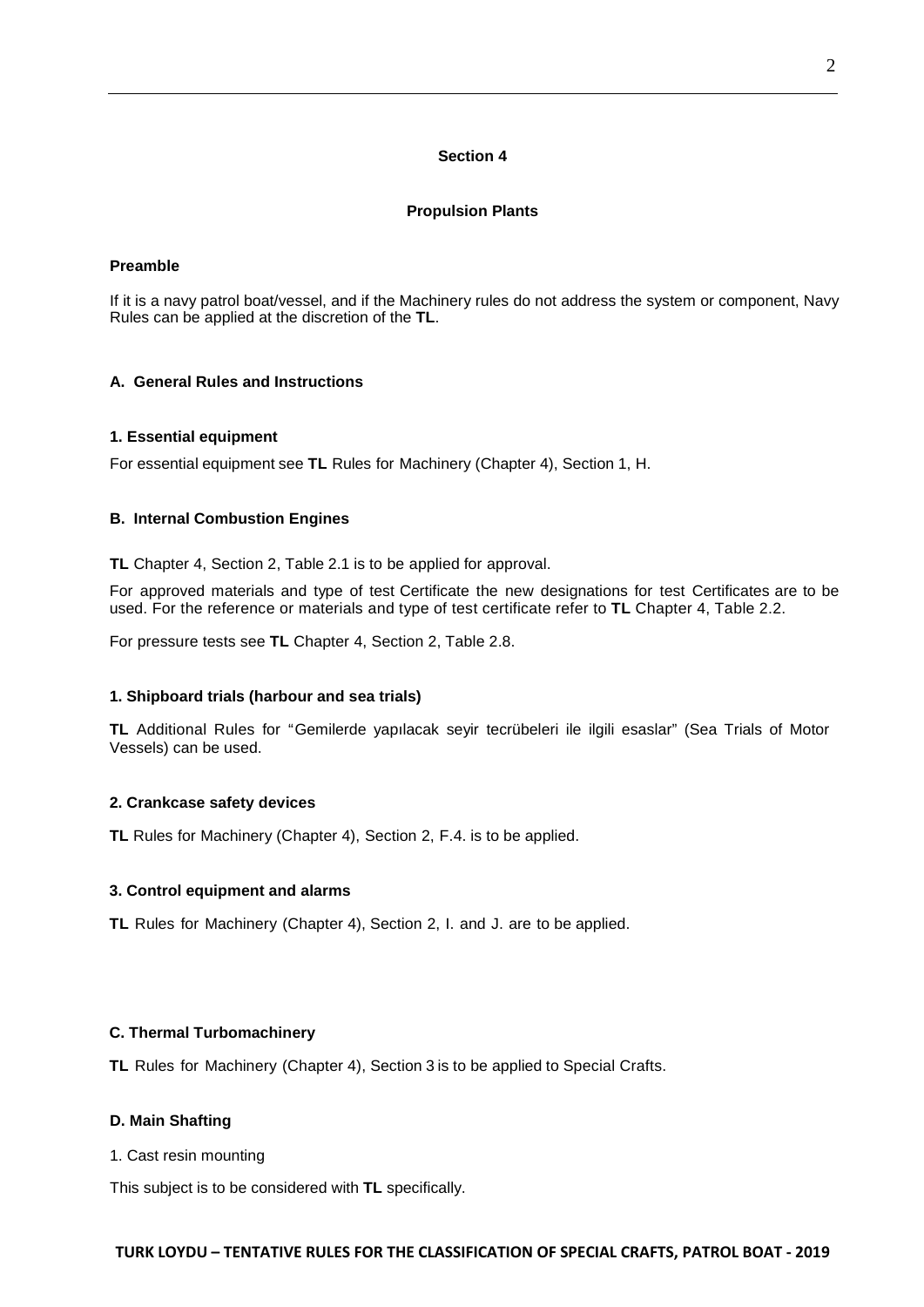#### <span id="page-32-0"></span>**2. Shaft alignment**

For the arrangement of the shaft bearings of the propulsion plant an alignment calculation, including alignment instruction, has to be submitted. With consent of **TL** for shafting with an intermediate shaft diameter < 200 mm the alignment calculation may be waived.

#### <span id="page-32-1"></span>**3. Shaft earthing**

<span id="page-32-2"></span>Shaft earthing is to be provided according to **TL** Rules for Machinery (Chapter 4), Section 2, E.6.4.

#### **E. Gears, Couplings**

#### <span id="page-32-3"></span>**1. Application factor K**<sub>A</sub>

The application factor  $K_A$  takes into account the increase in rated torque caused by superimposed dynamical or impact loads. KA is determined for main and auxiliary systems in accordance with **TL** Chapter 4, Section 7, Table 7.3.

#### <span id="page-32-4"></span>**2. Flexible Couplings**

<span id="page-32-5"></span>**TL** Rules for Machinery (Chapter 4), Section 7, G.2. is to be applied.

#### **3. Clutches**

<span id="page-32-6"></span>**TL** Rules for Machinery (Chapter 4), Section 7, G.4. is to be applied.

#### **F. Propeller**

For design and dimensioning of propellers see **TL** Chapter 4, Machinery, Section 8.

<span id="page-32-7"></span>Alternative design methods which guarantee the same safety level may be submitted to **TL** for approval.

#### **G. Lateral Thrust Units**

<span id="page-32-8"></span>For lateral thrust units see **TL** Chapter 4, Machinery, Section 9, C.

#### **H. Torsional Vibrations**

<span id="page-32-9"></span>For torsional vibrations see **TL** Chapter 4, Machinery, Section 6.

#### **I. Spare Parts**

Depending on the Service Area Notation it may be discussed with **TL** to determine an adequate amount of spare parts in similar way as practiced in the **TL** Rules for Machinery (Chapter 4), Section 17.

#### <span id="page-32-10"></span>**J. Ice Class**

For ice class notation see **TL** Chapter 4, Machinery, Section 19.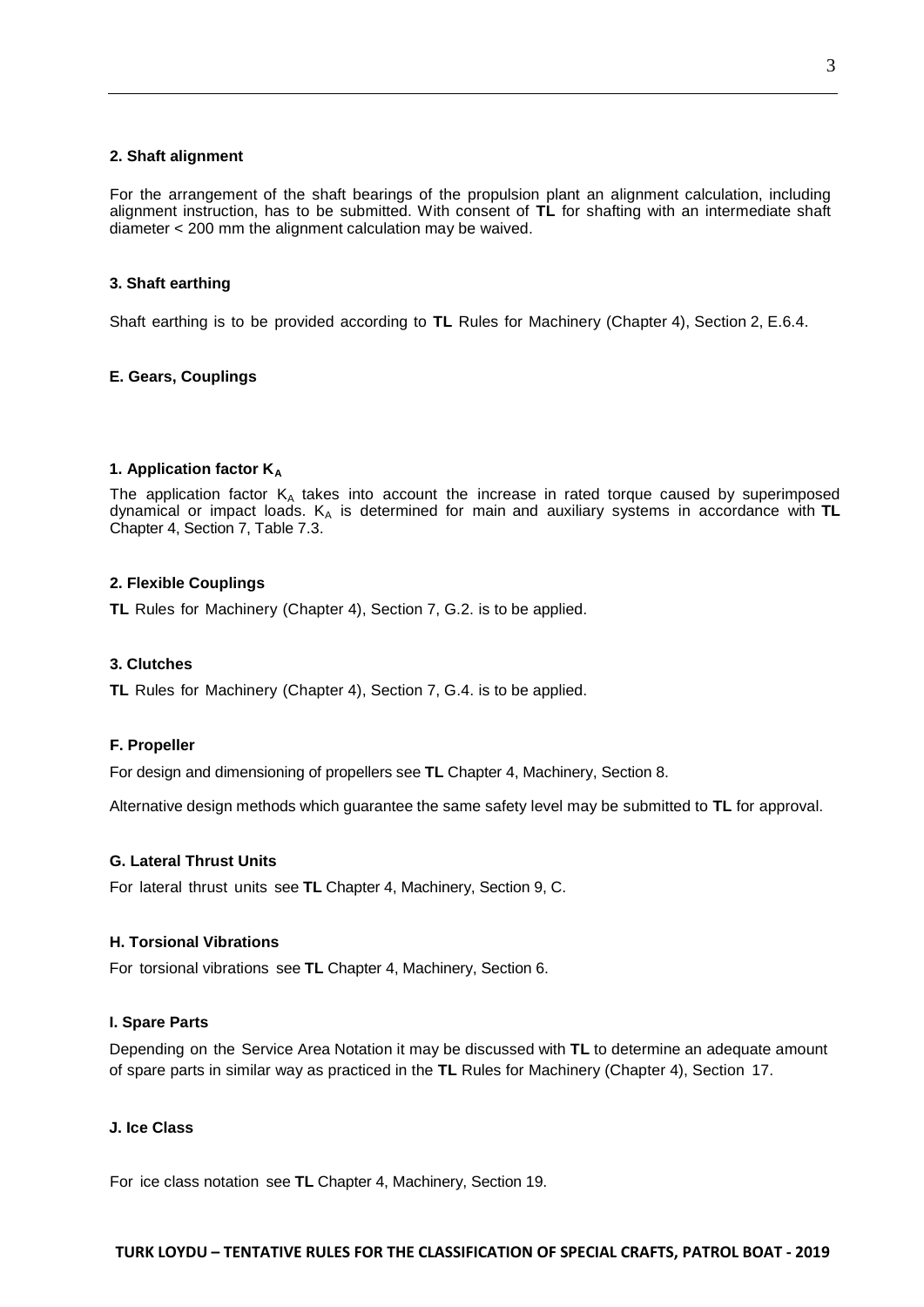# **Contents**

| А.  |                                                                         |
|-----|-------------------------------------------------------------------------|
| В.  |                                                                         |
| 1.  |                                                                         |
| 1.1 |                                                                         |
| 1.2 |                                                                         |
| 1.3 |                                                                         |
| 1.4 |                                                                         |
| 2.  |                                                                         |
| 2.1 |                                                                         |
| 2.2 |                                                                         |
| 2.3 |                                                                         |
| 2.4 |                                                                         |
| 3.  |                                                                         |
| 3.1 | One's own-responsibility tests made by the manufacturers in its works 3 |
| 3.2 |                                                                         |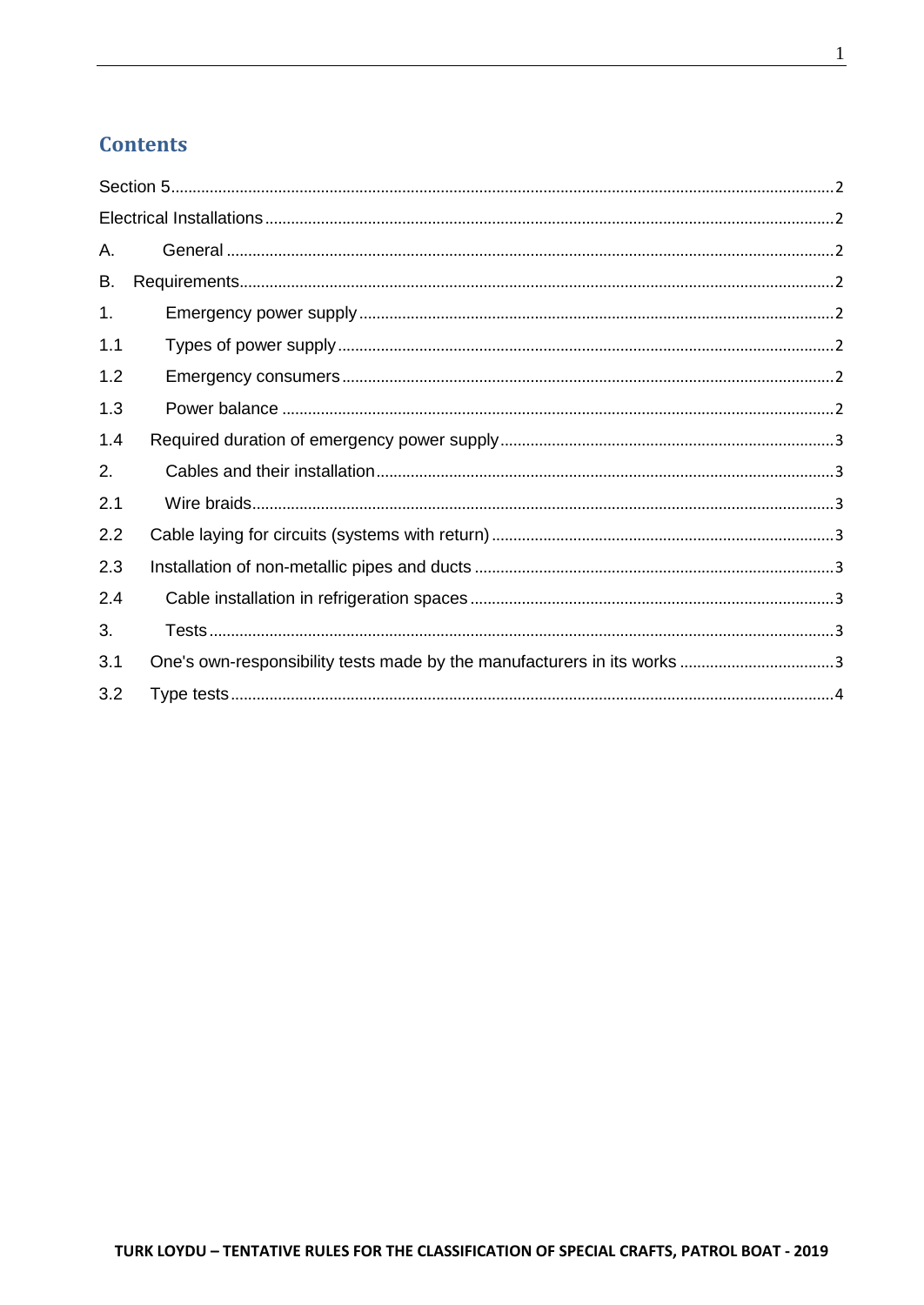#### **Section 5**

# **Electrical Installations**

# <span id="page-34-2"></span><span id="page-34-1"></span><span id="page-34-0"></span>**A. General**

The selection procedure for applicable rules and regulations for electrical installations of Special Crafts is shown in flow-chart in Section 8, 5.1.

# <span id="page-34-3"></span>**B. Requirements**

<span id="page-34-4"></span>As far as no comments to the respective rules and regulations shown in flow-chart in Section 8 are given in the following, the requirements therein are valid for all types of Special Crafts.

# <span id="page-34-5"></span>**1. Emergency power supply**

# **1.1 Types of power supply**

- **1.1.1** For the emergency power supply may be provided:
- batteries (especially for smaller Special Crafts)
- diesel generator set
- second power station

**1.1.2** If other types as lead-acid or nickel-cadmium batteries are planned, this has to be agreed with **TL**.

<span id="page-34-6"></span>**1.1.3** Ventilation of battery compartments is primarily to be provided for lead-acid batteries. Reference is made to the **TL** Rules for Electrical Installation (Chapter 5), Section 2, C.3.

# **1.2 Emergency consumers**

For non-naval Special Crafts the following emergency consumers are to be considered:

- emergency lighting
- navigation lights
- radio equipment
- fire detection and fire alarm system, as far as applicable
- fire extinguishing equipment, as far as applicable
- internal signal and communication system, general alarm
- sound signalling system, if electrically powered
- <span id="page-34-7"></span>daylight signalling lamp, if applicable

#### **1.3 Power balance**

**1.3.1** A power balance for main power supply as well as for emergency power supply is to be established under consideration of simultaneous operation.

# **TURK LOYDU – TENTATIVE RULES FOR THE CLASSIFICATION OF SPECIAL CRAFTS, PATROL BOAT - 2019**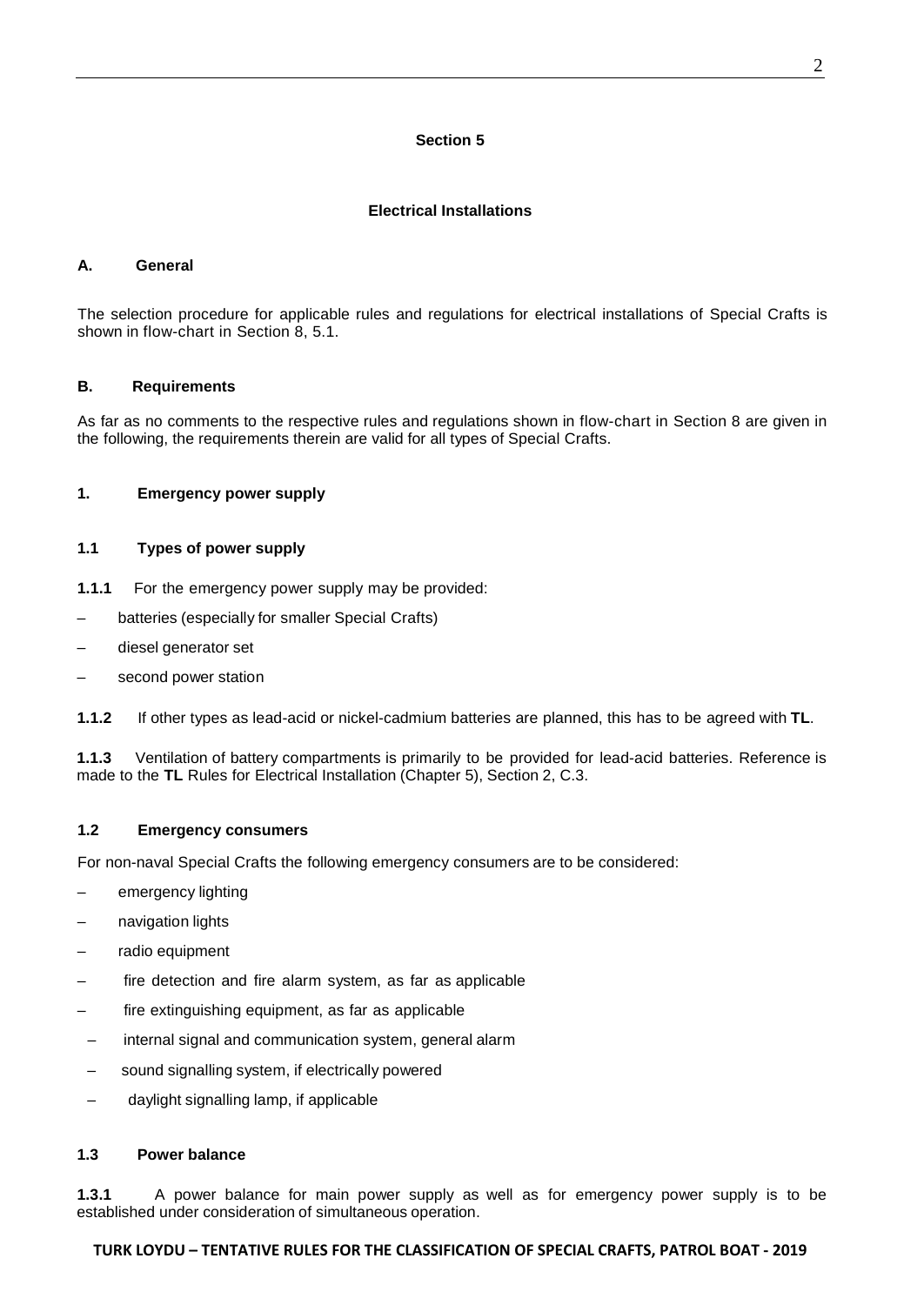**1.3.2** If only one main generator is provided, its performance shall be designed for at least 110 % of the maximum required power according to the power balance.

<span id="page-35-0"></span>**1.3.3** Switching-on and switching-off of the greatest consumer shall be possible (without battery buffering).

# **1.4 Required duration of emergency power supply**

For the rules and regulations defined in flow-chart in Section 8 the following minimum required durations of emergency electrical power supply are to be considered:

- Yachts  $< 24$  m: 8 hours
- Special Purpose Ships: 18 hours
- Yachts ≥ 24 m: 12 hours
- Seagoing Ships: 18 hours
- <span id="page-35-1"></span>– High Speed Craft: 5 resp.12 hours

#### <span id="page-35-2"></span>**2. Cables and their installation**

#### **2.1 Wire braids**

Outer metallic wire braids shall have a coating of protective paint, which shall be lead-free and flameretardant. The paint shall be of sufficiently low viscosity when applied to enable it to penetrate readily into the wire braid. When dry, it shall not flake off when the cable is bent around a mandrel with a diameter of 15 times that of the cable.

#### <span id="page-35-3"></span>**2.2 Cable laying for circuits (systems with return)**

<span id="page-35-4"></span>In three-phase systems with hull return the asymmetry of the currents in the three conductors of threecore cables shall not exceed 20 A.

#### **2.3 Installation of non-metallic pipes and ducts**

<span id="page-35-5"></span>Further design details are contained in the **TL** Rules for Electrical Installation (Chapter 5), Section 12, D.6.

#### **2.4 Cable installation in refrigeration spaces**

<span id="page-35-6"></span>Only cables without hull return are permitted in refrigerated rooms and in associated air cooler spaces. The earthing conductors shall be run together with the other cables from the relevant distribution panes.

#### <span id="page-35-7"></span>**3. Tests**

#### **3.1 One's own-responsibility tests made by the manufacturers in its works**

There is the possibility that certain products may be tested on the manufacturer's own responsibility if the following pre-conditions are fulfilled:

- the product is agreed with **TL**
- a QM system recognized by **TL** is available
- **TL** has carried out type tests of the products
- the one's-own responsibility tests have been agreed with **TL**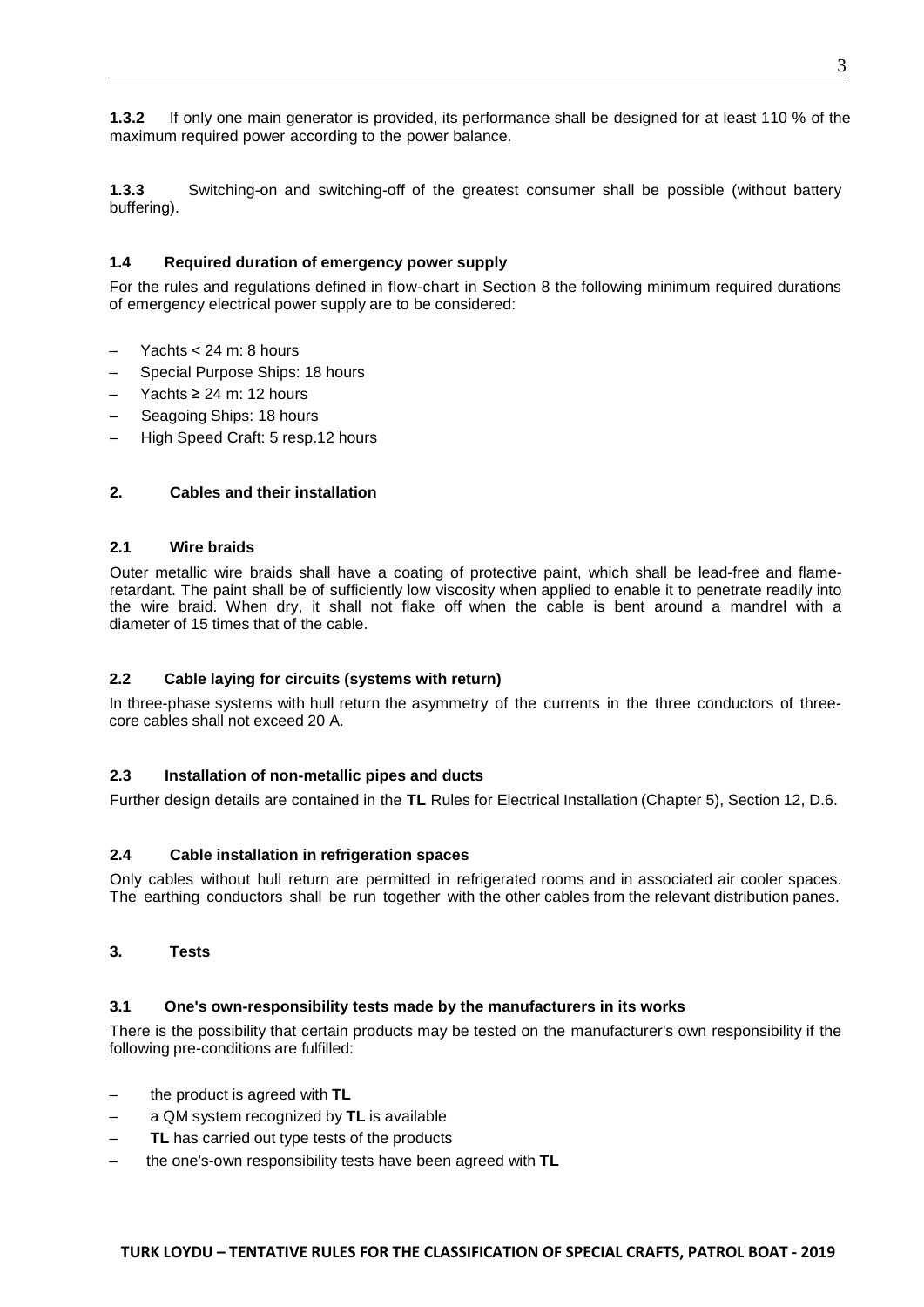Reference is made to the **TL** Additional Rules for "Mekanik ve Elektroteknik Ürünlerin Muayenesi İçin Kurallar" (the Inspection of Mechanical and Electrotechnical Products).

# <span id="page-36-0"></span>**3.2 Type tests**

The following products are additionally subject to mandatory type tests:

- Cable trays/protective casings made of plastic materials are to be type tested in accordance with lACS UR E16. For guidance on testing, refer to lACS REC 73.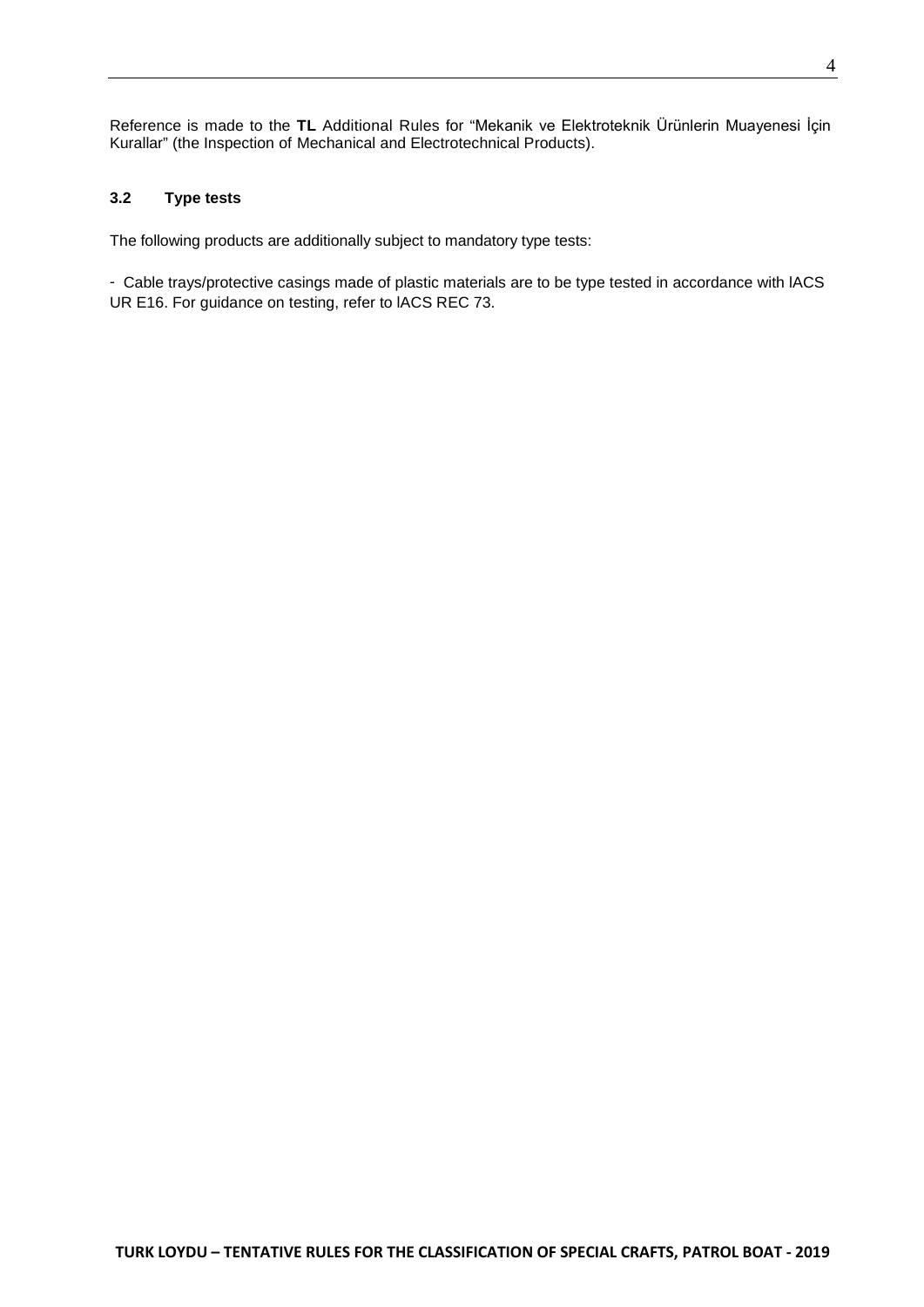# **Contents**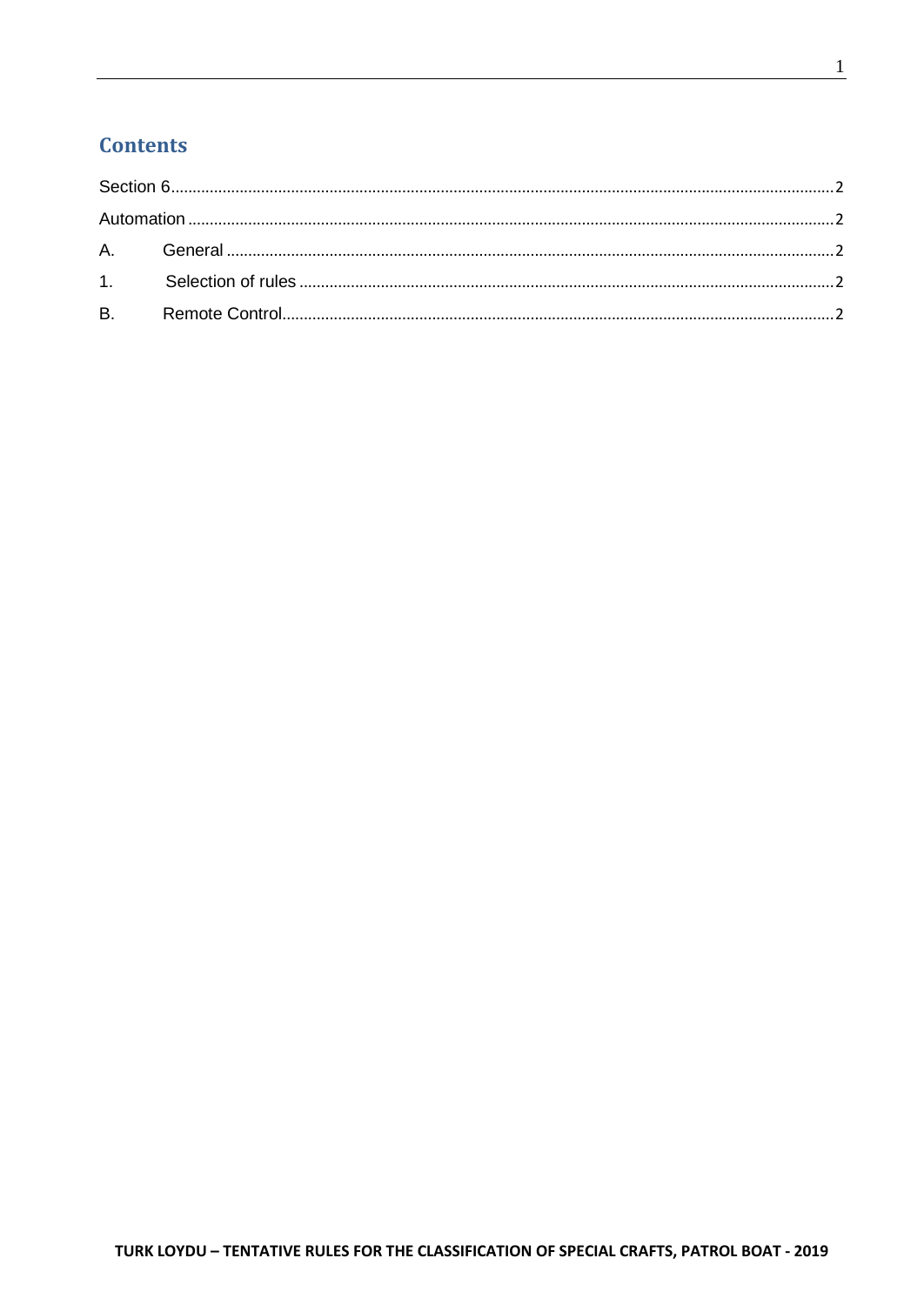# **Section 6**

# **Automation**

# <span id="page-38-3"></span><span id="page-38-2"></span><span id="page-38-1"></span><span id="page-38-0"></span>**A. General**

#### **1. Selection of rules**

The selection procedure for applicable rules and regulations for automation of Special Crafts is defined in flow-chart in Section 8.

# <span id="page-38-4"></span>**B. Remote Control**

**1.** Special requirements for remote control of main engines may be applied as defined in the **TL** Rules for Fishing Vessels (Chapter 14), Section 38.

**2.** The Class Notation **K** (Coastal Service) is not valid for Special Crafts.

**3.** Special Crafts having machinery plants built, equipped, surveyed and tested in compliance with the remaining requirements may be assigned the Class Notation **R**-Remote Control.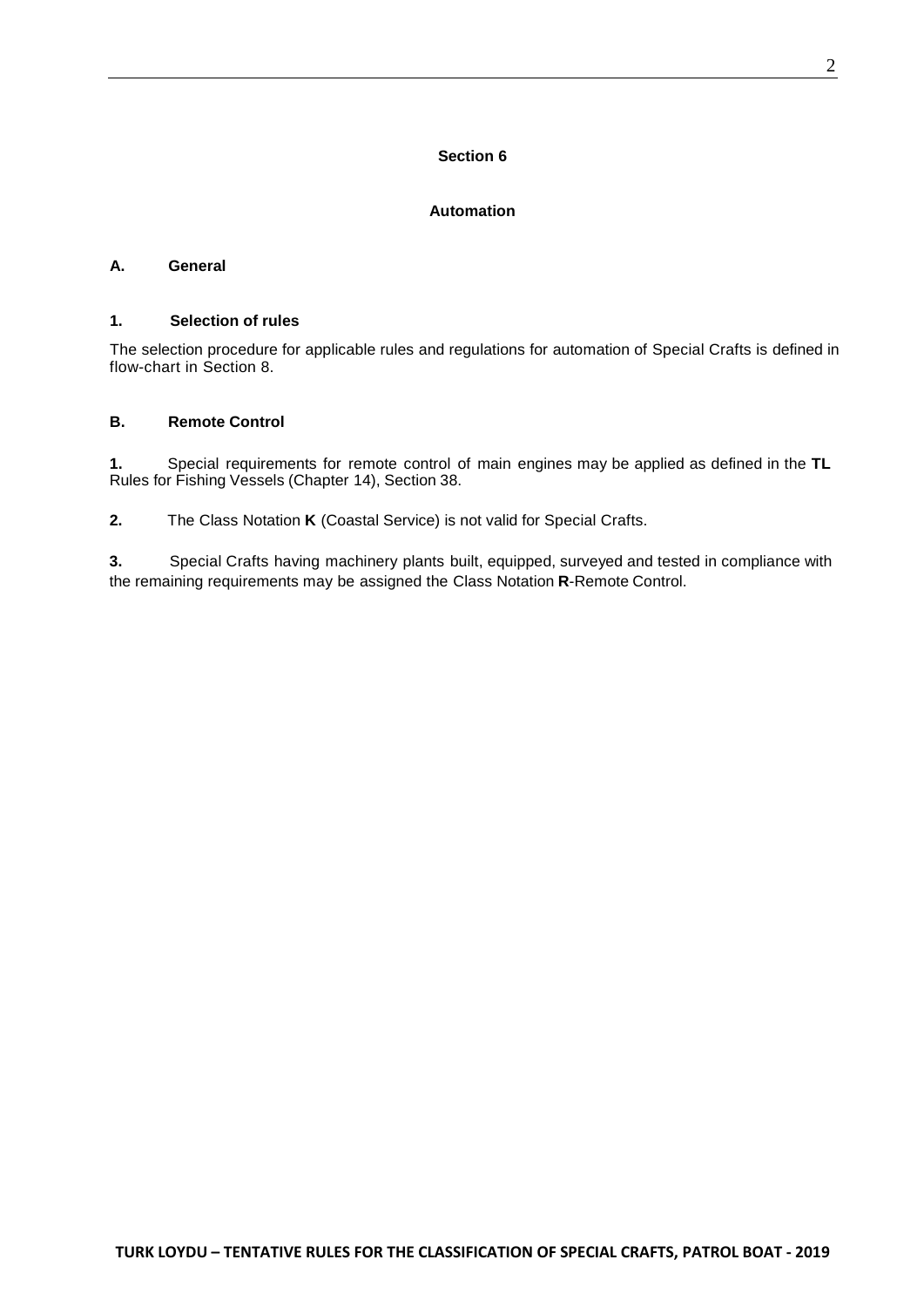# **Contents**

| 5. Storage of Liquid Fuels, Lubricating and Hydraulic Oils as well as Oil Residues 2 |  |
|--------------------------------------------------------------------------------------|--|
|                                                                                      |  |
|                                                                                      |  |
|                                                                                      |  |
|                                                                                      |  |
|                                                                                      |  |
|                                                                                      |  |
| 6.3 Special Crafts with 24 m ≤ L ≤ 50 m and TL HSC Rules not to be applied 3         |  |
|                                                                                      |  |
|                                                                                      |  |
|                                                                                      |  |
|                                                                                      |  |
|                                                                                      |  |
|                                                                                      |  |
|                                                                                      |  |
|                                                                                      |  |
|                                                                                      |  |
|                                                                                      |  |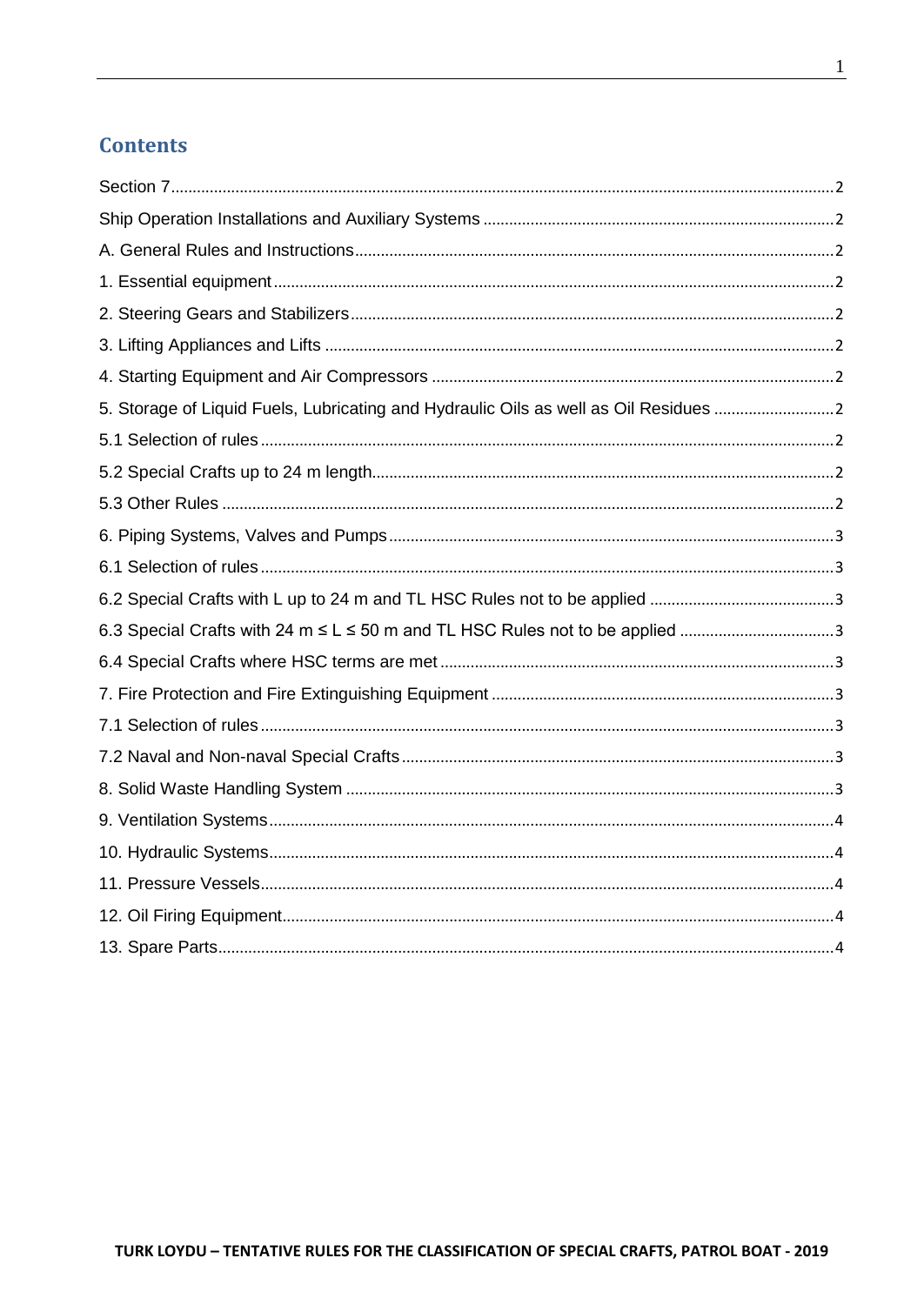# **Section 7**

# **Ship Operation Installations and Auxiliary Systems**

#### <span id="page-40-3"></span><span id="page-40-2"></span><span id="page-40-1"></span><span id="page-40-0"></span>**A. General Rules and Instructions**

#### **1. Essential equipment**

<span id="page-40-4"></span>For essential equipment see Section 1, E.5.

# **2. Steering Gears and Stabilizers**

<span id="page-40-5"></span>For steering gears and stabilizers see **TL** Rules for Machinery (Chapter 4), Section 9.

# **3. Lifting Appliances and Lifts**

<span id="page-40-6"></span>For lifting appliances and lifts see **TL** Rules for Regulation for Lifting Appliances (Chapter 50).

# **4. Starting Equipment and Air Compressors**

<span id="page-40-7"></span>Starting of multi-engines installations with compressed air **TL** Additional Rules for "Gemilerde yapılacak seyir tecrübeleri ile ilgili esaslar" (Sea Trials of Motor Vessels) may be observed.

#### <span id="page-40-8"></span>**5. Storage of Liquid Fuels, Lubricating and Hydraulic Oils as well as Oil Residues**

#### **5.1 Selection of rules**

A selection procedure for the applicable rules concerning storage of liquids in tanks of Special Crafts is given in flow-chart in Section 8, 6.1.

Changeable tanks are tanks which may be used alternatively for liquid fuels or ballast water. Changeable tanks are to be treated as fuel tanks.

<span id="page-40-9"></span>If tank heating for liquid fuels becomes necessary (e.g. for Special Crafts with ice class), the requirements of the **TL** Rules for Machinery (Chapter 4), Section 16, V.2.5 are to be considered.

#### **5.2 Special Crafts up to 24 m length**

The **TL** Rules for Construction and Classification of Yachts (Chapter 9), Section 7, E.9 are to be applied and the following requirements are to be considered:

**5.2.1** Portable fuel tanks are not permitted.

**5.2.2** The storage of gasoline/petrol and gasoline tanks are not permitted for the propulsion of the Patrol Boat as outboard motors are excluded, compare Section 1, A.2.2.

<span id="page-40-10"></span>**5.2.3** Fuel tanks made of plastics are not permitted.

#### **5.3 Other Rules**

Other Rules are to be applied according to flow-chart in Section 8.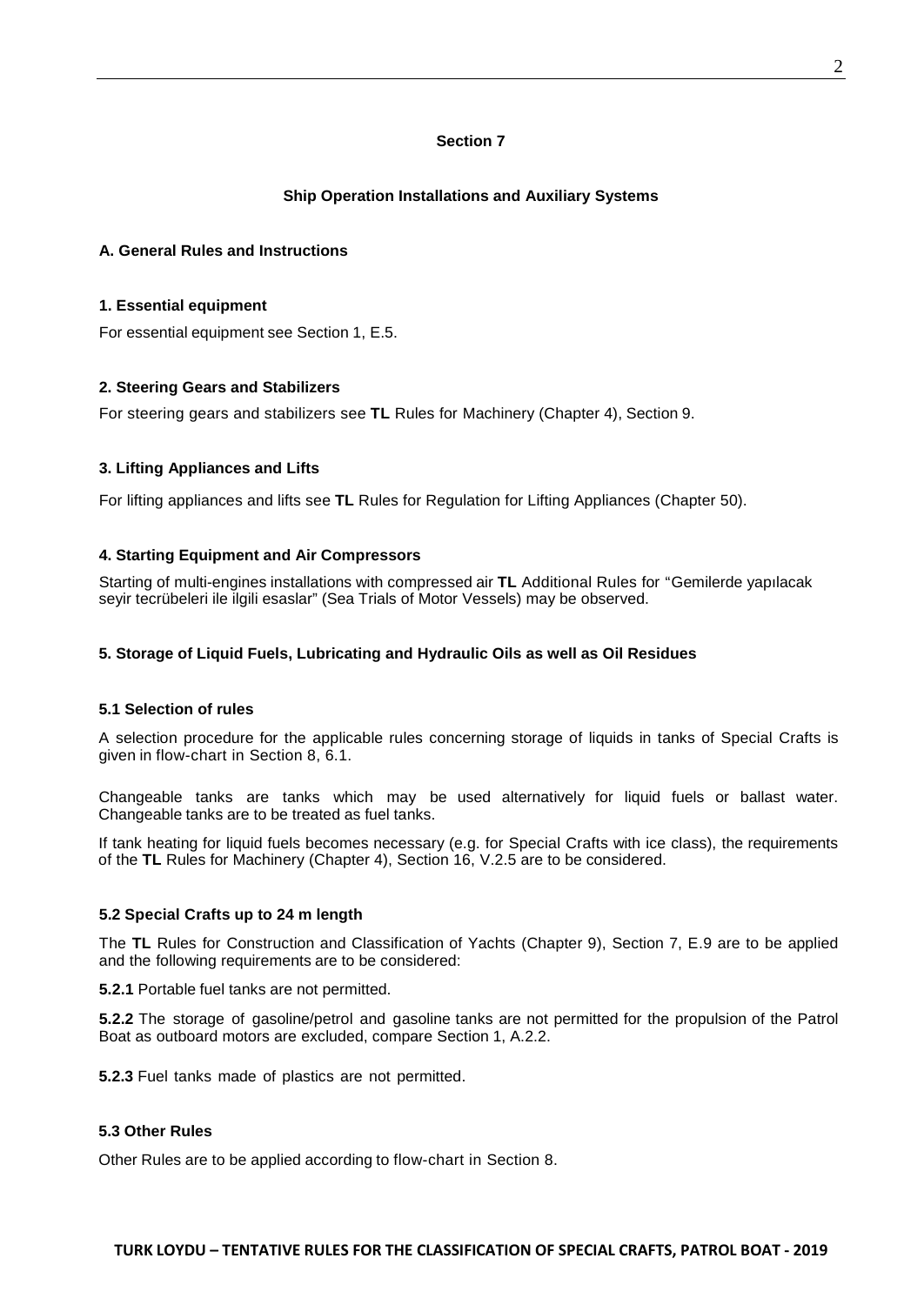#### <span id="page-41-1"></span><span id="page-41-0"></span>**6. Piping Systems, Valves and Pumps**

#### **6.1 Selection of rules**

A selection procedure for the applicable rules and regulations concerning piping systems, valves and pumps of Special Crafts is given in flow-chart in Section 8.

If plastic pipe systems shall be installed, the requirements of the **TL** Rules for Machinery (Chapter 4), Section 16, B.2.6. are to be considered. Plastic pipes are pipe class III and need a Manufacturer Test Report for approval.

Testing of materials under supervision of **TL** is only necessary for pressure pipes with nominal diameter DN > 50 mm.

<span id="page-41-2"></span>Pipes of aluminium or aluminium alloys are pipe class I or II and need for PB x DN > 1500 a **TL** Material Certificate and for PB x DN ≤ 1500 a Manufacturer Inspection Certificate for approval.

#### **6.2 Special Crafts with L up to 24 m and TL HSC Rules not to be applied**

<span id="page-41-3"></span>Special Crafts shall meet the requirements of the **TL** Rules for Construction and Classification of Yachts (Chapter 9), Section 7, E. and Appendix and additional requirements defined case by case.

#### **6.3 Special Crafts with 24 m ≤ L ≤ 50 m and TL HSC Rules not to be applied**

**6.3.1** On principle Special Crafts shall meet the requirements of the **TL** Rules for Machinery (Chapter 4), Section 16 for "cargo ships" as far as applicable.

The exceptions from this principle and/or special, deviating requirements are defined in the **TL** Rules for Construction and Classification of Yachts (Chapter 9), Section 7, E. and Appendix.

<span id="page-41-4"></span>**6.3.2** For Special Crafts of a length ≤ 50 m, Manufacturer Inspection Certificates according to the **TL** Rules for Material (Chapter 2) are sufficient for materials of fittings and valves in pipe classes I and II.

#### **6.4 Special Crafts where HSC terms are met**

If the HSC terms according to the **TL** Rules for High Speed Craft (Chapter 7), Section 1, 1.3 (Application) or Owner's request are met, the requirements for Auxiliary Systems of Section 10, Part A+C or Part A+B are to be considered.

#### <span id="page-41-6"></span><span id="page-41-5"></span>**7. Fire Protection and Fire Extinguishing Equipment**

#### **7.1 Selection of rules**

<span id="page-41-7"></span>The selection procedure for applicable rules and regulations for fire extinguishing systems of Special Crafts is given in flow-chart in Section 8.

#### **7.2 Naval and Non-naval Special Crafts**

<span id="page-41-8"></span>The rules and regulations as shown in flow-chart in Section 8. are to be applied.

#### **8. Solid Waste Handling System**

It can be assumed that only some waste compacting is applicable to Special Crafts.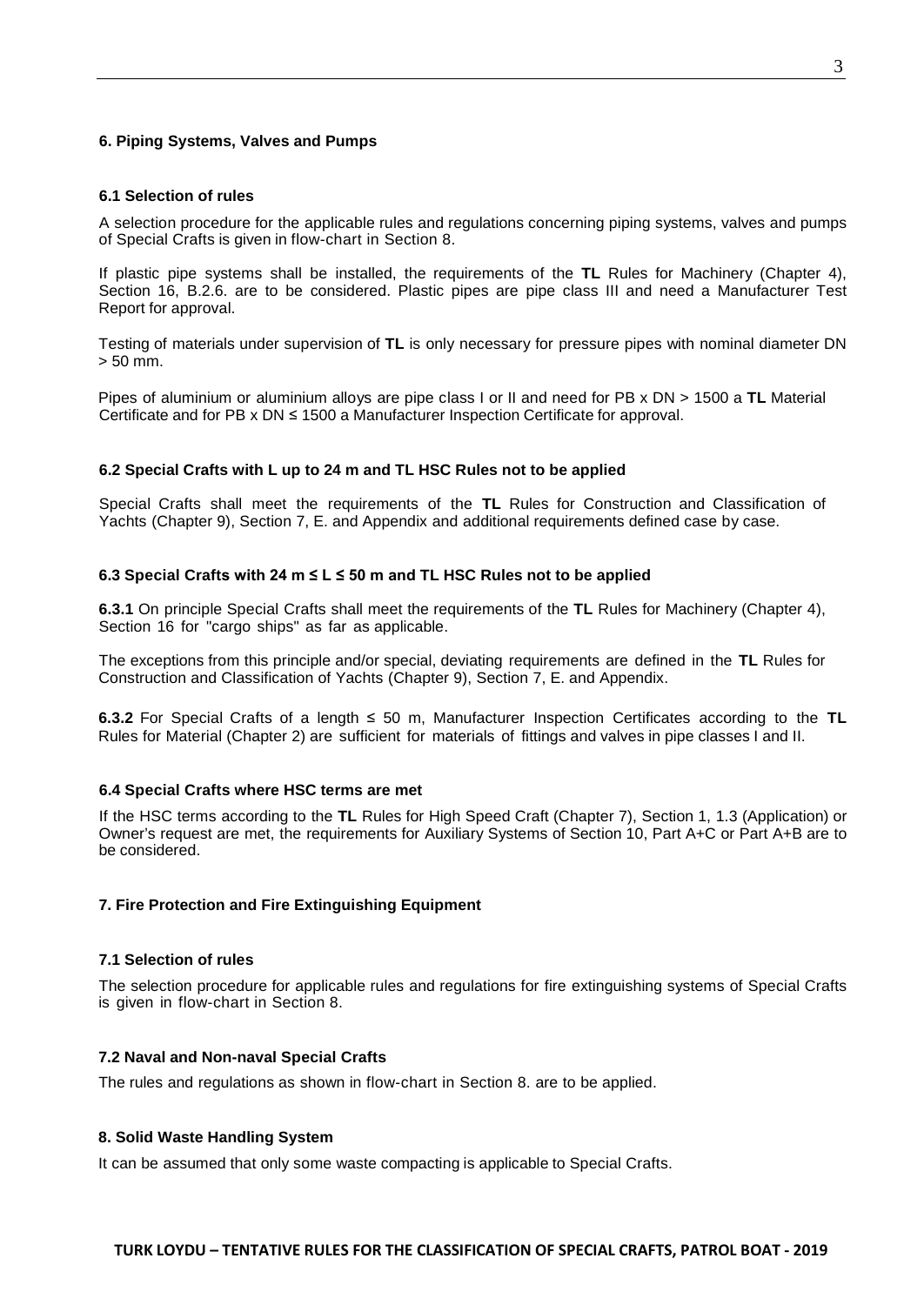#### <span id="page-42-0"></span>**9. Ventilation Systems**

<span id="page-42-1"></span>For ventilation systems see **TL** Rules for Ventilation (Chapter 28).

#### **10. Hydraulic Systems**

<span id="page-42-2"></span>Testing of materials under supervision of **TL** is only necessary for pressure pipes with nominal diameter DN > 50 mm.

#### **11. Pressure Vessels**

**11.1** In the case of hydrophore tanks with a maximum allowable working pressure of up to 7 bar gauge and a maximum working temperature of 100 °C an examination of the drawings can be dispensed with.

**11.2** The requirements of this Section may not apply to pressure vessels with a maximum allowable working pressure of up to 0,5 bar gauge.

**11.3** Electrically heated equipment has to be equipped with a temperature limiter besides of a temperature controller.

**11.4** The equipment on pressure vessels has to be suitable for the use on ships. The limiters for e.g. pressure, temperature and flow are safety devices and have to meet the requirements of the **TL** Additional Rules for the "Tip Testlerinin Yapılması İle İlgili Kurallar" (Regulations for the Performance of the Type Tests).

**11.5** It is recommended to perform the testing of gas cylinders according to the **TL** Rules for Machinery (Chapter 4), Section 14, G.5. Recognition of other tests may be agreed, if the requirements defined in the **TL** Rules for Machinery (Chapter 4), Section 14, G.7. are considered.

#### <span id="page-42-3"></span>**12. Oil Firing Equipment**

<span id="page-42-4"></span>As boilers will in general not be provided for Special Crafts this item is in general not relevant.

#### **13. Spare Parts**

Depending on the Service Are Notation it may be discussed with **TL** to determine an adequate amount of spare parts in similar way as practiced in the **TL** Rules for Machinery (Chapter 4), Section 17.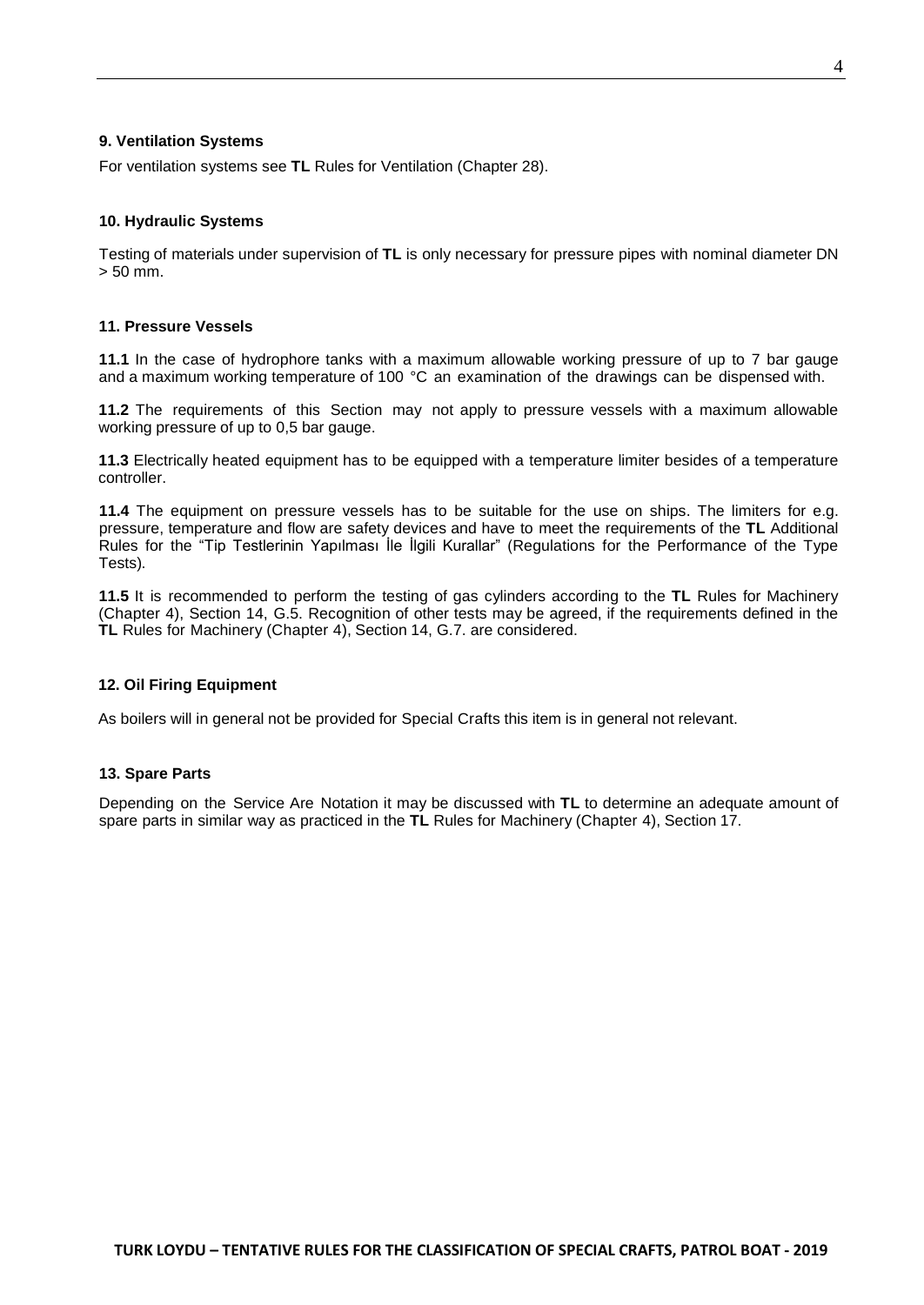# **Contents**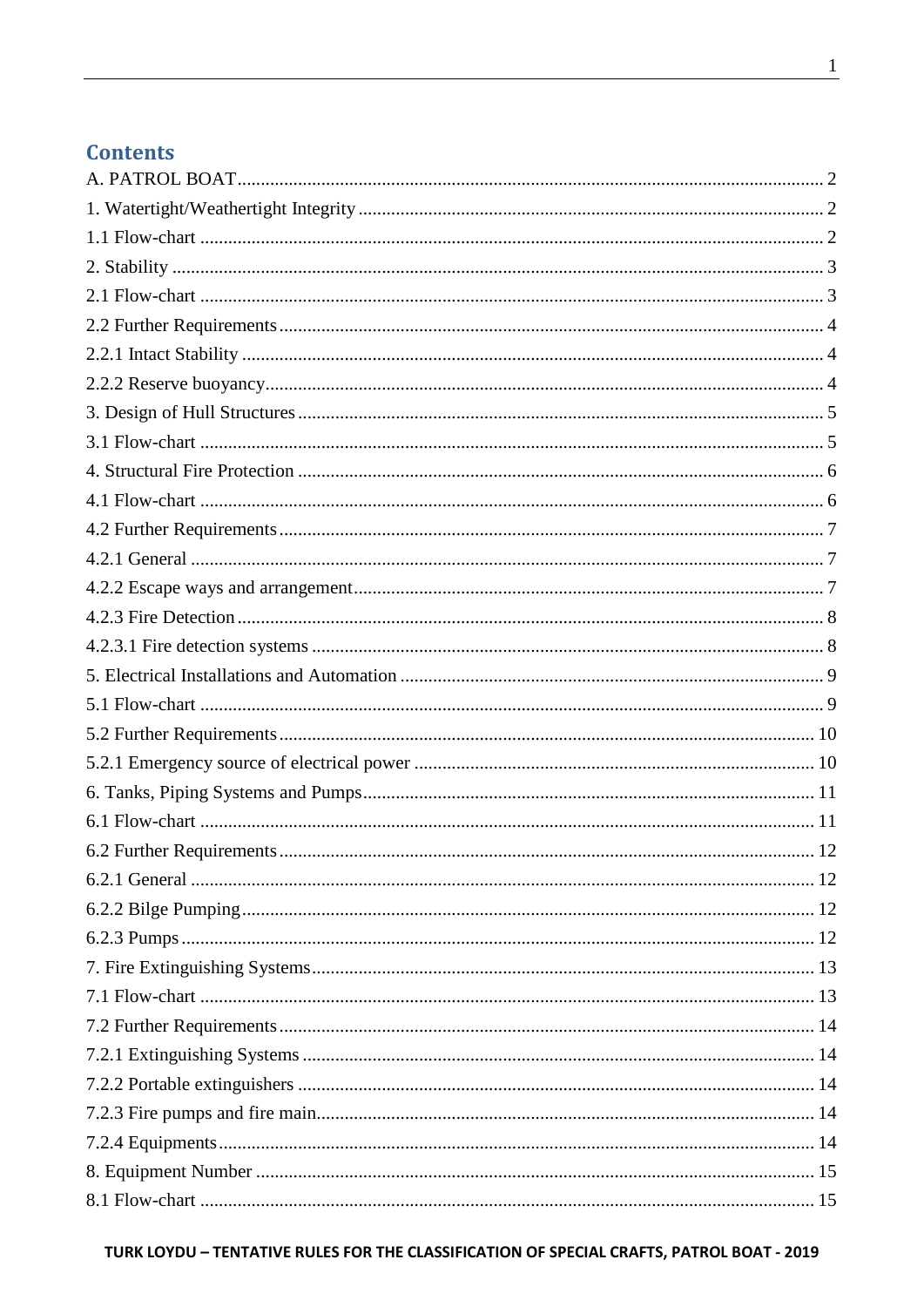# <span id="page-44-1"></span><span id="page-44-0"></span>**A. PATROL BOAT**

# <span id="page-44-2"></span>**1. Watertight/Weathertight Integrity**

# **1.1 Flow-chart**

Following flow-chart is to be applied for patrol boats.

# Selection of rules and regulations for the watertight/weathertight integrity

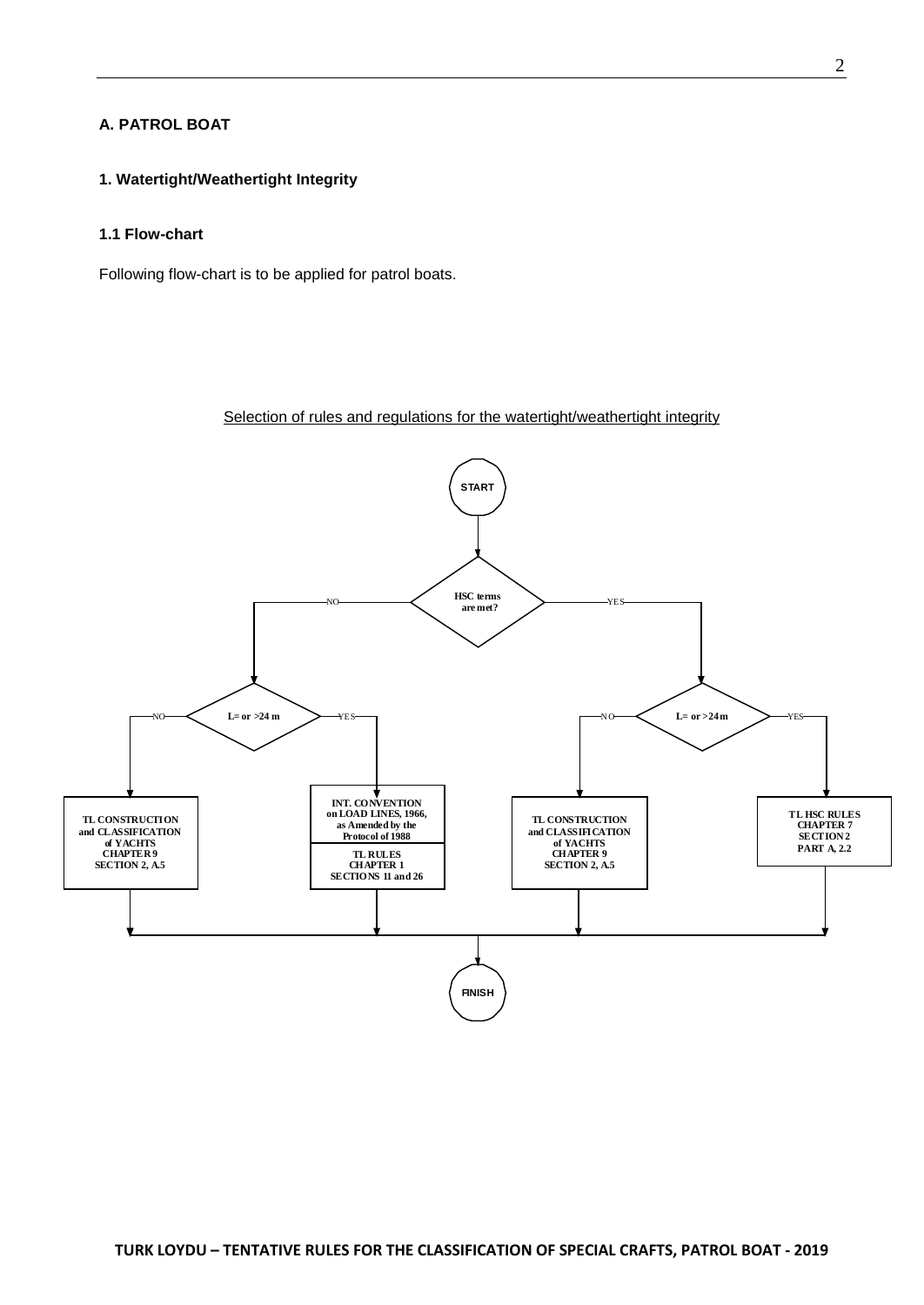# **2. Stability**

# **2.1 Flow-chart**

Following flow-chart is to be applied for patrol boats.

<span id="page-45-1"></span><span id="page-45-0"></span>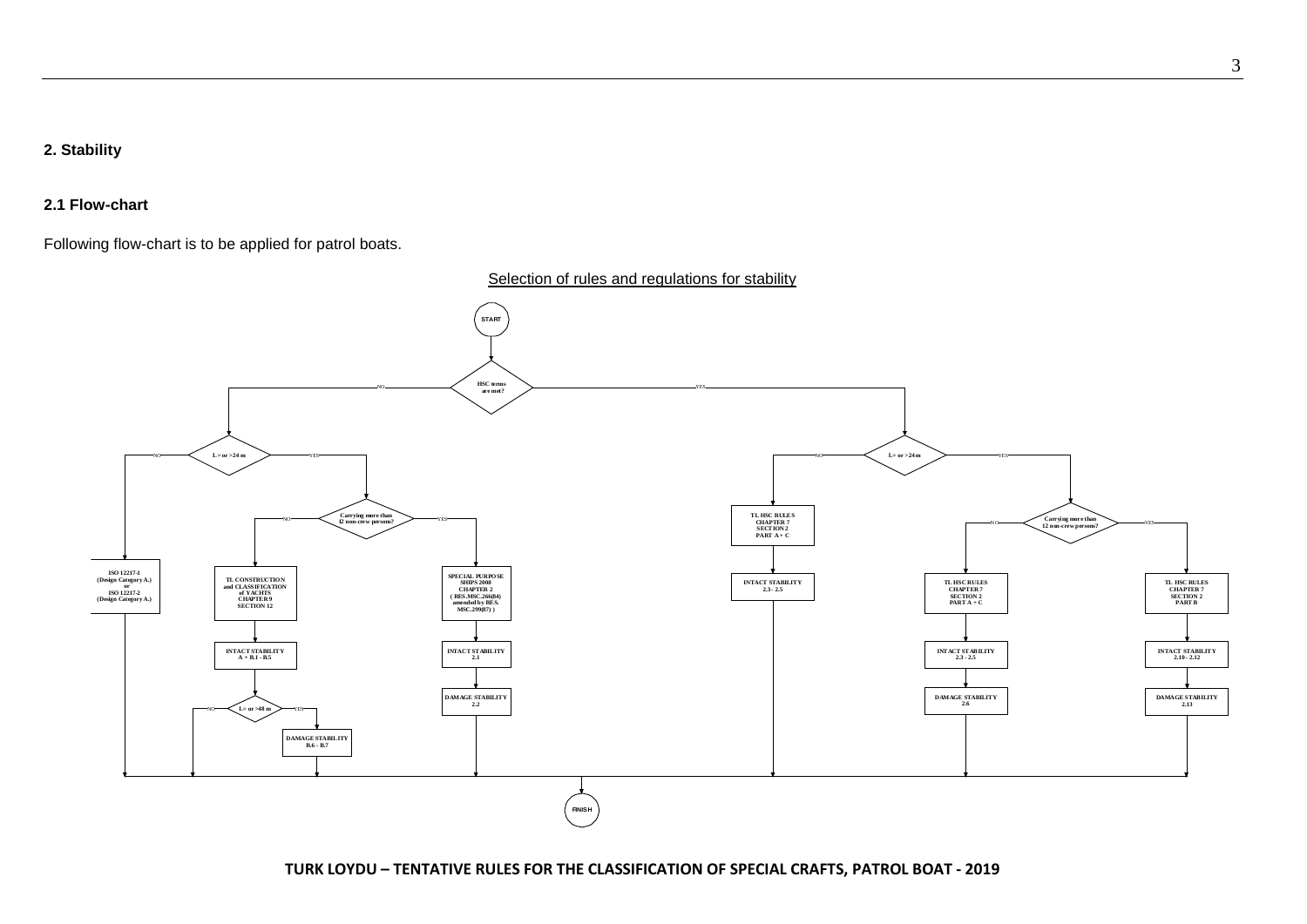#### <span id="page-46-0"></span>**2.2 Further Requirements**

<span id="page-46-1"></span>Following requirements are to be applied for patrol boats:

# **2.2.1 Intact Stability**

<span id="page-46-2"></span>The stability requirements for assignment of main class are to be complied with.

#### **2.2.2 Reserve buoyancy**

**2.2.2.1** Internal foam buoyancy units or similar may be accepted when inspection of structure is possible. Parts of essential structures should be readily accessible via a hatch or equivalent.

**2.2.2.2** Foam buoyancy in the hull below waterline and enclosed superstructure may be included in the reserve buoyancy.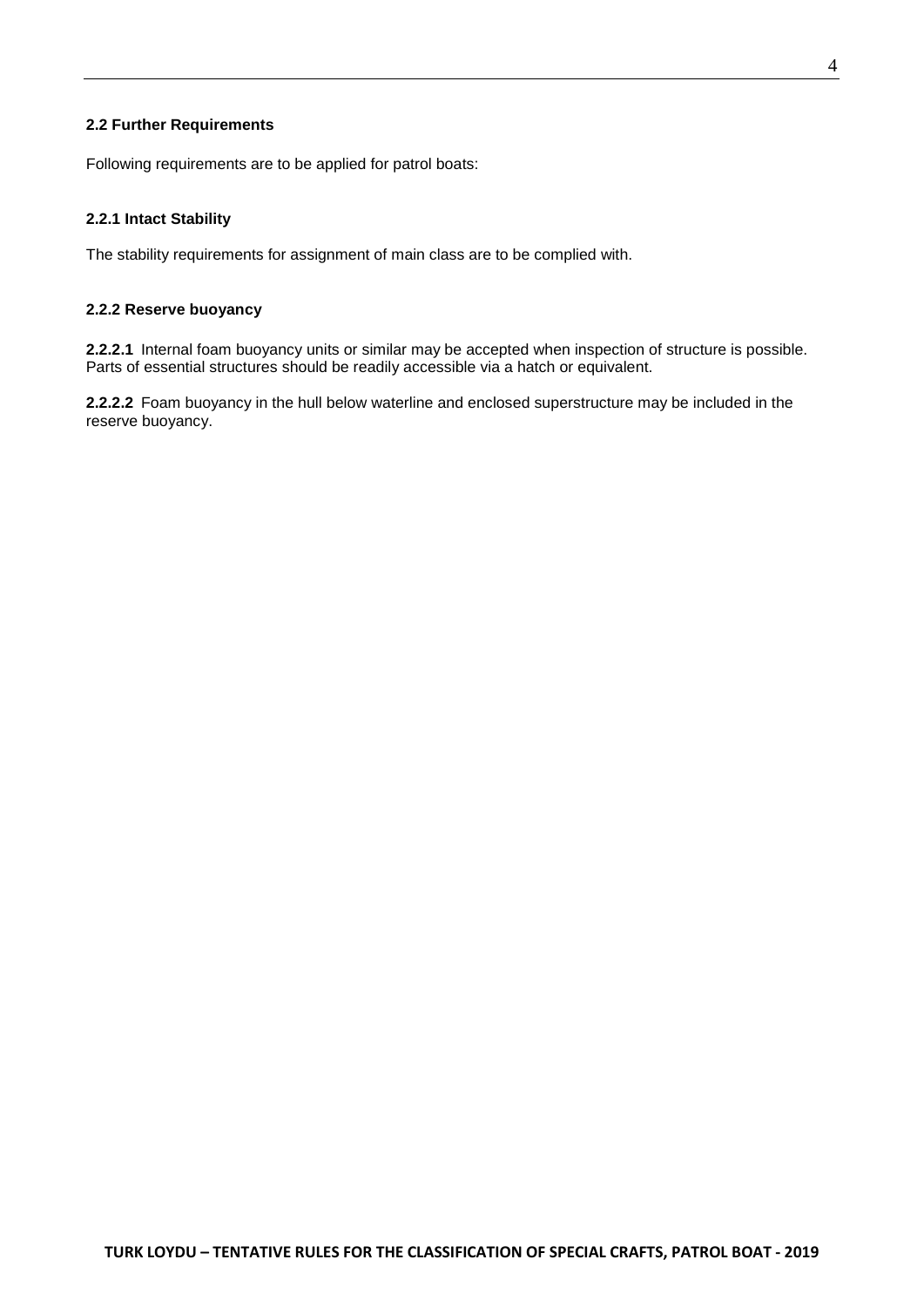# <span id="page-47-1"></span><span id="page-47-0"></span>**3. Design of Hull Structures**

# **3.1 Flow-chart**

Following flow-chart is to be applied for patrol boats.



Selection of rules and regulations for the design of hull structures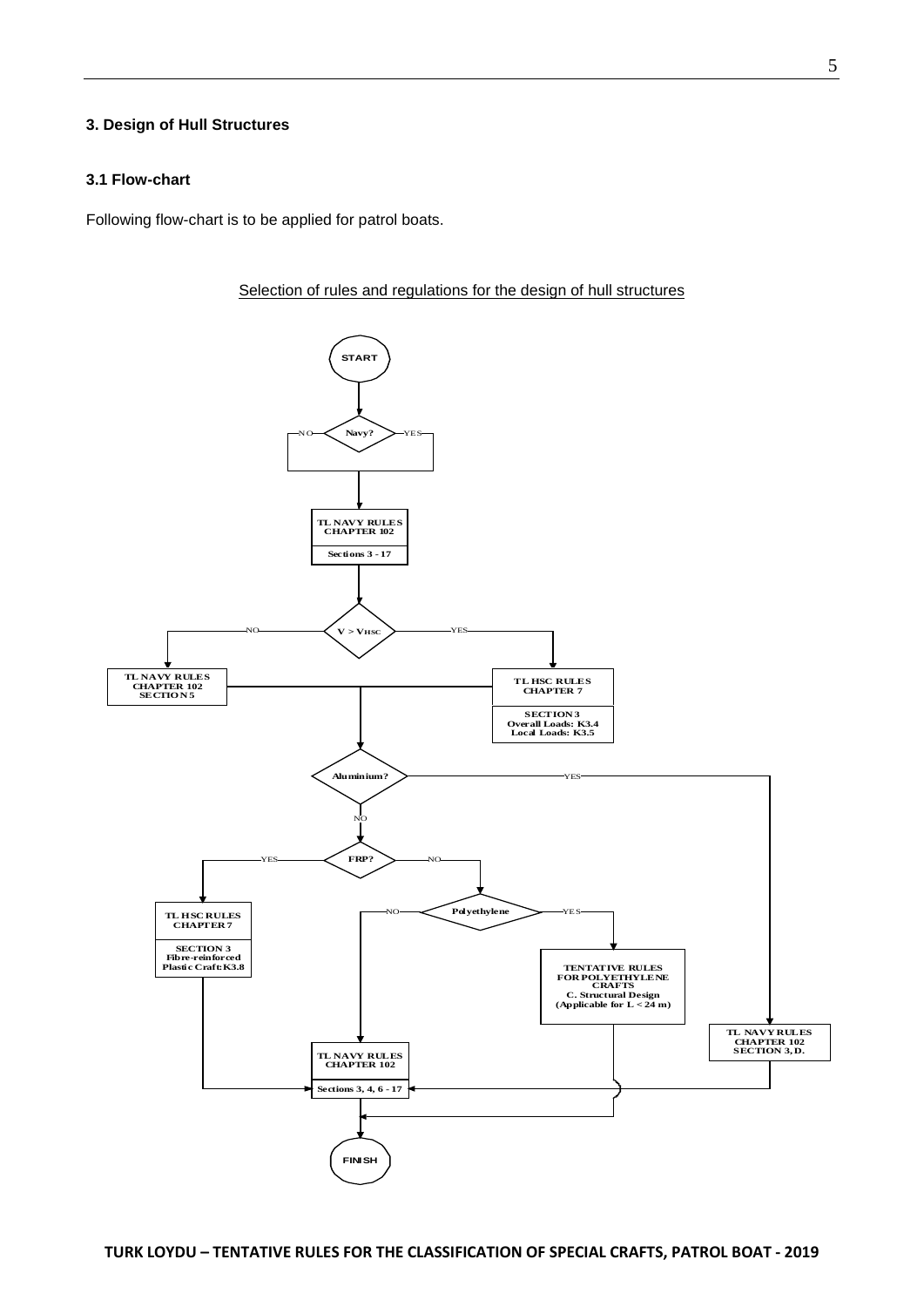**4. Structural Fire Protection**

**4.1 Flow-chart**

Following flow-chart is to be applied for patrol boats.

# Determination of the structural fire protection rules

<span id="page-48-1"></span><span id="page-48-0"></span>

**TURK LOYDU – TENTATIVE RULES FOR THE CLASSIFICATION OF SPECIAL CRAFTS, PATROL BOAT - 2019**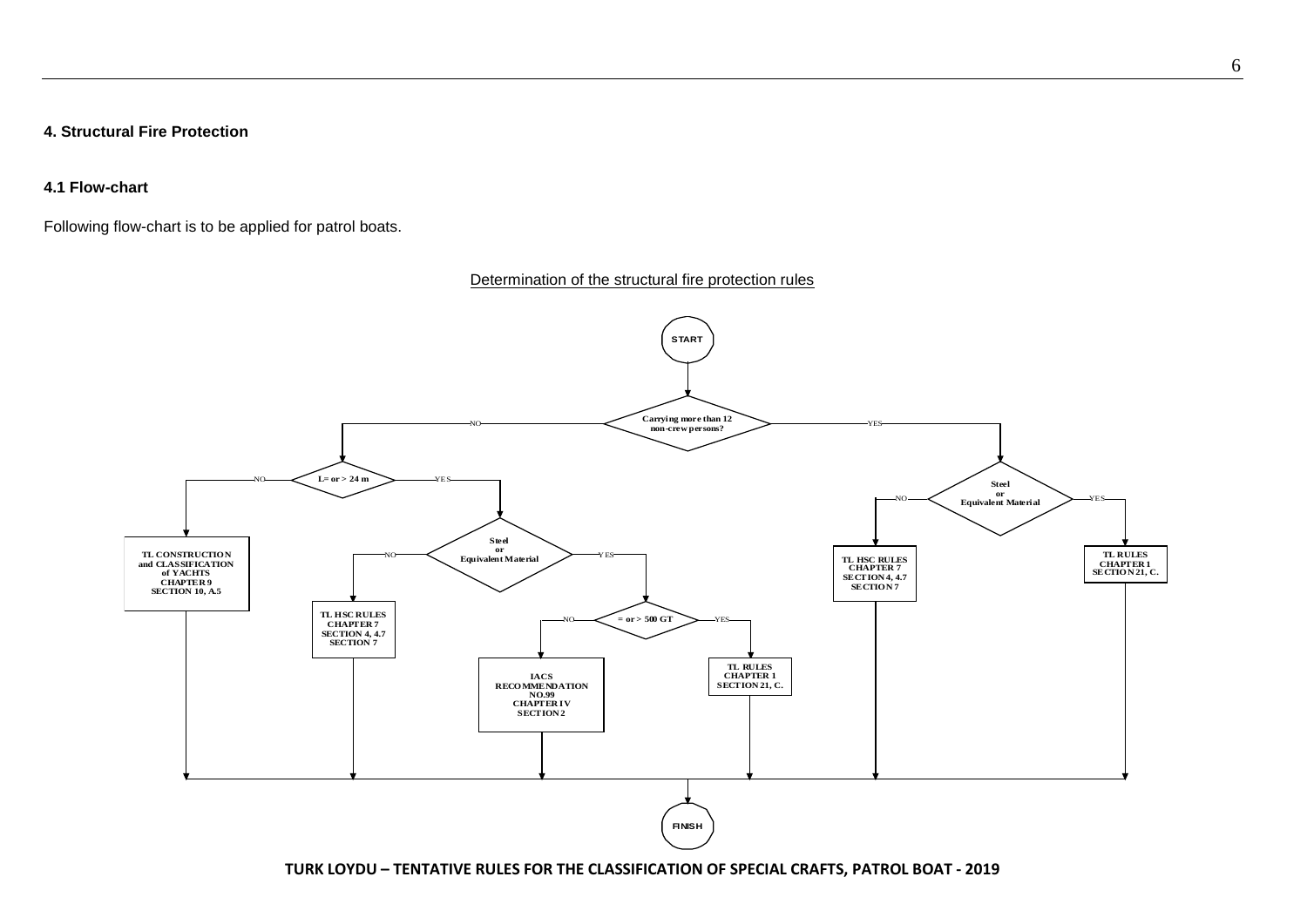#### <span id="page-49-0"></span>**4.2 Further Requirements**

<span id="page-49-1"></span>Following requirements are to be applied for patrol boats:

#### **4.2.1 General**

For crafts which are less than 24 m.;

**4.2.1.1** Machinery spaces of major fire hazard, galleys above 10  $m<sup>2</sup>$  and storage spaces for ammunition shall be enclosed by steel or equivalent fire resisting divisions. For ammunition stores, the insulation shall be provided on the external boundaries of the space, except where bounding tanks, voids and open spaces.

**4.2.1.2** Principal partition is to have an A-30 insulation. For steel structures, A-0 towards void and open spaces is considered sufficient.

*Note: A principal partition is the partition (bulkhead or deck) between machinery space on one hand and the steering position or cabin above or adjoining on the other.*

**4.2.1.3** No structural fire protection requirements are applicable to areas other than specified in first paragraph.

**4.2.1.4** In spaces where the penetration of oil products is possible, the surface of insulation shall be impervious to oil or oil vapors.

**4.2.1.5** Paints, varnishes and other finishes used on exposed interior surfaces are to be of an approved low flame-spread type and shall not be capable of producing excessive quantities of smoke and toxic products.

<span id="page-49-2"></span>**4.2.1.6** No requirements related to restricted use of combustible materials and smoke-tight division will apply.

#### **4.2.2 Escape ways and arrangement**

**4.2.2.1** All spaces shall be provided with satisfactory means of escape through corridors, stairways or other spaces independent of the space considered, all with a minimum free opening of 700 mm in all directions. Where a secondary means of escape is required, this can be provided by a permanent ladder and hatch arrangement with a free opening of minimum 500 mm in all directions. Doors and hatches not capable of being unlocked from both sides shall not be regarded as an escape way.

**4.2.2.2** Escape routes shall be separated from adjacent spaces by at least class B divisions.

**4.2.2.3** Dead-end situations exceeding 7 m in length shall be avoided in any case.

**4.2.2.4** For accommodation spaces, two means of escape from every restricted space or group of spaces shall be provided unless there is a means of escape that leads directly to the open deck.

**4.2.2.5** For machinery spaces of major fire hazard, two means of escape shall be provided, except where the space has a length of less than 5 m and direct access to open deck is provided.

**4.2.2.6** Below the lowest open deck at least one means of escape shall be independent of watertight doors.

**4.2.2.7** Fire doors need not be remotely operated or self closing. However, where fire doors bounding areas of major fire hazard are not self closing, they shall be normally shut and fitted with indicators to provide warning in the control station when the doors are not completely closed.

**4.2.2.8** Fuel oil tanks may be located contiguous to machinery spaces of major fire hazard provided the boundary between such spaces and fuel oil tanks are protected with 60 minutes fire-resisting divisions.

**4.2.2.9** Petrol for auxiliary purposes may be stored in limited volume. Petrol shall only be stored on open deck or in compartments effectively ventilated to open deck. The storage position shall be so arranged that under no circumstances can inflammable or explosive fluids or gases accumulate, for example, in lower parts of the hull.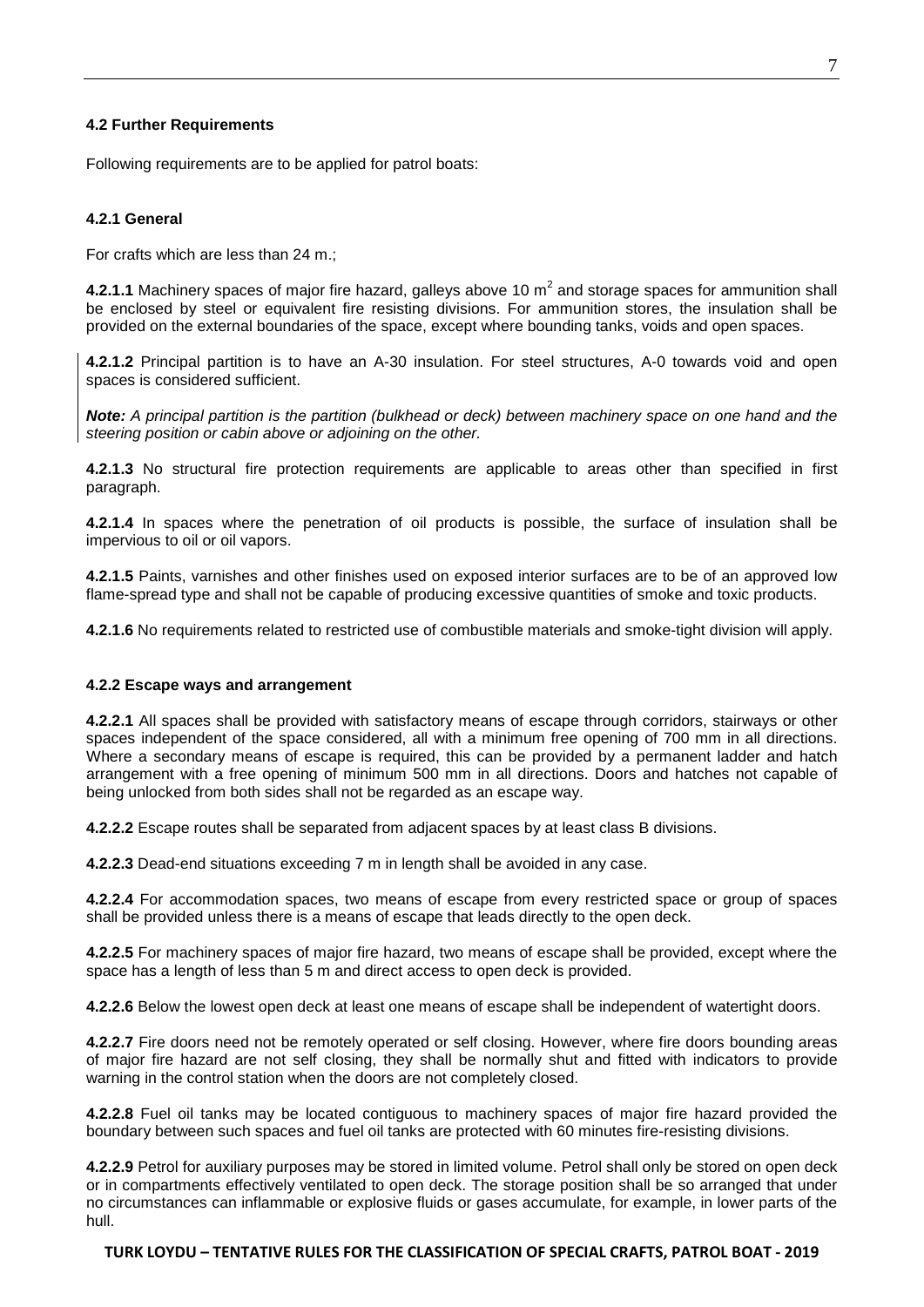# <span id="page-50-1"></span><span id="page-50-0"></span>**4.2.3 Fire Detection**

# **4.2.3.1 Fire detection systems**

**4.2.3.1.1** An approved automatic fire detection and alarm system shall be installed, to indicate, at the craft's control station, the location of an outbreak of fire. In the event that the control station is unmanned, an audible alarm shall be automatically sounded throughout the crew compartments.

**4.2.3.1.2** All enclosed spaces, except areas of no fire risk and limited areas of minor fire risk such as void spaces and bathrooms of limited area within cabins, shall be provided with fire detectors. Spaces with floor area below 4  $m^2$  and ceiling area below 6  $m^2$  shall in this context be considered spaces of limited area.

**4.2.3.1.3** Patrol boats need not be fitted with TV cameras in main propulsion machinery room.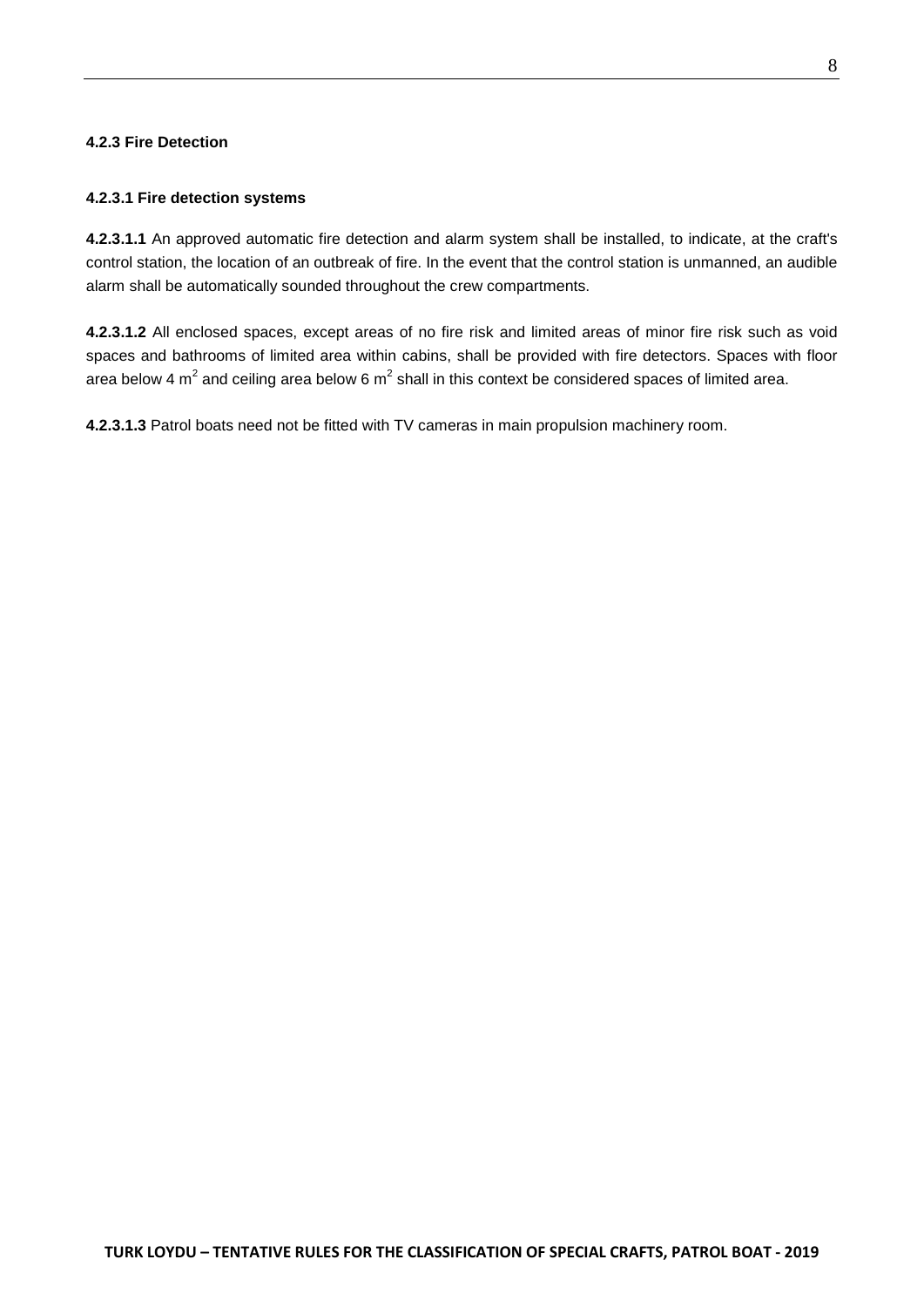# <span id="page-51-1"></span><span id="page-51-0"></span>**5. Electrical Installations and Automation**

#### **5.1 Flow-chart**

Following flow-chart is to be applied for patrol boats.

Selection of rules and regulations for electrical installations and automation

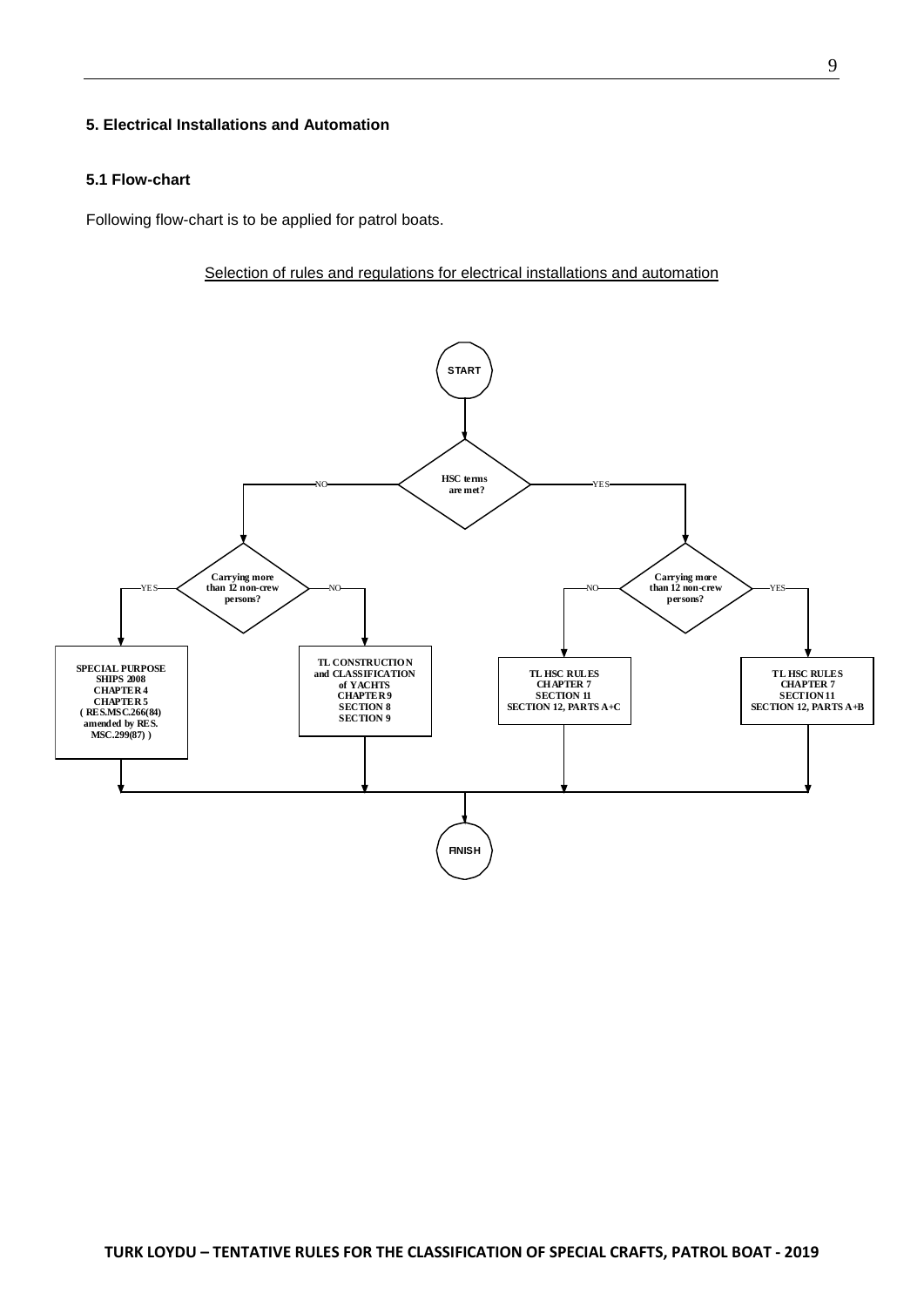# <span id="page-52-0"></span>**5.2 Further Requirements**

<span id="page-52-1"></span>Following requirements are to be applied for patrol boats:

#### **5.2.1 Emergency source of electrical power**

**5.2.1.1** Vessels with service area notation Y shall have an emergency source of electrical power located above the uppermost continuous deck and readily accessible from open deck.

The services given in **TL** Rules for Electrical Installation (Chapter 5) shall be supplied by the emergency source of power for the period.

**5.2.1.2** Vessels with service area notation Y - K50/20:

Shall be provided with an emergency source of electrical power situated above the uppermost continuous deck and outside the machinery casings, capable of, for minimum 3 hours, supplying the following consumers:

a) Emergency lighting at stowage positions of life-saving appliances, at all escape routes, in machinery spaces and the main and emergency generating spaces including their control positions, at control stations, at steering gears.

- b) Main navigation lights and "not under command" lights.
- c) Daylight signalling lamp (intermittent operation).
- d) Electrical internal communication equipment.
- e) Craft radio facilities (GMDSS).
- f) Craft's whistle (intermittent operation).
- g) Fire detection system. Fire alarm to have capacity for 0.5 hour.
- h) General alarm system (0.5 hour capacity for alarm).
- i) Remote control devices of fire-extinguishing systems (if fitted).
- j) Emergency fire pump when electrically driven (if fitted).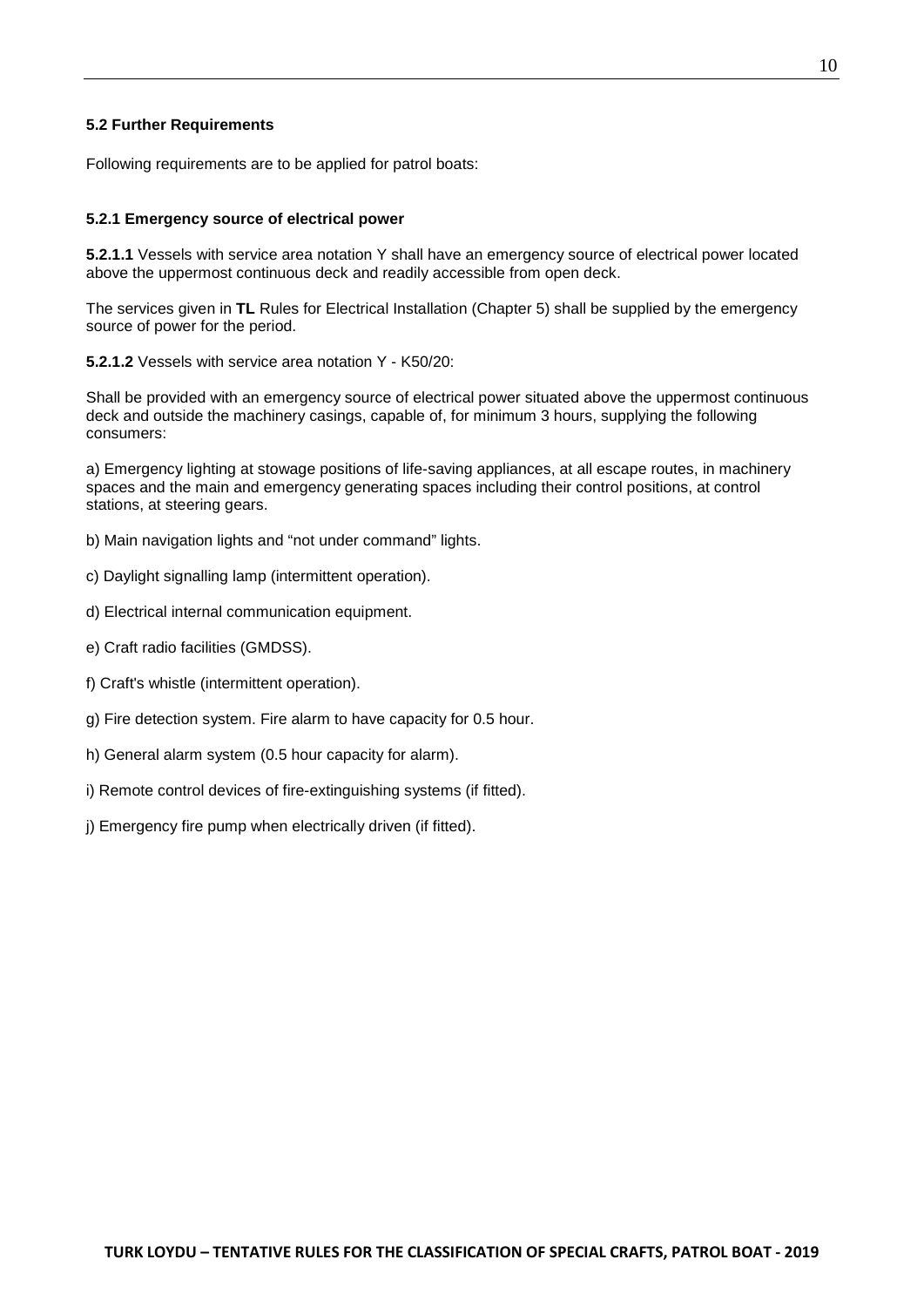# <span id="page-53-1"></span><span id="page-53-0"></span>**6. Tanks, Piping Systems and Pumps**

# **6.1 Flow-chart**

Following flow-chart is to be applied for patrol boats.



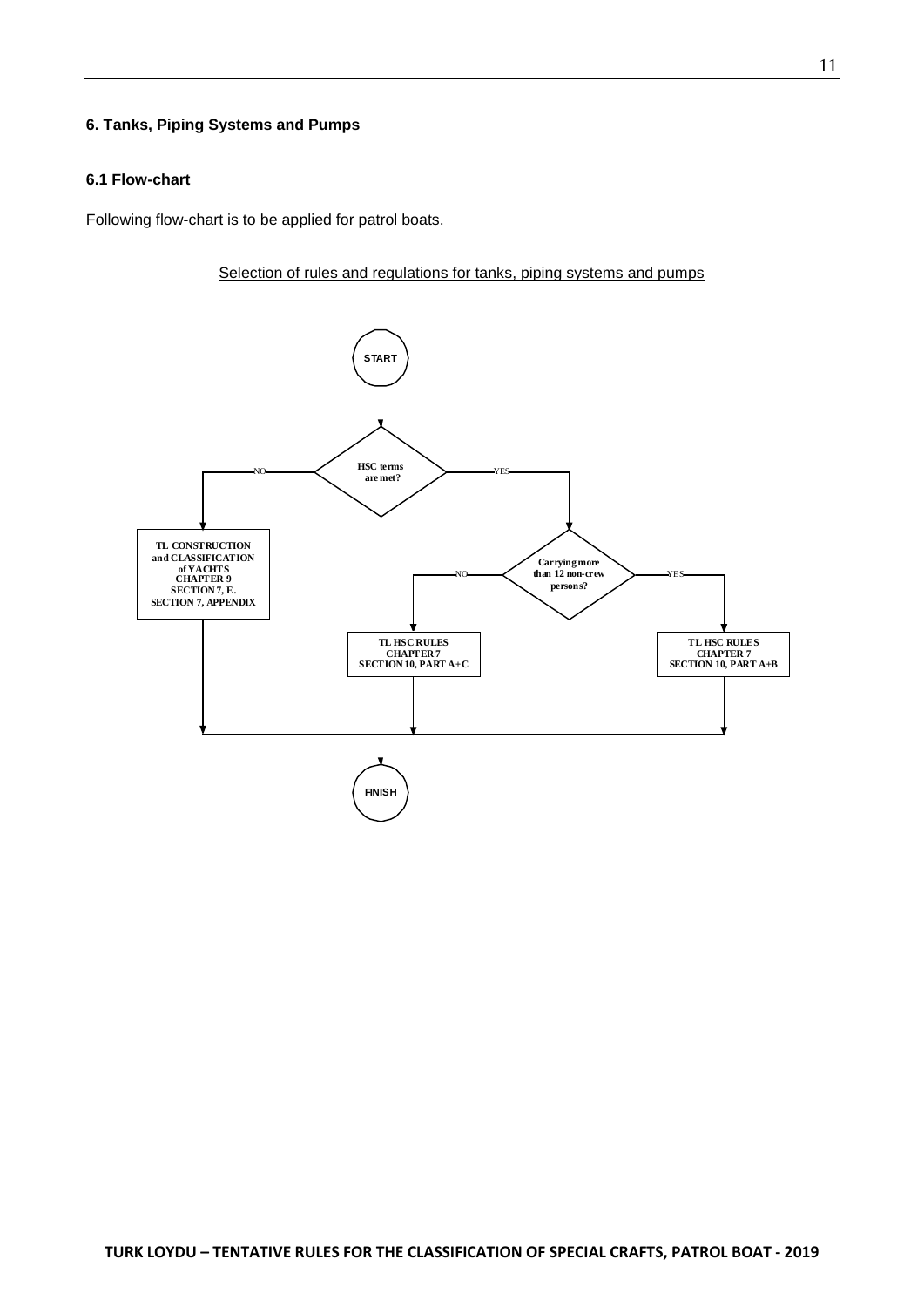# <span id="page-54-0"></span>**6.2 Further Requirements**

<span id="page-54-1"></span>Following requirements are to be applied for patrol boats:

## **6.2.1 General**

<span id="page-54-2"></span>Patrol boat is in general to comply with the requirements in Chapter 4, Section 16 with the modifications specified in this section.

#### **6.2.2 Bilge Pumping**

<span id="page-54-3"></span>Leakage detection shall be provided in all main compartments below the waterline i.e. forepeak, accommodation, double bottom, engine compartment etc.

# **6.2.3 Pumps**

The requirements for certificates for pumps will be specially considered.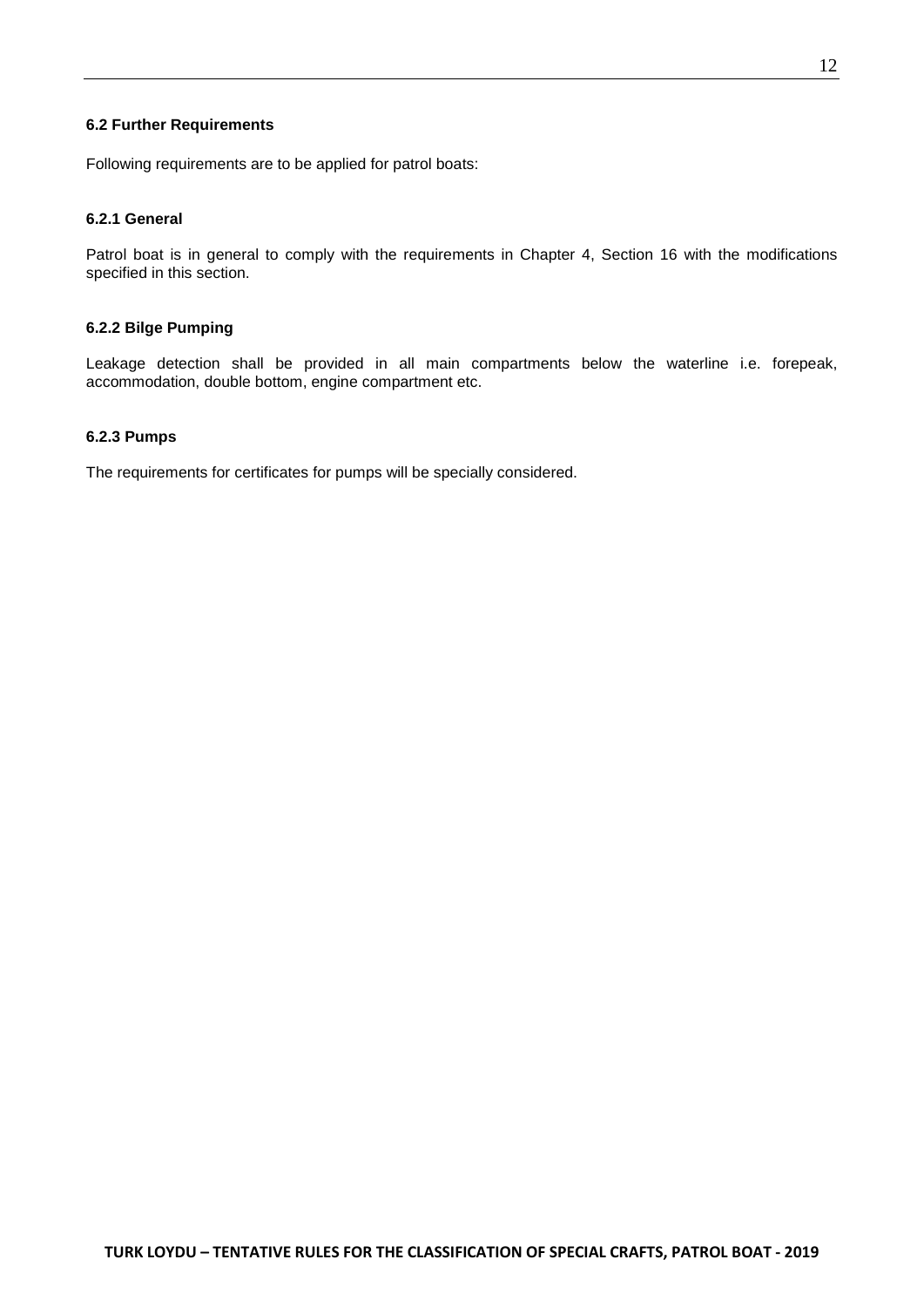# <span id="page-55-1"></span><span id="page-55-0"></span>**7. Fire Extinguishing Systems**

#### **7.1 Flow-chart**

Following flow-chart is to be applied for patrol boats.



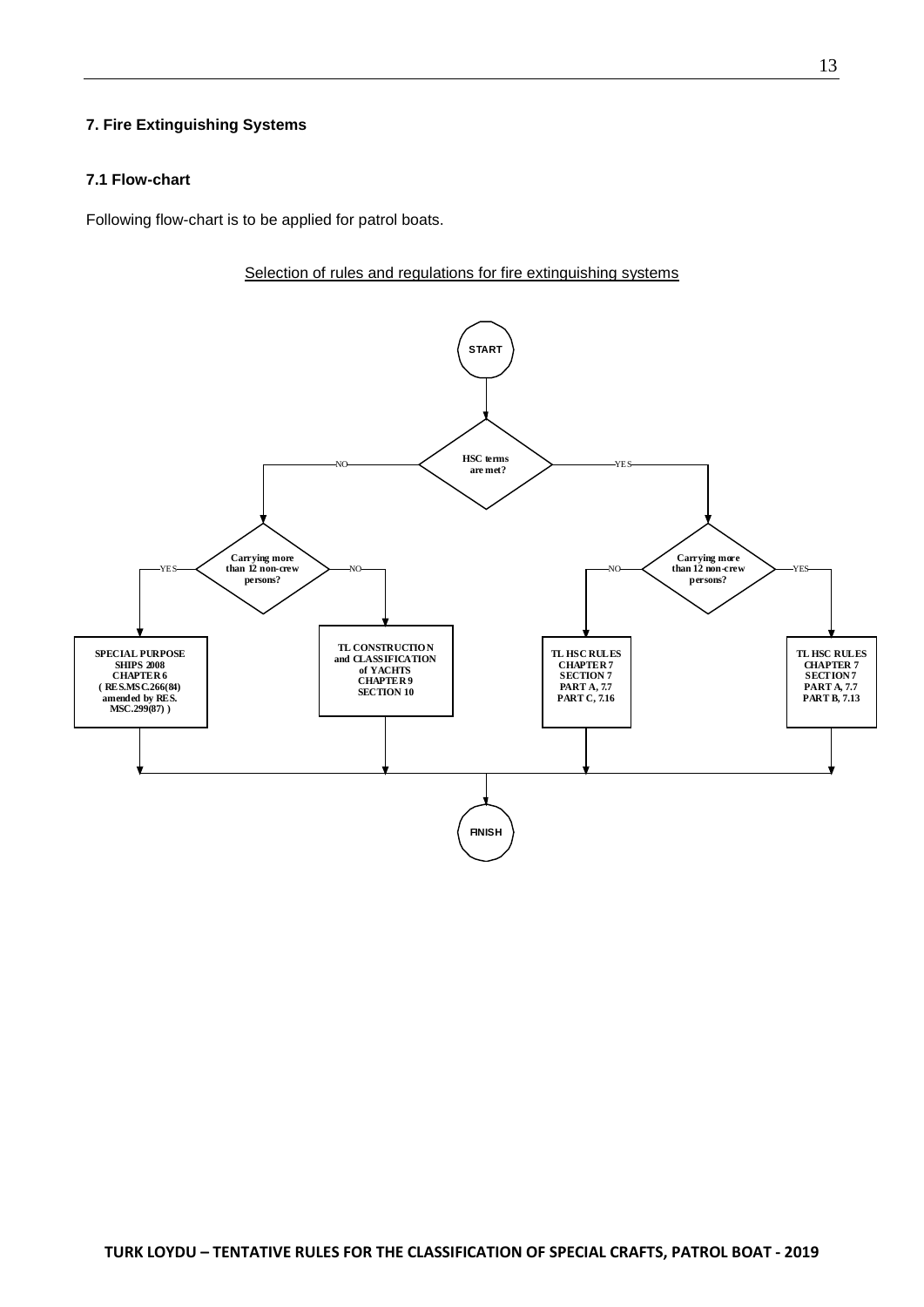# <span id="page-56-0"></span>**7.2 Further Requirements**

<span id="page-56-1"></span>Following requirements are to be applied for patrol boats:

#### **7.2.1 Extinguishing Systems**

**7.2.1.1** Spaces and galleys above 10  $m^2$  shall be fitted with a fixed fire extinguishing system according to 2000 HSC Code Ch. 7.7.3.

**7.2.1.2** For areas of major fire hazard, remote control of the fixed extinguishing system from the control station is not required provided local manual control is in a safe and readily available position.

**7.2.1.3** The quantity of gas required for one discharge is accepted as being sufficient where gas is used as the extinguishing medium. A minimum capacity of 40% of the gross volume of the complete machinery space is to be provided for when using  $CO<sub>2</sub>$  systems.

**7.2.1.4** For non-naval patrol boats deep fat cooking equipment and galley ducts, fixed extinguishing systems are not required.

<span id="page-56-2"></span>**7.2.1.5** Sprinkler system in accommodation is not required, irrespective of size.

#### **7.2.2 Portable extinguishers**

**7.2.2.1** The number and type of extinguishers shall be according to MSC/Circ 1275. In any case, for each deck and main engine room at least 1 (one) extinguisher shall be provided.

<span id="page-56-3"></span>**7.2.2.2** The capacity shall be according to Fire Safety Systems Code (FSS Code) Chapter 4.3.1.1.

#### **7.2.3 Fire pumps and fire main**

**7.2.3.1** Minimum one main fire pump shall be provided.

**7.2.3.2** The capacity shall be at least 25  $\text{m}^3\text{/hr}.$ 

**7.2.3.3** The pressure at hydrants shall be minimum 2.7 bars with any two hydrants in simultaneous operation.

**7.2.3.4** Craft with an overall length of more than 40 m, or where the main fire pump is installed in a space not protected by a fixed fire extinguishing system, shall be fitted with an emergency fire pump with minimum capacity of 15 m $\mathrm{^{3}/}$ hr.

<span id="page-56-4"></span>**7.2.3.5** For hoses, hydrants and nozzles, 2000 HSC Code Ch.7.7.5 applies.

#### **7.2.4 Equipments**

**7.2.4.1** A duplicate set of fire control plans is not required to be stored outside the deckhouse.

**7.2.4.2** Patrol boats need not carry fireman's outfits.